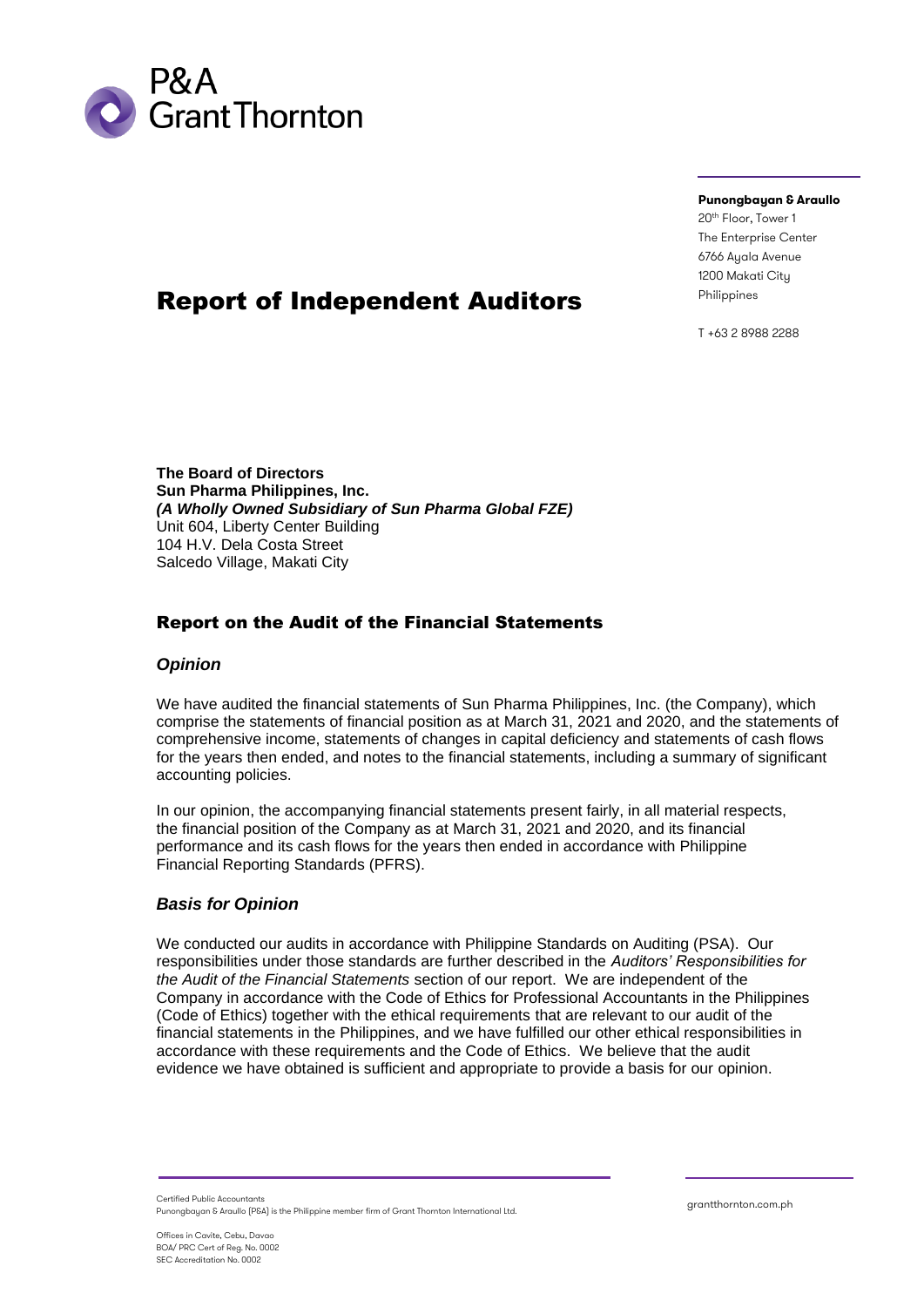

### *Material Uncertainty Related to Going Concern*

We draw attention to Note 1 to the financial statements, which indicates that the Company has substantial capital deficiency of P330.6 million and P368.1 million as at March 31, 2021 and 2020, respectively. As stated in Note 1, this condition indicates the existence of a material uncertainty that may cast significant doubt on the Company's ability to continue as a going concern entity. In response to this matter, the Company's management has already launched new products by the end of 2021 and plans to enter new business segments and explore local tie-ups or joint venture options to continuously grow the business in the coming years. Aside from that, the Company's management continues to strengthen the strategy to expand its market in order for the Company to increase its sales and continuously generate profit by continuous intensive marketing of its products. Management is confident that the Company will be able to recover from losses in the next succeeding years. In 2021 and 2020, the Company generated net profit amounting to P38.0 million and P16.5 million, respectively. The Company's ultimate parent company has also committed to provide the Company with financial assistance to maintain it as going concern and enable it to meet its liabilities as and when they fall due until the next reporting period. Accordingly, the accompanying Company's financial statements have been prepared assuming that the Company will continue as a going concern which contemplates the realization of assets and the settlement of liabilities in the normal course of business. In connection with our audit,

we have performed audit procedures to evaluate management's assumptions as to the Company's ability to continue as a going concern. Our opinion is not modified in respect of this matter.

#### *Responsibilities of Management and Those Charged with Governance for the Financial Statements*

Management is responsible for the preparation and fair presentation of the financial statements in accordance with PFRS, and for such internal control as management determines is necessary to enable the preparation of financial statements that are free from material misstatement, whether due to fraud or error.

In preparing the financial statements, management is responsible for assessing the Company's ability to continue as a going concern, disclosing, as applicable, matters related to going concern and using the going concern basis of accounting unless management either intends to liquidate the Company or to cease operations, or has no realistic alternative but to do so.

Those charged with governance are responsible for overseeing the Company's financial reporting process.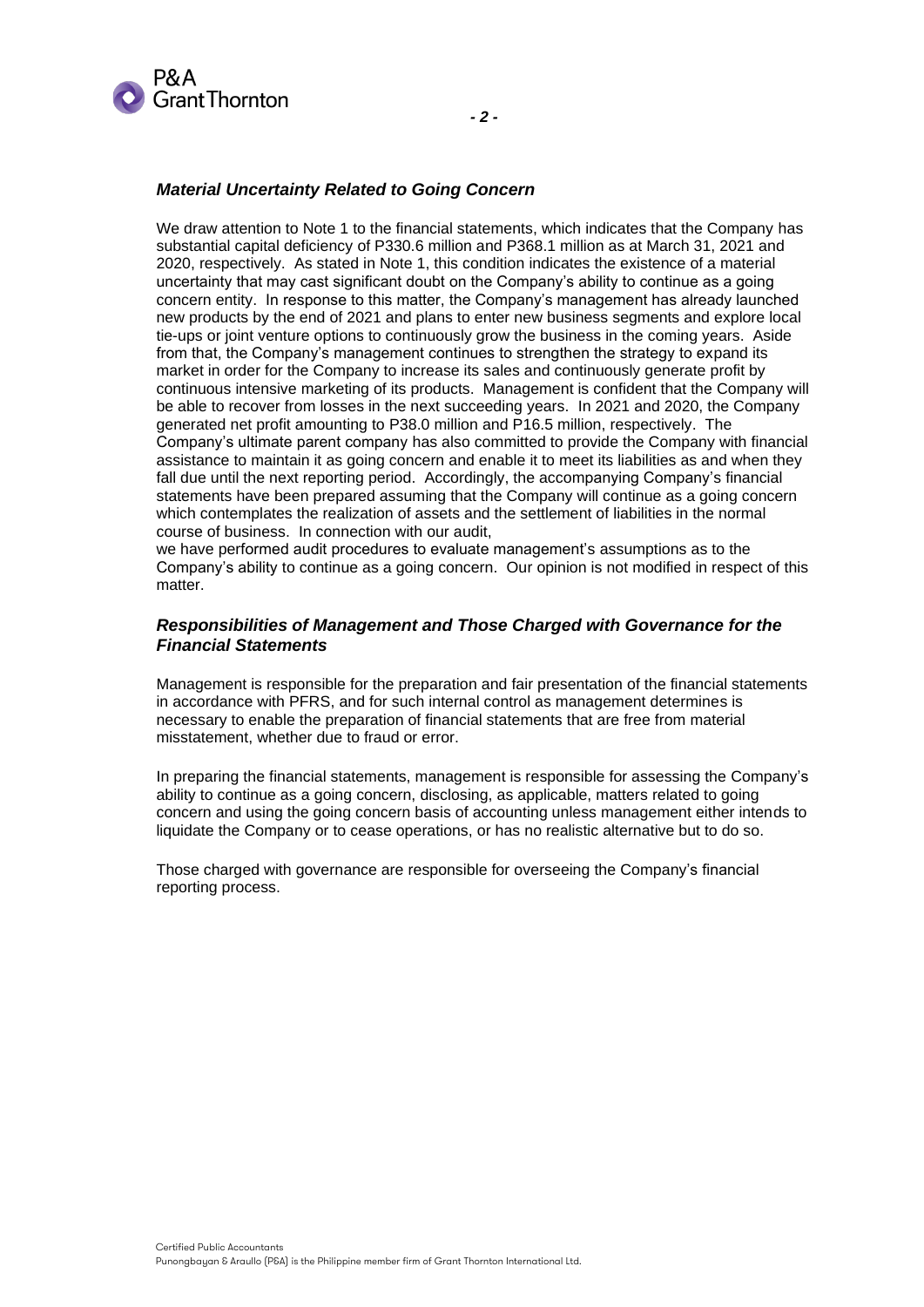

### *Auditors' Responsibilities for the Audit of the Financial Statements*

Our objectives are to obtain reasonable assurance about whether the financial statements as a whole are free from material misstatement, whether due to fraud or error, and to issue an auditors' report that includes our opinion. Reasonable assurance is a high level of assurance, but is not a guarantee that an audit conducted in accordance with PSA will always detect a material misstatement when it exists. Misstatements can arise from fraud or error and are considered material if, individually or in the aggregate, they could reasonably be expected to influence the economic decisions of users taken on the basis of these financial statements.

As part of an audit in accordance with PSA, we exercise professional judgment and maintain professional skepticism throughout the audit. We also:

- Identify and assess the risks of material misstatement of the financial statements, whether due to fraud or error, design and perform audit procedures responsive to those risks, and obtain audit evidence that is sufficient and appropriate to provide a basis for our opinion. The risk of not detecting a material misstatement resulting from fraud is higher than for one resulting from error, as fraud may involve collusion, forgery, intentional omissions, misrepresentations, or the override of internal control.
- Obtain an understanding of internal control relevant to the audit in order to design audit procedures that are appropriate in the circumstances, but not for the purpose of expressing an opinion on the effectiveness of the Company's internal control.
- Evaluate the appropriateness of accounting policies used and the reasonableness of accounting estimates and related disclosures made by management.
- Conclude on the appropriateness of management's use of the going concern basis of accounting and, based on the audit evidence obtained, whether a material uncertainty exists related to events or conditions that may cast significant doubt on the Company's ability to continue as a going concern. If we conclude that a material uncertainty exists, we are required to draw attention in our auditors' report to the related disclosures in the financial statements or, if such disclosures are inadequate, to modify our opinion. Our conclusions are based on the audit evidence obtained up to the date of our auditors' report. However, future events or conditions may cause the Company to cease to continue as a going concern.
- Evaluate the overall presentation, structure and content of the financial statements, including the disclosures, and whether the financial statements represent the underlying transactions and events in a manner that achieves fair presentation.

We communicate with those charged with governance regarding, among other matters, the planned scope and timing of the audit and significant audit findings, including any significant deficiencies in internal control that we identify during our audit.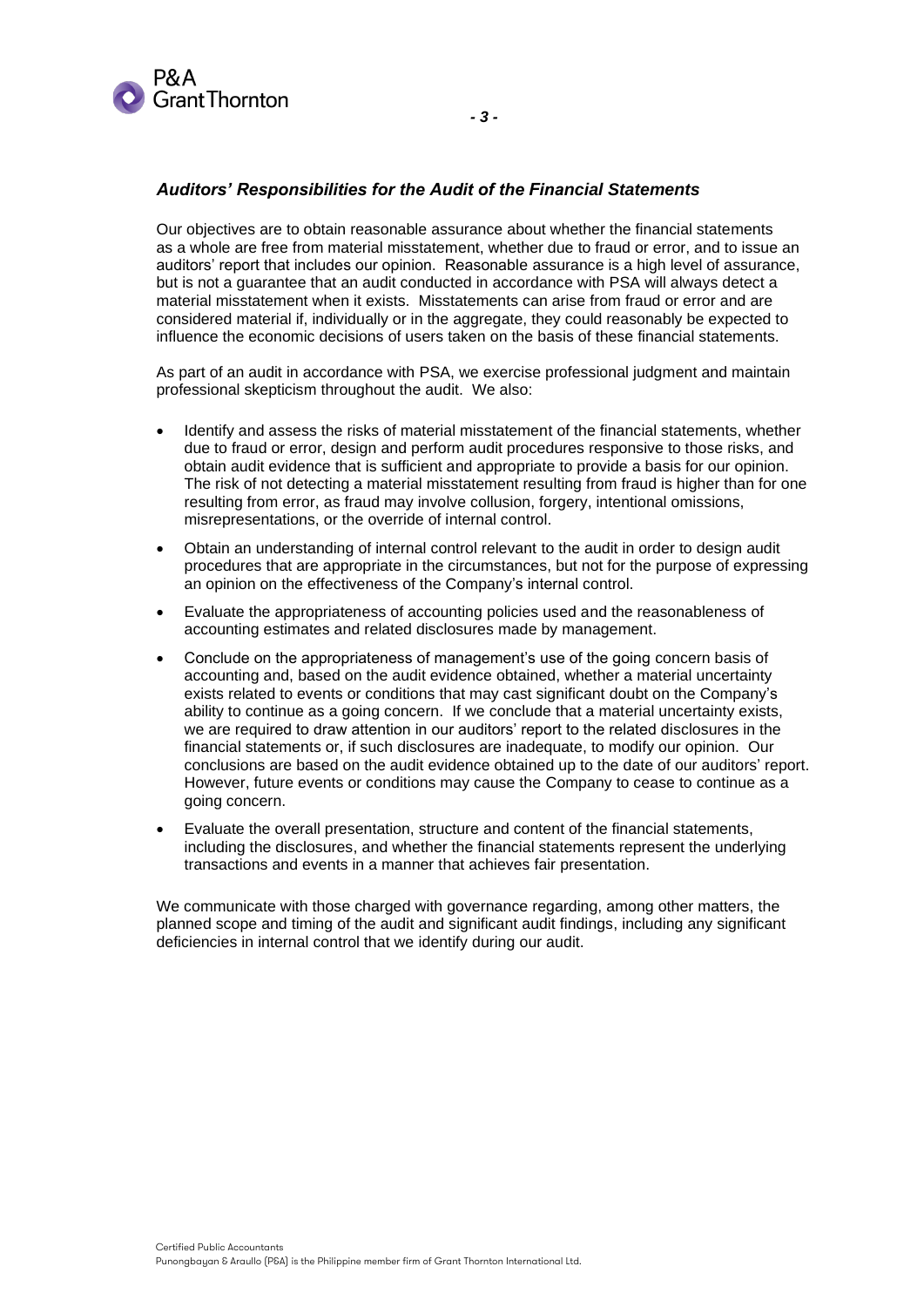

#### Report on Other Legal and Regulatory Requirements

Our audits were conducted for the purpose of forming an opinion on the basic financial statements taken as a whole. The supplementary information for the year ended March 31, 2021 required by the Bureau of Internal Revenue as disclosed in Note 23 to the financial statements is presented for purposes of additional analysis and is not a required part of the basic financial statements prepared in accordance with PFRS. Such supplementary information is the responsibility of management. The supplementary information has been subjected to the auditing procedures applied in the audit of the basic financial statements and, in our opinion, is fairly stated in all material respects in relation to the basic financial statements taken as a whole.

### PUNONGBAYAN & ARAULLO

#### **By: Jerald M. Sanchez** Partner

CPA Reg. No. 0121830 TIN 307-367-174 PTR No. 8533241, January 4, 2021, Makati City SEC Group A Accreditation Partner - No. 121830-SEC (until Dec. 31, 2023) Firm - No. 0002 (until Dec. 31, 2024) BIR AN 08-002511-041-2019 (until Dec. 15, 2022) Firm's BOA/PRC Cert. of Reg. No. 0002 (until Jul. 24, 2021)

May 14, 2021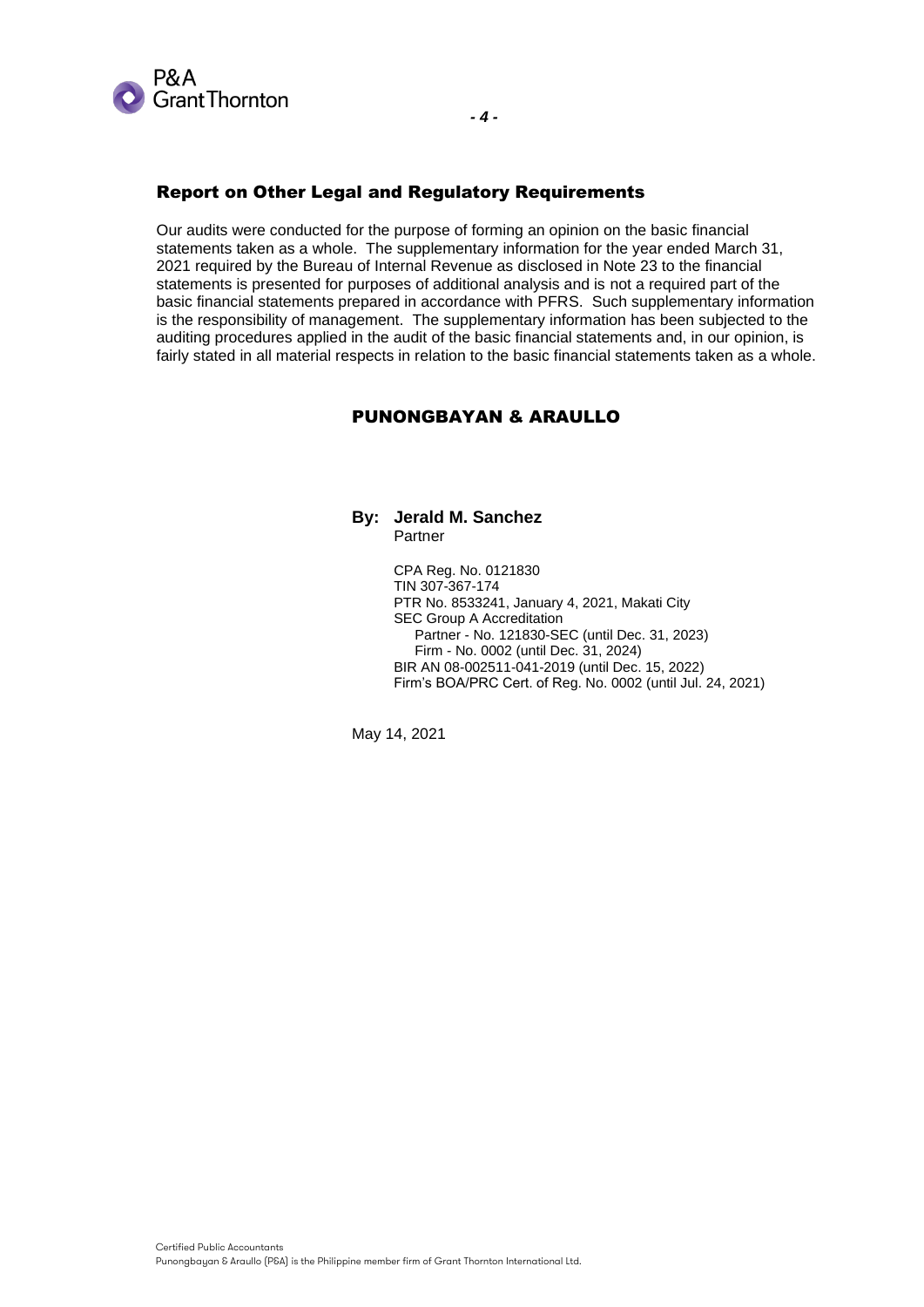#### **SUN PHARMA PHILIPPINES, INC. (A Wholly Owned Subsidiary of Sun Pharma Global FZE) STATEMENTS OF FINANCIAL POSITION MARCH 31, 2021 AND 2020 (Amounts in Philippine Pesos)**

|                                           | <b>Notes</b>   | 2021                       |              | 2020         |
|-------------------------------------------|----------------|----------------------------|--------------|--------------|
| ASSETS                                    |                |                            |              |              |
| <b>CURRENT ASSETS</b>                     |                |                            |              |              |
| Cash                                      | $\overline{4}$ | $\mathbf{P}$<br>30,061,172 | Р            | 50,793,227   |
| Trade and other receivables - net         | 5              | 117, 199, 235              |              | 105,703,421  |
| Inventories - net                         | 6              | 86,618,359                 |              | 80,880,212   |
| Other current assets                      | 7              | 5,078,952                  |              | 1,655,075    |
| <b>Total Current Assets</b>               |                | 238,957,718                |              | 239,031,935  |
| <b>NON-CURRENT ASSETS</b>                 |                |                            |              |              |
| Property and equipment - net              | 8              | 18,404,015                 |              | 16,052,754   |
| Right-of-use asset - net                  | 9              | 2,133,310                  |              |              |
| Other non-current assets - net            | 7              | 2,383,195                  |              | 2,466,177    |
| <b>Total Non-current Assets</b>           |                | 22,920,520                 |              | 18,518,931   |
| <b>TOTAL ASSETS</b>                       |                | P<br>261,878,238           | P            | 257,550,866  |
| <b>LIABILITIES AND CAPITAL DEFICIENCY</b> |                |                            |              |              |
| <b>CURRENT LIABILITIES</b>                |                |                            |              |              |
| Trade and other payables                  | 10             | ${\bf P}$<br>258,709,273   | P            | 272,894,331  |
| Advances from parent company              | 16             | 328,259,868                |              | 350,825,043  |
| Lease liability                           | 9              | 1,179,261                  |              |              |
| Total Current Liabilities                 |                | 588,148,402                |              | 623,719,374  |
| <b>NON-CURRENT LIABILITIES</b>            |                |                            |              |              |
| Retirement benefit obligation             | 14             | 3,351,177                  |              | 1,890,145    |
| Lease liability                           | 9              | 981,839                    |              |              |
| Total Non-current Liabilities             |                | 4,333,016                  |              | 1,890,145    |
| <b>Total Liabilities</b>                  |                | 592,481,418                |              | 625,609,519  |
| <b>CAPITAL DEFICIENCY</b>                 |                |                            |              |              |
| Capital stock                             | 17             | 8,653,400                  |              | 8,653,400    |
| Revaluation reserve                       | 14             | 545,486)                   |              |              |
| Deficit                                   | $\overline{c}$ | 338,711,094)               |              | 376,712,053  |
| Capital Deficiency                        |                | 330,603,180)               |              | 368,058,653) |
| TOTAL LIABILITIES AND CAPITAL DEFICIENCY  |                | P<br>261,878,238           | $\mathbf{P}$ | 257,550,866  |
|                                           |                |                            |              |              |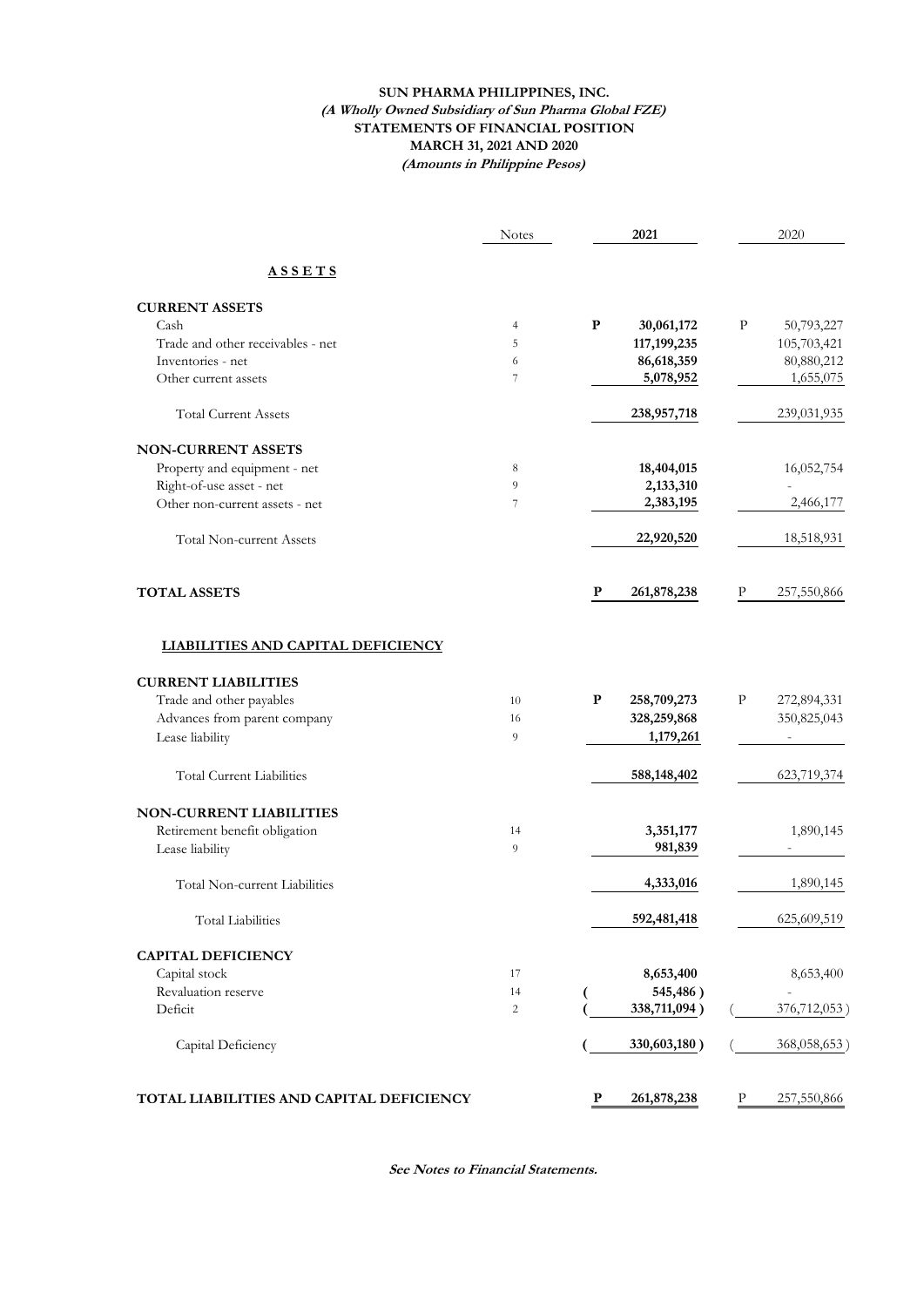#### **(Amounts in Philippine Pesos) SUN PHARMA PHILIPPINES, INC. (A Wholly Owned Subsidiary of Sun Pharma Global FZE) STATEMENTS OF COMPREHENSIVE INCOME FOR THE YEARS ENDED MARCH 31, 2021 AND 2020**

|                                            | <b>Notes</b> |              | 2021         |             | 2020        |
|--------------------------------------------|--------------|--------------|--------------|-------------|-------------|
| <b>REVENUES</b> - Net                      | 11           | $\mathbf{P}$ | 368,744,541  | $\mathbf p$ | 342,331,996 |
| <b>COST OF GOODS SOLD</b>                  | 12           |              | 198,843,510  |             | 179,642,482 |
| <b>GROSS PROFIT</b>                        |              |              | 169,901,031  |             | 162,689,514 |
| <b>SELLING AND ADMINISTRATIVE EXPENSES</b> | 12           |              | 162,991,693  |             | 161,952,883 |
| <b>OPERATING INCOME</b>                    |              |              | 6,909,338    |             | 736,631     |
| <b>OTHER INCOME - Net</b>                  | 13           |              | 31, 103, 745 |             | 19,062,751  |
| PROFIT BEFORE TAX                          |              |              | 38,013,083   |             | 19,799,382  |
| <b>TAX EXPENSE</b>                         | 15           |              | 12,124       |             | 3,284,425   |
| <b>NET PROFIT</b>                          |              |              | 38,000,959   |             | 16,514,957  |
| OTHER COMPREHENSIVE LOSS                   | 14           |              | 545,486      |             |             |
| TOTAL COMPREHENSIVE INCOME                 |              | P            | 37,455,473   | P           | 16,514,957  |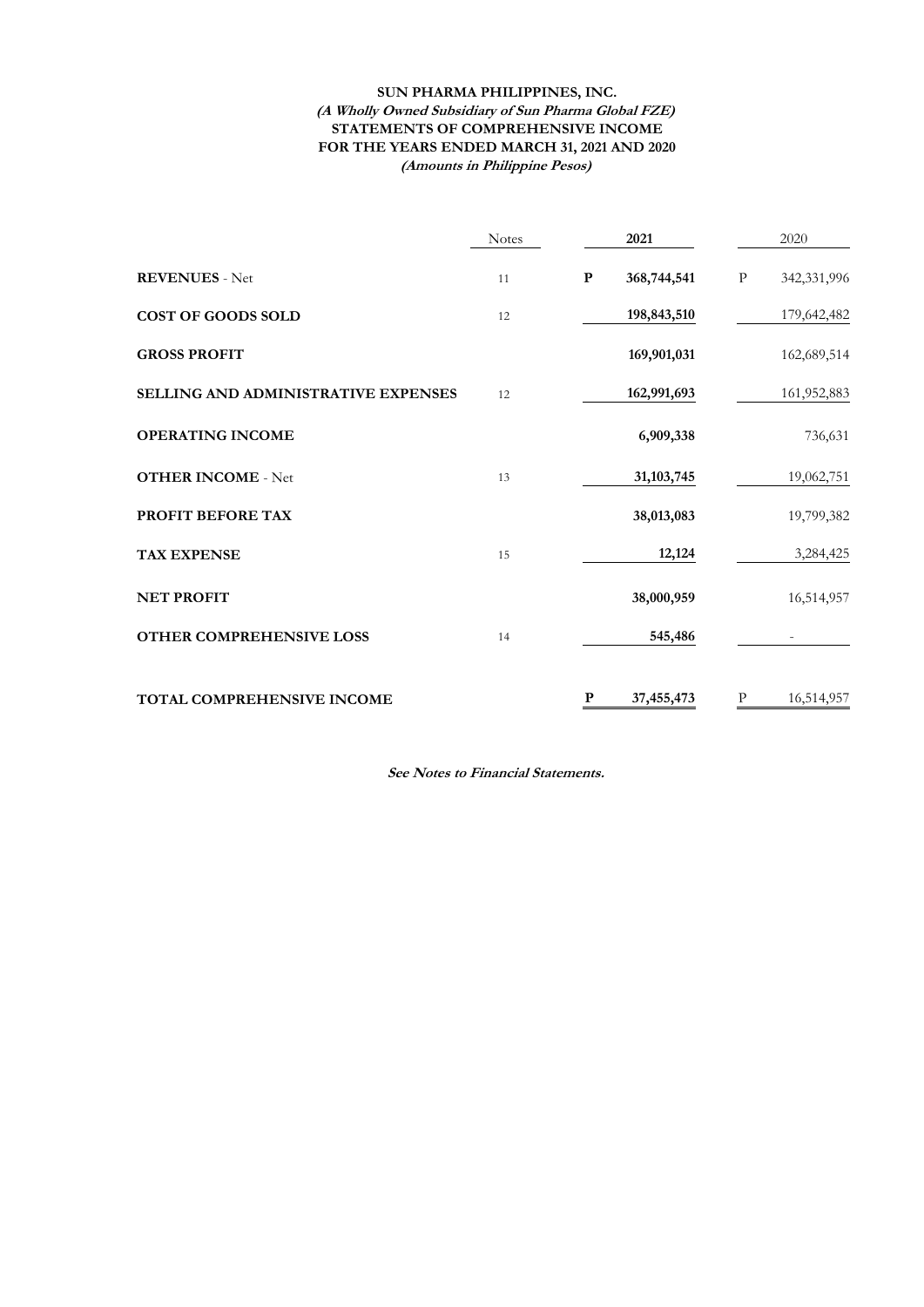#### **SUN PHARMA PHILIPPINES, INC. (A Wholly Owned Subsidiary of Sun Pharma Global FZE) STATEMENTS OF CHANGES IN CAPITAL DEFICIENCY FOR THE YEARS ENDED MARCH 31, 2021 AND 2020 (Amounts in Philippine Pesos)**

|                                                               | Revaluation<br><b>Capital Stock</b><br>Reserve<br>(see Note 17)<br>(see Note 14) |           | Deficit<br>(see Note 2) |          | Total        |                            |             |                            |
|---------------------------------------------------------------|----------------------------------------------------------------------------------|-----------|-------------------------|----------|--------------|----------------------------|-------------|----------------------------|
| Balance at April 1, 2020<br>Total comprehensive income (loss) | P                                                                                | 8,653,400 | P                       | 545,486) | (P)          | 376,712,053)<br>38,000,959 | (P)         | 368,058,653)<br>37,455,473 |
| Balance at March 31, 2021                                     | Р                                                                                | 8,653,400 | (P)                     | 545,486  | (P           | 338,711,094                | (P          | 330,603,180)               |
| Balance at April 1, 2019<br>Total comprehensive income        | P                                                                                | 8,653,400 | $\mathbf{p}$            |          | $($ P        | 393,227,010)<br>16,514,957 | $($ $P$     | 384,573,610)<br>16,514,957 |
| Balance at March 31, 2020                                     |                                                                                  | 8,653,400 | P                       |          | $\mathbf{P}$ | 376,712,053                | $\mathbf P$ | 368,058,653)               |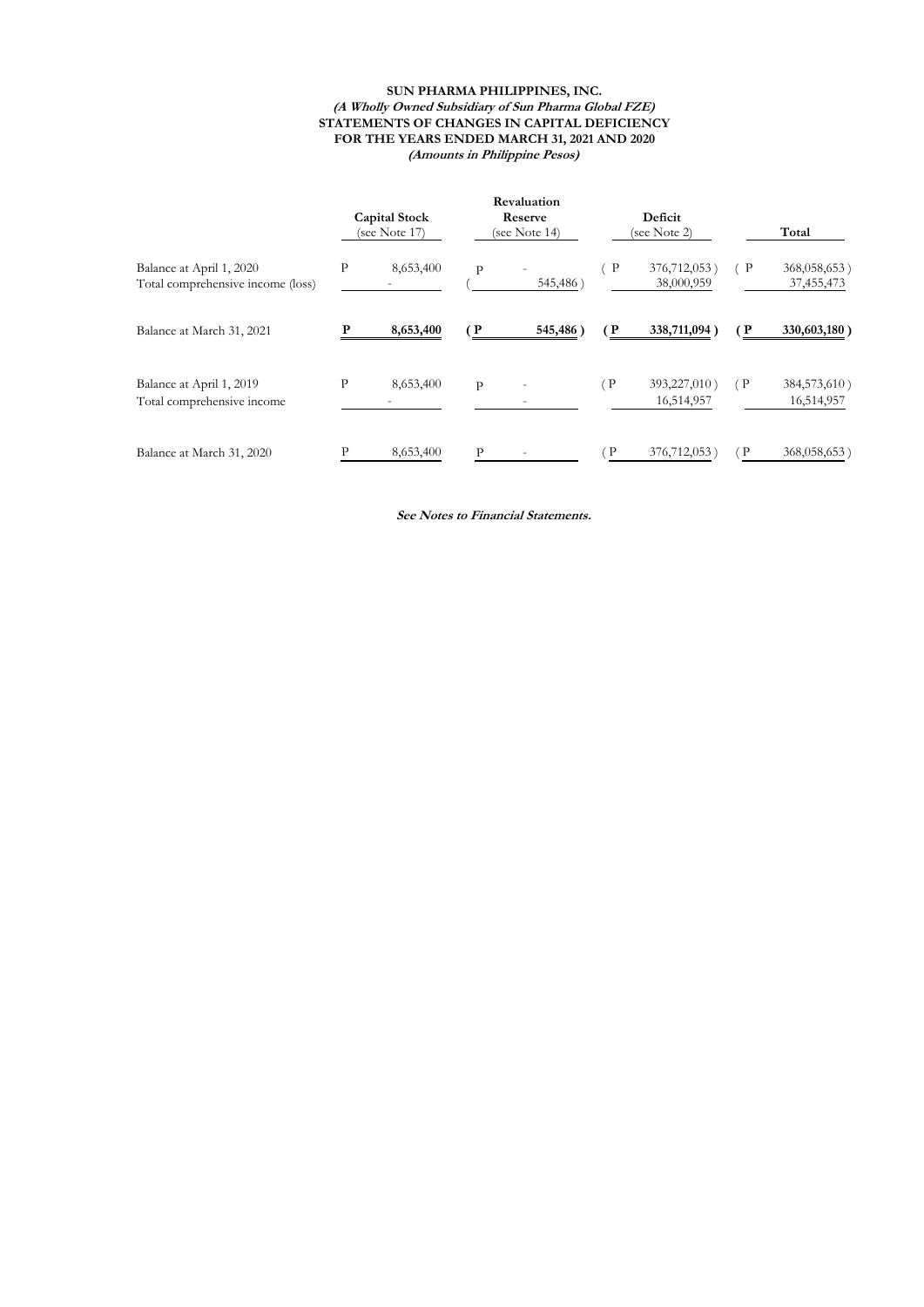#### **SUN PHARMA PHILIPPINES, INC. (A Wholly Owned Subsidiary of Sun Pharma Global FZE) STATEMENTS OF CASH FLOWS FOR THE YEARS ENDED MARCH 31, 2021 AND 2020 (Amounts in Philippine Pesos)**

| Notes                                                      |                  |              | 2021        |   | 2020           |
|------------------------------------------------------------|------------------|--------------|-------------|---|----------------|
| <b>CASH FLOWS FROM OPERATING ACTIVITIES</b>                |                  |              |             |   |                |
| Profit before tax                                          |                  | ${\bf P}$    | 38,013,083  | Р | 19,799,382     |
| Adjustments for:                                           |                  |              |             |   |                |
| Net unrealized gain on foreign exchange transactions       | 16               | (            | 19,009,819) | ( | 15,975,926)    |
| Depreciation and amortization                              | 7, 8, 9          |              | 5,305,721   |   | 4,819,460      |
| Loss on inventory obsolescence                             | 6                |              | 4,141,921   |   | 3,557,474      |
| Impairment loss (reversal of impairment loss) on trade and |                  |              |             |   |                |
| other receivables                                          | 5                | (            | 1,762,903)  |   | 2,112,606      |
| Gain on disposals of assets                                | $\,8\,$          |              | 205,845)    |   | 1,119,559)     |
| Interest income                                            | 4, 5             |              | 166,680)    |   | 225,299)       |
| Interest expense on lease liability                        | 9                |              | 46,923      |   |                |
| Operating profit before working capital changes            |                  |              | 26,362,401  |   | 12,968,138     |
| Increase in trade and other receivables                    |                  |              | 9,732,911)  |   | 15,160,355)    |
| Increase in inventories                                    |                  |              | 9,880,068)  |   | 12,480,192)    |
| Decrease (increase) in other current assets                |                  |              | 86,988)     |   | 2,000,311      |
| Decrease (increase) in other non-current assets            |                  |              | 82,982      | ( | 636,680)       |
| Increase (decrease) in trade and other payables            |                  |              | 12,881,414) |   | 59,339,010     |
| Increase in retirement benefit obligation                  |                  |              | 915,546     |   | 1,034,575      |
| Cash generated from (used in) operations                   |                  |              | 5,220,452)  |   | 47,064,807     |
| Interest received                                          | 4, 5             |              | 166,680     |   | 225,299        |
| Cash paid for taxes                                        |                  |              | 3,431,995)  |   | 3,693,545)     |
| Net Cash From (Used in) Operating Activities               |                  |              | 8,485,767)  |   | 43,596,561     |
| CASH FLOWS FROM INVESTING ACTIVITIES                       |                  |              |             |   |                |
| Acquisitions of property and equipment                     | 8                | (            | 7,269,242)  |   | $10,097,506$ ) |
| Proceeds from sale of property and equipment               | 8                |              | 205,845     |   | 1,119,559      |
| Additions to intangible asset                              | $\boldsymbol{7}$ |              |             |   | 160,000        |
| Net Cash Used in Investing Activities                      |                  |              | 7,063,397)  |   | 9,137,947      |
| <b>CASH FLOWS FROM FINANCING ACTIVITIES</b>                |                  |              |             |   |                |
| Repayment of advances from parent company                  | 16               |              | 4,859,000)  |   |                |
| Payment of lease liability                                 | 9                |              | 323,891)    |   |                |
| Cash Used in Financing Activities                          |                  |              | 5,182,891)  |   |                |
| NET INCREASE (DECREASE) IN CASH                            |                  | €            | 20,732,055) |   | 34,458,614     |
| <b>CASH AT BEGINNING OF YEAR</b>                           |                  |              | 50,793,227  |   | 16,334,613     |
| CASH AT END OF YEAR                                        |                  | $\mathbf{P}$ | 30,061,172  | Ρ | 50,793,227     |

#### **Supplemental Information on Non-cash Investing and Financing Activities –**

In 2021, the Company recognized right-of-use asset and lease liability amounting to P2,438,068 each (see Note 9).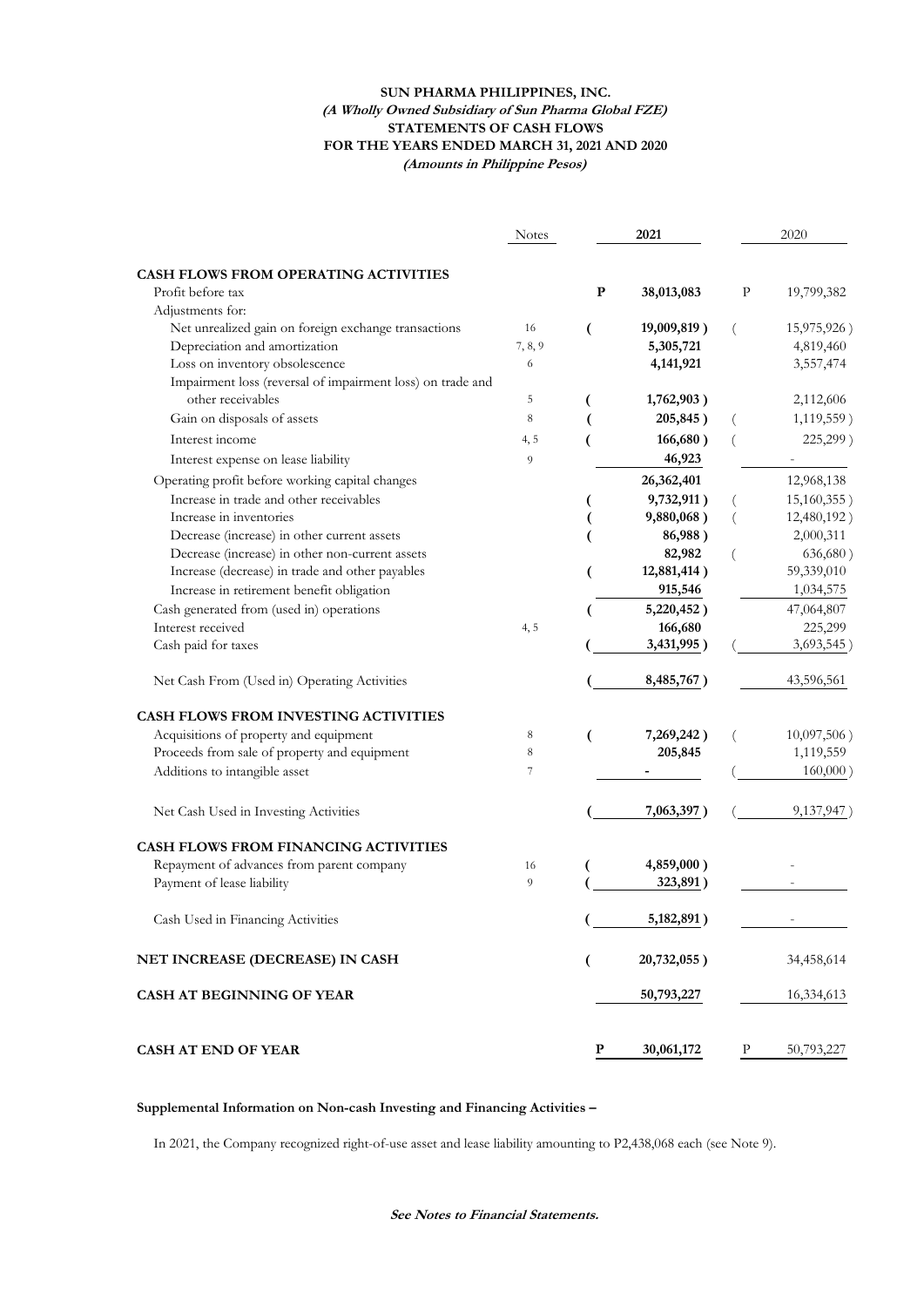## **SUN PHARMA PHILIPPINES, INC. (A Wholly Owned Subsidiary of Sun Pharma Global FZE) NOTES TO FINANCIAL STATEMENTS MARCH 31, 2021 AND 2020 (Amounts in Philippine Pesos)**

## **1. GENERAL INFORMATION**

### **1.1 Corporate Information**

Sun Pharma Philippines, Inc. (the Company) was incorporated and registered with the Philippine Securities and Exchange Commission on December 8, 2011 primarily to engage in the business of marketing and distribution on wholesale of pharmaceutical, cosmetics and chemical products.

The Company is a wholly owned subsidiary of Sun Pharma Global FZE (the parent company), a free zone limited liability establishment incorporated in Sharjah Airport International Free Zone, Sharjah, United Arab Emirates (U.A.E.) pursuant to Emiri Decree No. 2 of 1995 and in accordance with the implementation procedures of the free zone establishment that is engaged in sourcing pharmaceutical formulations and active pharmaceutical ingredients mainly manufactured by Sun Pharmaceutical Industries Limited – India (the ultimate parent company) and supplying to the overseas related parties. The ultimate parent company is involved with manufacturing operations that are focused on producing generics, branded generics, speciality, over-the-counter products, anti-retrovirals, active pharmaceutical ingredients and intermediates in the full range of dosage forms, including tablets, capsules, injectables, ointments, creams and liquids.

The registered office address of the Company, which is also its principal place of business, is located at Unit 604, Liberty Center Building, 104 H.V. Dela Costa Street, Salcedo Village, Makati City. The registered office address of the parent company is located at Executive Suite Y-43, P.O. Box 122304, Sharjah, U.A.E., while the ultimate parent company is located at Sun House CTS No. 201 B/1, Western Express Highway, Goregaon, Mumbai 400063, India.

## **1.2 Status of Operations**

The Company has reported substantial capital deficiency of P330.6 million and P368.1 million as at March 31, 2021 and 2020, respectively. This condition indicates the existence of a material uncertainty that may cast significant doubt on the Company's ability to continue as a going concern entity. In response to this matter, the Company's management has already launched new products by the end of 2021 and plans to enter new business segments and explore local tie-ups or joint venture options to continuously grow the business in the coming years. Aside from that, the Company's management continues to strengthen the strategy to expand its market in order for the Company to increase its sales and continuously generate profit by continuous intensive marketing of its products. Management is confident that the Company will be able to recover from losses in the next succeeding years. In 2021 and 2020, the Company generated net profit amounting to P38.0 million and P16.5 million, respectively. The Company's ultimate parent company has also committed to provide the Company with financial assistance to maintain it as going concern and enable it to meet its liabilities as and when they fall due until the next reporting period. Accordingly, the financial statements have been prepared assuming that the Company will continue as a going concern. The financial statements do not include any adjustments to reflect possible future effects on the recoverability and classification of assets or the amount and classification of liabilities that might result from the outcome of this uncertainty.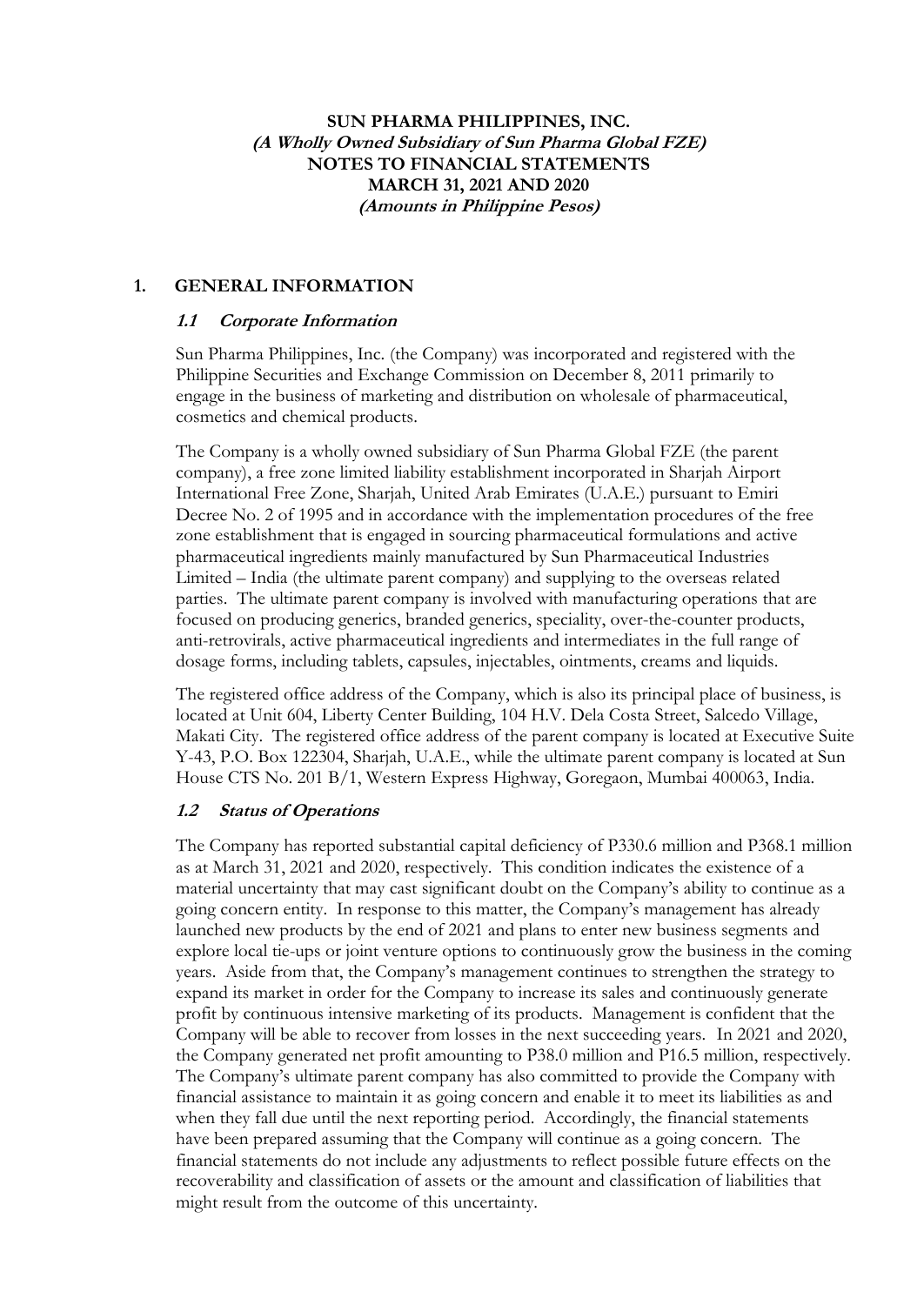## **1.3 Impact of COVID-19 Pandemic on Company's Business**

The COVID-19 pandemic started to become widespread in the Philippines in early March 2020. The measures taken by the government to contain the virus have affected economic conditions and the Company's business operations.

The COVID-19 pandemic did not negatively impact the Company's financial condition and operation, in fact, the total revenues for the current year have increased by 8% in comparison to the previous year's balance. Regardless, the Company has implemented cost-saving strategies during the pandemic. The following are the impact of the COVID-19 pandemic to the Company's business:

- limited flights and high airfreight cost, affected movements and distribution of products, affecting the targeted sales;
- from the onset of community quarantine in 2020, office operations were interrupted, introducing the work-from-home (WFH) arrangements;
- postponed, cancelled or program changed in marketing and sales activities; and,
- additional office maintenance and employee-related expenses were incurred to ensure health and safety of the Company's employees and customers such as the frequent disinfection of facilities and COVID-19 testing for its employees, as the work requires.

In response to this matter, the Company has taken the following actions:

- shifted from airfreight to sea freight mode of shipment to avoid high cost via air, and shipped in bulk to compensate with longer transit time; and,
- subscribed to 24/7 cloud-based accounting program to enable accounting system accessible during WFH.

## **1.4 Approval of Financial Statements**

The financial statements of the Company as at and for the year ended March 31, 2021 (including the comparative financial statements as at and for the year ended March 31, 2020) were authorized for issue by the Company's Board of Directors (BOD) on May 14, 2021.

## **2. SUMMARY OF SIGNIFICANT ACCOUNTING POLICIES**

The significant accounting policies that have been used in the preparation of these financial statements are summarized below. These policies have been consistently applied to all the years presented, unless otherwise stated.

### **2.1 Basis of Preparation of Financial Statements**

#### *(a) Statement of Compliance with Philippine Financial Reporting Standards*

The financial statements of the Company have been prepared in accordance with Philippine Financial Reporting Standards (PFRS). PFRS are adopted by the Financial Reporting Standards Council (FRSC) from the pronouncements issued by the International Accounting Standards Board, and approved by the Philippine Board of Accountancy.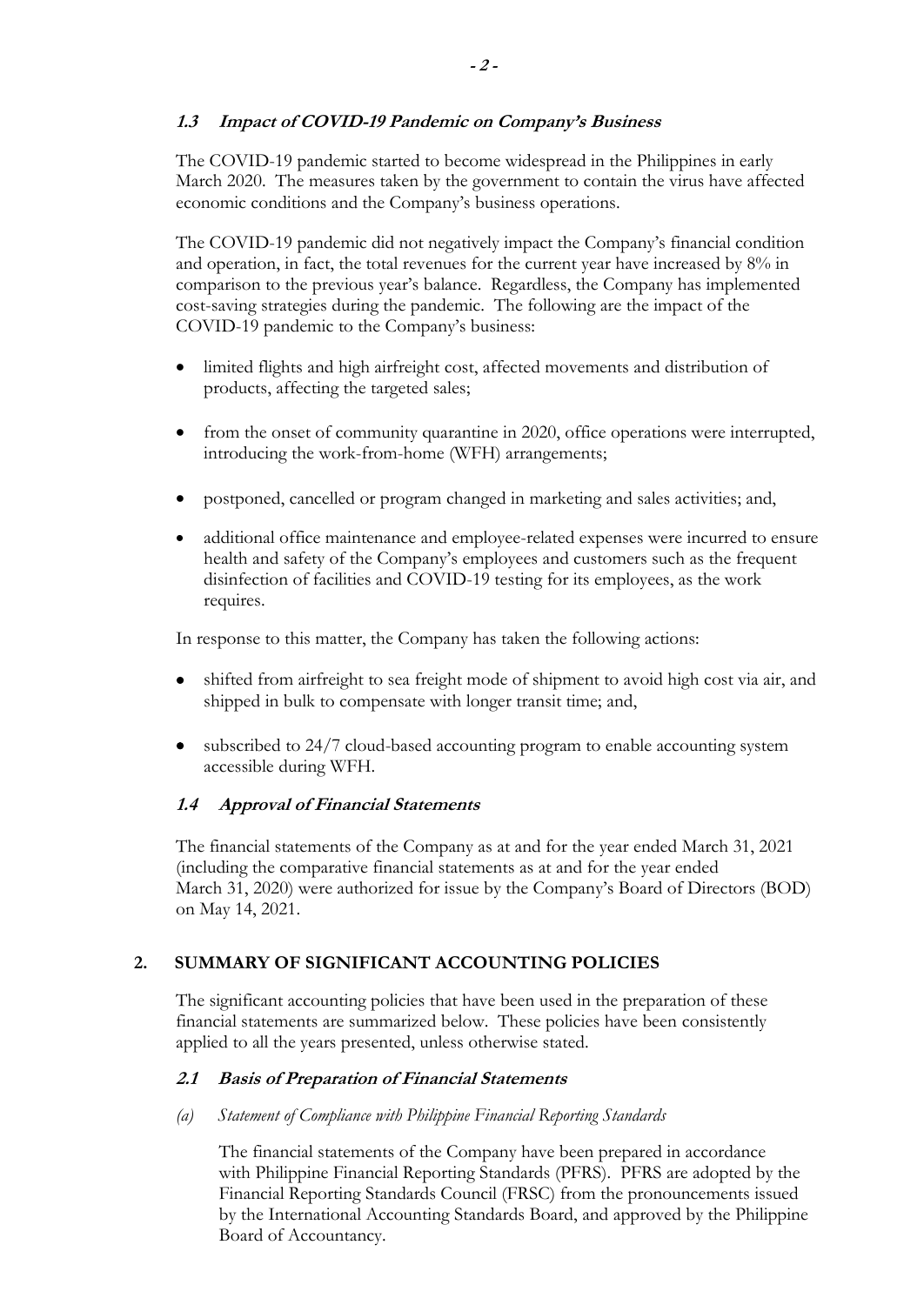The financial statements have been prepared using the measurement bases specified by PFRS for each type of asset, liability, income and expense. The measurement bases are more fully described in the accounting policies that follow.

*(b) Presentation of Financial Statements*

The financial statements are presented in accordance with Philippine Accounting Standard (PAS) 1, *Presentation of Financial Statements*. The Company presents all items of income and expense and other comprehensive income or loss in a single statement of comprehensive income.

The Company presents a third statement of financial position as at the beginning of the preceding period when it applies an accounting policy retrospectively, or makes a retrospective restatement or reclassification of items that has a material effect on the information in the statement of financial position at the beginning of the preceding period. The related notes to the third statement of financial position are not required to be disclosed.

*(c) Functional and Presentation Currency*

These financial statements are presented in Philippine pesos, the Company's functional and presentation currency, and all values represent absolute amounts except when otherwise indicated.

Items included in the financial statements of the Company are measured using its functional currency, the currency of the primary economic environment in which the Company operates.

## **2.2 Adoption of New and Amended PFRS**

*(a) Effective in Fiscal Year 2021 that are Relevant to the Company*

The Company adopted for the first time the following revised conceptual framework and amendments to existing standards, which are mandatorily effective for annual periods beginning on or after January 1, 2020:

| Conceptual Framework |               | : Revised Conceptual Framework for<br><b>Financial Reporting</b>                                                                            |
|----------------------|---------------|---------------------------------------------------------------------------------------------------------------------------------------------|
| PAS 1 and PAS 8      |               |                                                                                                                                             |
| (Amendments)         | ٠             | Presentation of Financials Statements and<br>Accounting Policies, Changes in<br>Accounting Estimates and Errors -<br>Definition of Material |
| PFRS 7 and PFRS 9    |               |                                                                                                                                             |
| (Amendments)         | $\mathcal{L}$ | Financial Instruments: Disclosures and<br>Financial Instruments – Interest Rate<br>Benchmark Reform                                         |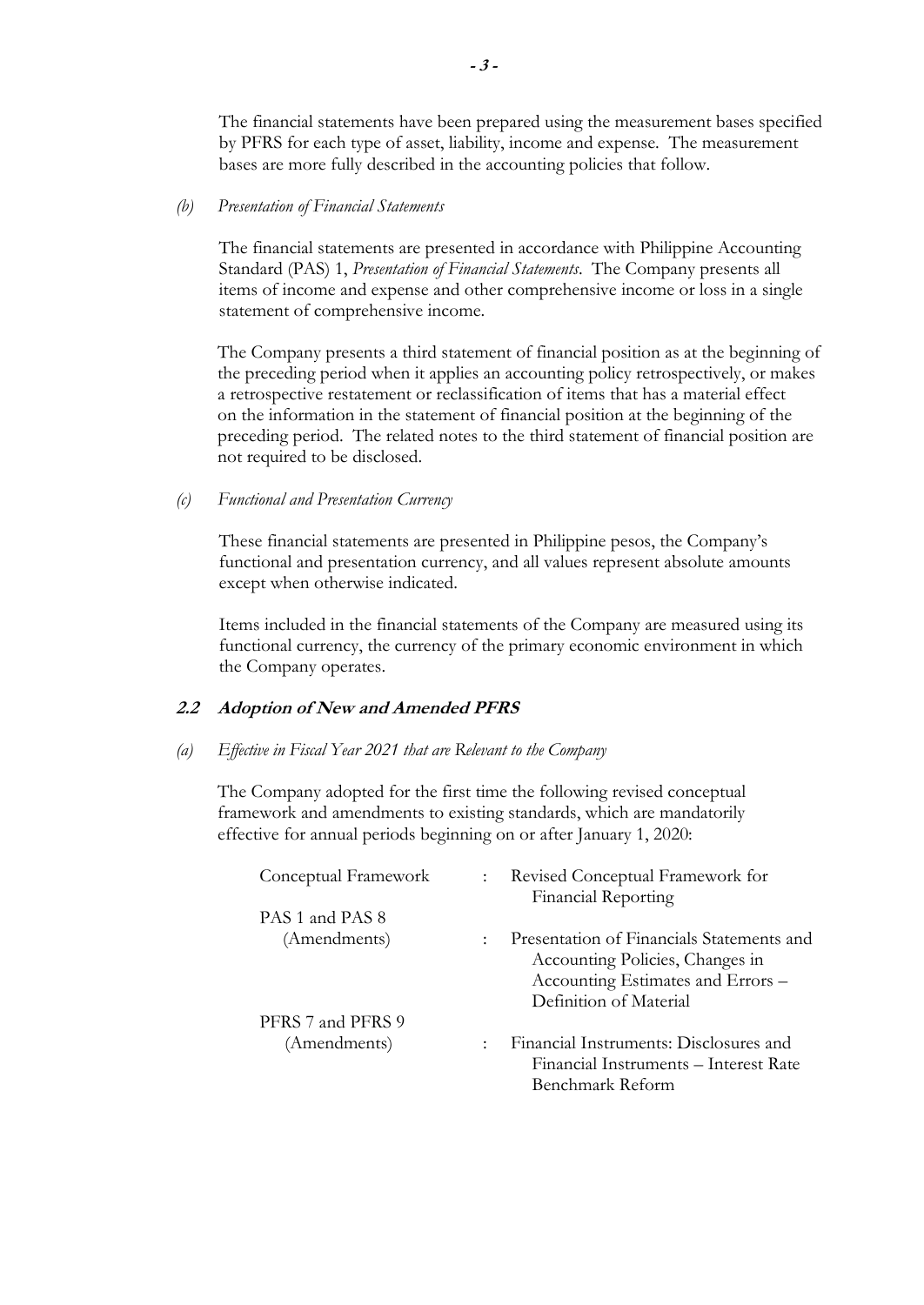Discussed below are the relevant information about these pronouncements.

- (i) *Revised Conceptual Framework for Financial Reporting*. The revised conceptual framework will be used in standard-setting decisions with immediate effect. Key changes include (a) increasing the prominence of stewardship in the objective of financial reporting, (b) reinstating prudence as a component of neutrality, (c) defining a reporting entity, which may be a legal entity, or a portion of an entity, (d) revising the definitions of an asset and a liability, (e) removing the probability threshold for recognition and adding guidance on derecognition, (f) adding guidance on different measurement basis, and, (g) stating that profit or loss is the primary performance indicator and that, in principle, income and expenses in other comprehensive income should be recycled where this enhances the relevance or faithful representation of the financial statements. The application of the revised conceptual framework had no significant impact on the Company's financial statements.
- (ii) PAS 1 (Amendments), *Presentation of Financial Statements*, and PAS 8 (Amendments), *Accounting Policies, Changes in Accounting Estimates and Errors – Definition of Material*.The amendments provide a clearer definition of 'material' in PAS 1 by including the concept of 'obscuring' material information with immaterial information as part of the new definition, and clarifying the assessment threshold (i.e., misstatement of information is material if it could reasonably be expected to influence decisions made by primary users, which consider the characteristic of those users as well as the entity's own circumstances). The definition of material in PAS 8 has been accordingly replaced by reference to the new definition in PAS 1. In addition, amendment has also been made in other standards that contain definition of material or refer to the term 'material' to ensure consistency. The application of these amendments had no significant impact on the Company's financial statements.
- (iii) PFRS 7 (Amendments), *Financial Instruments: Disclosures*, and PFRS 9(Amendments), *Financial Instruments – Interest Rate Benchmark Reform*. The amendments clarify that an entity would continue to apply certain hedge accounting requirements assuming that the interest rate benchmark on which the hedged cash flows and cash flows from the hedging instrument are based will not be altered as a result of interest rate benchmark reform. The application of these amendments had no significant impact on the Company's financial statements.
- *(b) Effective in Fiscal Year 2021 that is not Relevant to the Company*

The only amendments to existing standards that are mandatorily effective for annual periods beginning on or after January 1, 2020 but are not relevant to the Company's financial statements pertains to PFRS 3, (Amendments), *Business Combinations – Definition of a Business*.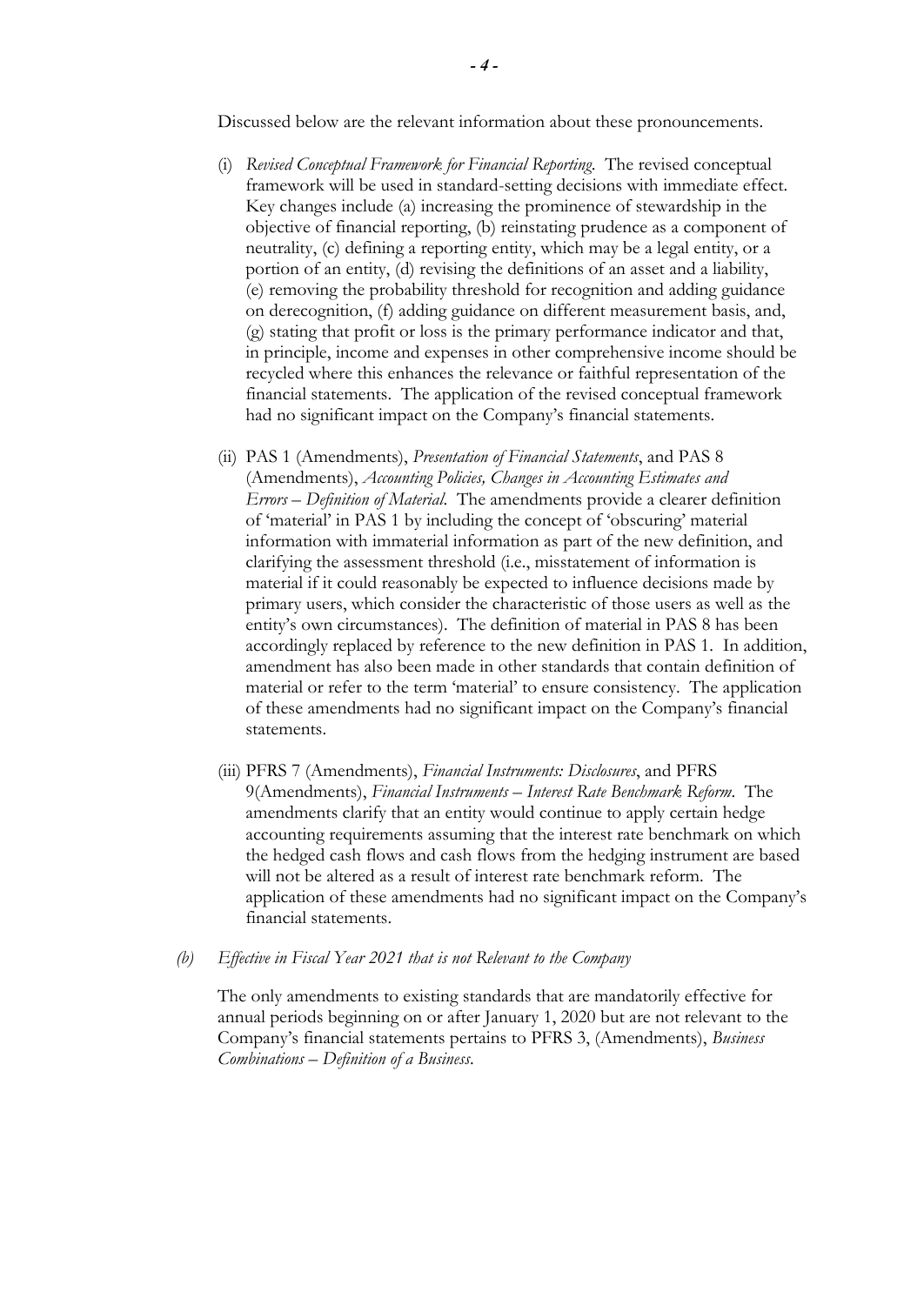*(c) Effective Subsequent to Fiscal Year 2021 but not Adopted Early*

There are amendments to existing standards effective for annual periods subsequent to fiscal year 2021, which are adopted by the FRSC. Management will adopt the following relevant pronouncements in accordance with their transitional provisions; and, unless otherwise stated, none of these are expected to have significant impact on the Company's financial statements.

- (i) PFRS 16 (Amendments), *Leases COVID-19*-*Related Rent Concessions* (effective from June 30, 2020). The amendments permit lessees, as a practical expedient, not to assess whether particular rent concessions occurring as a direct consequence of the COVID-19 pandemic are lease modifications and instead to account for those rent concessions as if they are not lease modifications.
- (ii) PAS 16 (Amendments), *Property, Plant and Equipment – Proceeds Before Intended Use* (effective from January 1, 2022). The amendments prohibit deducting from the cost of an item of property, plant and equipment any proceeds from selling items produced while bringing that asset to the location and condition necessary for it to be capable of operating in the manner intended by management. Instead, an entity recognizes the proceeds from selling such items, and the cost of producing those items, in profit or loss.
- (iii) PAS 37 (Amendments), *Provisions, Contingent Liabilities and Contingent Assets – Onerous Contracts – Cost of Fulfilling a Contract* (effective January 1, 2022)*.* The amendments specify that the 'cost of fulfilling' a contract comprises the 'costs that relate directly to the contract'. Costs that relate directly to a contract can either be incremental costs of fulfilling that contract (examples would be direct labor, materials) or an allocation of other costs that relate directly to fulfilling contracts (an example would be the allocation of the depreciation charge for an item of property, plant and equipment used in fulfilling the contract).
- (iv) Annual Improvements to PFRS 2018-2020 Cycle. Among the improvements, the following amendments, which are effective from January 1, 2022, are relevant to the Company:
	- PFRS 9 (Amendments), *Financial Instruments – Fees in the '10 per cent' Test for Derecognition of Liabilities.* The improvements clarify the fees that a company includes when assessing whether the terms of a new or modified financial liability are substantially different from the terms of the original financial liability.
	- Illustrative Examples Accompanying PFRS 16, *Leases Lease Incentives*. The improvement merely removes potential for confusion regarding lease incentives.
- (v) PAS 1 (Amendments), *Presentation of Financial Statements – Classification of Liabilities as Current or Non-current* (effective January 1, 2023)*.* The amendments aim to promote consistency in applying the requirements by helping companies determine whether, in the statement of financial position, debt and other liabilities with an uncertain settlement date should be classified as current (due or potentially due to be settled within one year) or non-current.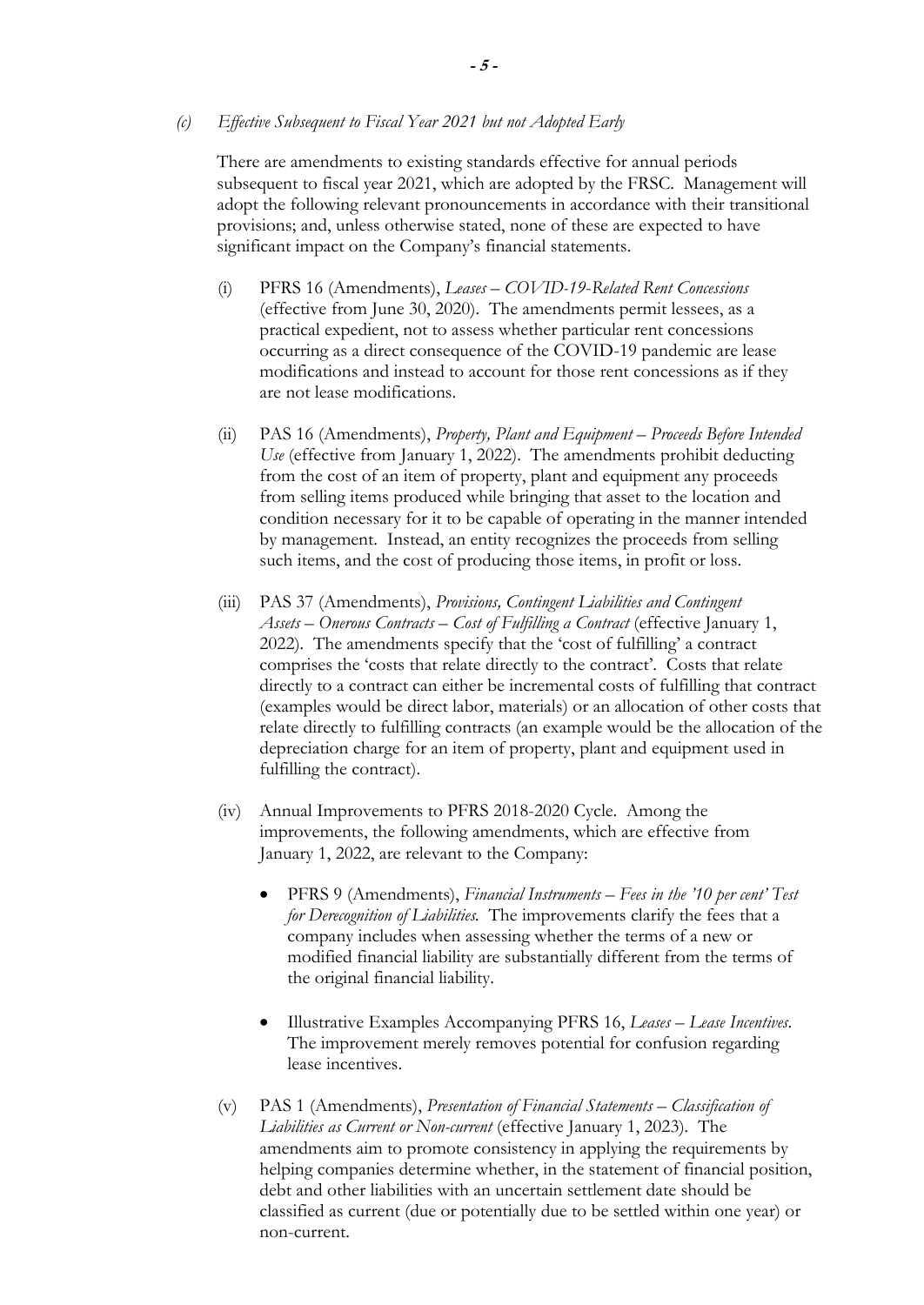### **2.3 Financial Assets**

Financial assets are recognized when the Company becomes a party to the contractual terms of the financial instrument. For purposes of classifying financial assets, an instrument is considered as an equity instrument if it is non-derivative and meets the definition of equity for the issuer in accordance with the criteria of PAS 32, *Financial Instruments: Disclosure and Presentation*. All other non-derivative financial instruments are treated as debt instruments.

### *(a) Classification and Measurement of Financial Assets*

The classification and measurement of financial assets is driven by the entity's business model for managing the financial assets and the contractual cash flow characteristics of the financial assets. Currently, all of the Company's financial assets are classified and measured at amortized cost.

Financial assets are measured at amortized cost if both of the following conditions are met:

- the asset is held within the Company's business model whose objective is to hold financial assets in order to collect contractual cash flows ("hold to collect"); and,
- the contractual terms of the instrument give rise, on specified dates, to cash flows that are solely payment of principal and interest on the principal amount outstanding.

Except for trade receivables that do not contain a significant financing component and are measured at the transaction price in accordance with PFRS 15, *Revenue from Contracts with Customers*, all financial assets meeting these criteria are measured initially at fair value plus transaction costs. These are subsequently measured at amortized cost using the effective interest method, less allowance for expected credit loss (ECL).

The Company's financial assets at amortized cost are presented as Cash, Trade and Other Receivables (except for advances to suppliers, and advances to employees that are subject for liquidation) and Refundable deposits (presented as part of Other Assets) in the statement of financial position.

Financial assets measured at amortized cost are included in current assets, except for those with maturities greater than 12 months after the end of reporting period, which are classified as non-current assets.

For purposes of cash flows reporting and presentation, cash include cash on hand and demand deposits maintained in banks that are unrestricted and readily available for use in the operations of the Company.

Interest income is calculated by applying the effective interest rate to the gross carrying amount of the financial assets except for those that are subsequently identified as credit-impaired. For credit-impaired financial assets at amortized cost, the effective interest rate is applied to the net carrying amount of the financial assets (after deduction of the loss allowance). The interest earned is recognized in the statement of comprehensive income as part of Other Income.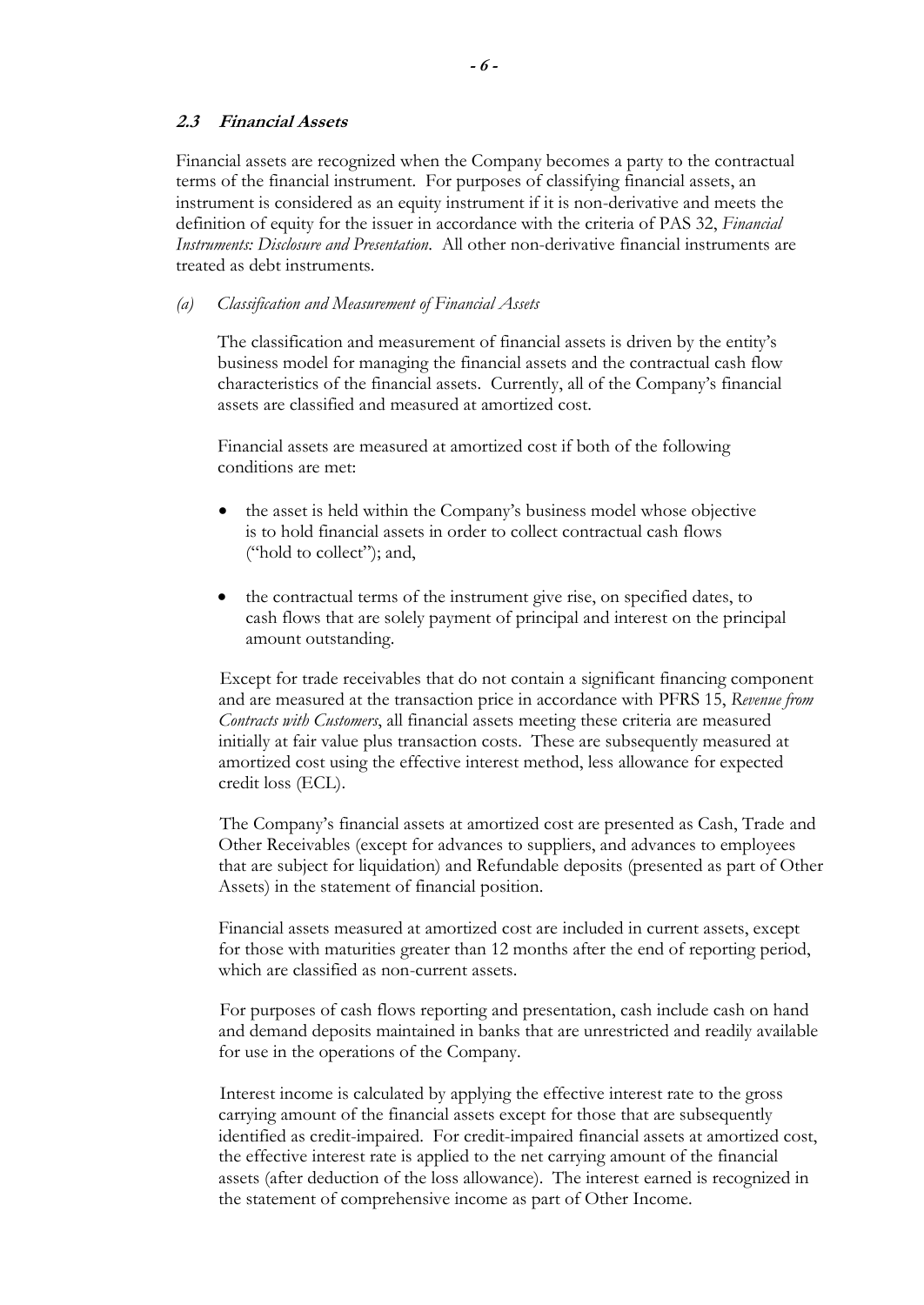#### *(b) Impairment of Financial Assets*

At the end of the reporting period, the Company assesses and recognizes allowance for ECL on its financial assets measured at amortized cost. The measurement of ECL involves consideration of broader range of information that is available without undue cost or effort at the reporting date about past events, current conditions, and reasonable and supportable forecasts of future economic conditions (i.e., forward-looking information) that may affect the collectability of the future cash flows of the financial assets. Measurement of the ECL is determined by a probability-weighted estimate of credit losses over the expected life of the financial instruments evaluated based on a range of possible outcome.

The Company applies the simplified approach in measuring ECL, which uses a lifetime expected loss allowance for all trade and other receivables. These are the expected shortfalls in contractual cash flows, considering the potential for default at any point during the life of the financial assets. To calculate the ECL, the Company uses its historical experience, external indicators and forward-looking information to calculate the ECL using a provision matrix. The Company also assesses impairment of trade receivables on a collective basis as they possess shared credit risk characteristics, and have been grouped based on the days past due.

The key elements used in the calculation of ECL are as follows:

- *Probability of default* It is an estimate of likelihood of a counterparty defaulting at its financial obligation over a given time horizon, either over the next 12 months or the remaining lifetime of the obligation.
- *Loss given default* It is an estimate of loss arising in case where a default occurs at a given time. It is based on the difference between the contractual cash flows of a financial instrument due from a counterparty and those that the Company would expect to receive, including the realization of any collateral or effect of any credit enhancement.
- *Exposure at default* It represents the gross carrying amount of the financial instruments in the event of default which pertains to its amortized cost.

The Company recognizes an impairment loss in profit or loss for all financial instruments subjected to impairment assessment with a corresponding adjustment to their carrying amount through a loss allowance account.

#### *(c) Derecognition of Financial Assets*

The financial assets (or where applicable, a part of a financial asset or part of a group of financial assets) are derecognized when the contractual rights to receive cash flows from the financial instruments expire, or when the financial assets and all substantial risks and rewards of ownership have been transferred to another party. If the Company neither transfers nor retains substantially all the risks and rewards of ownership and continues to control the transferred asset, the Company recognizes its retained interest in the asset and an associated liability for amounts it may have to pay. If the Company retains substantially all the risks and rewards of ownership of a transferred financial asset, the Company continues to recognize the financial asset and also recognizes a collateralized borrowing for the proceeds received.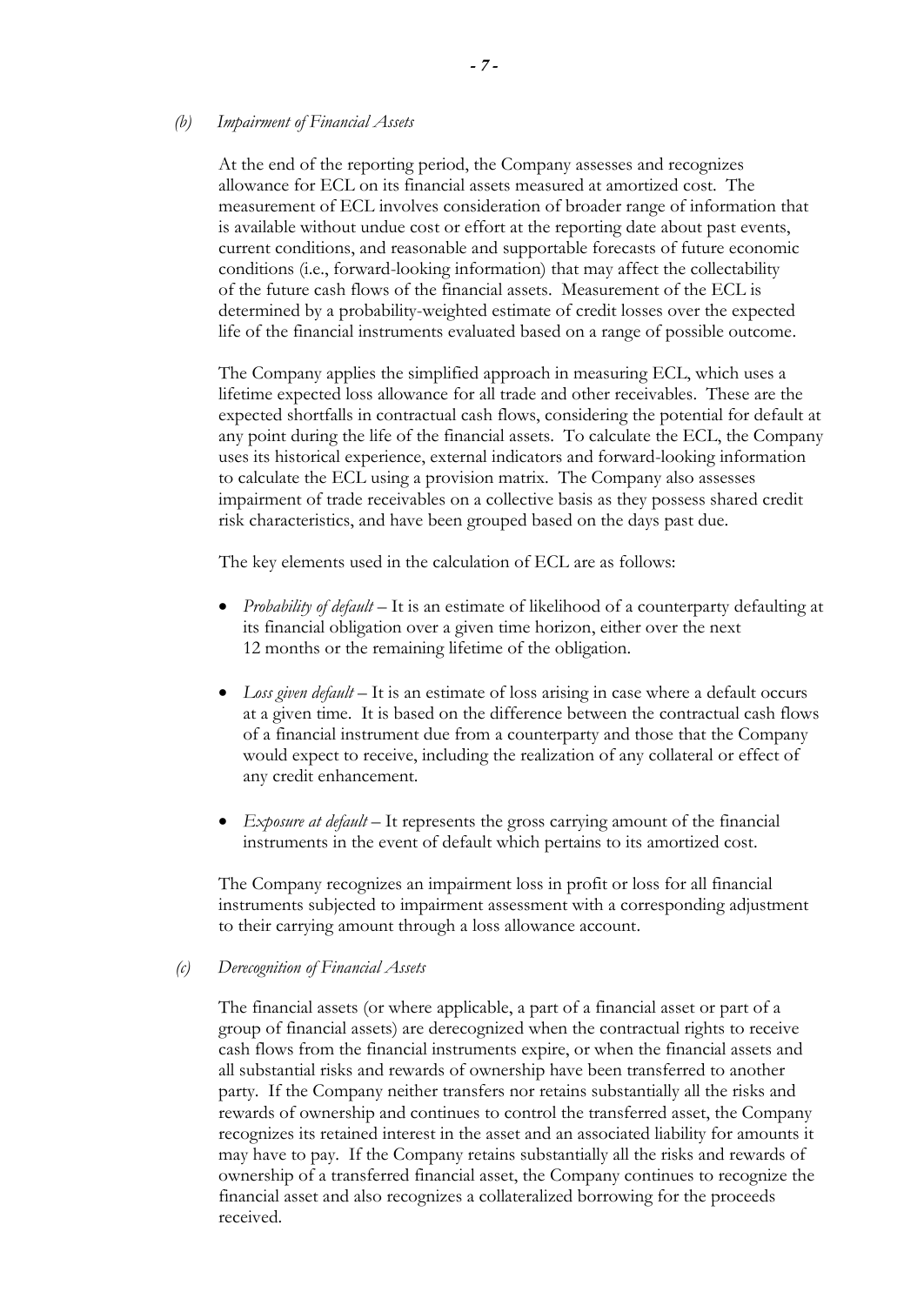## **2.4 Inventories**

Inventories are valued at the lower of cost and net realizable value. Cost is determined using the first-in, first-out method. The costs of inventories include all costs directly attributable to acquisitions, such as the purchase price, import duties and other taxes that are not subsequently recoverable from taxing authorities. Net realizable value is the estimated selling price in the ordinary course of business, less the estimated costs of completion and the estimated costs necessary to make the sale. Net realizable value of raw materials is the current replacement cost.

## **2.5 Intangible Asset**

Intangible asset pertains to computer software, which is presented as part of Other Non-current Assets account in the statement of financial position. Acquired computer software is capitalized on the basis of the costs incurred to acquire and install the specific software. These costs are amortized on a straight-line basis over the expected useful life of three to seven years. Costs associated with maintaining computer software are expensed as incurred.

When an intangible asset is disposed of, the gain or loss on disposal is determined as the difference between the proceeds and the carrying amount of the asset and is recognized in profit or loss.

## **2.6 Other Assets**

Other assets pertain to other resources controlled by the Company as a result of past events. They are recognized in the financial statements when it is probable that the future economic benefits will flow to the Company and the asset has a cost or value that can be measured reliably.

Other recognized assets of similar nature, where future economic benefits are expected to flow to the Company beyond one year after the end of the reporting period or in the normal operating cycle of the business, if longer, are classified as non-current assets.

## **2.7 Property and Equipment**

All property and equipment are stated at cost less accumulated depreciation, and impairment in value, if any.

The cost of an asset comprises its purchase price and directly attributable costs of bringing the asset to working condition for its intended use. Expenditures for additions, major improvements and renewals are capitalized while expenditures for repairs and maintenance are charged to expense as incurred.

Depreciation is computed on the straight-line basis over the estimated useful lives of the assets as follows:

| Furniture and fixtures | $5 - 10$ years |
|------------------------|----------------|
| Vehicles               | $3 - 5$ years  |
| Office equipment       | $3 - 5$ years  |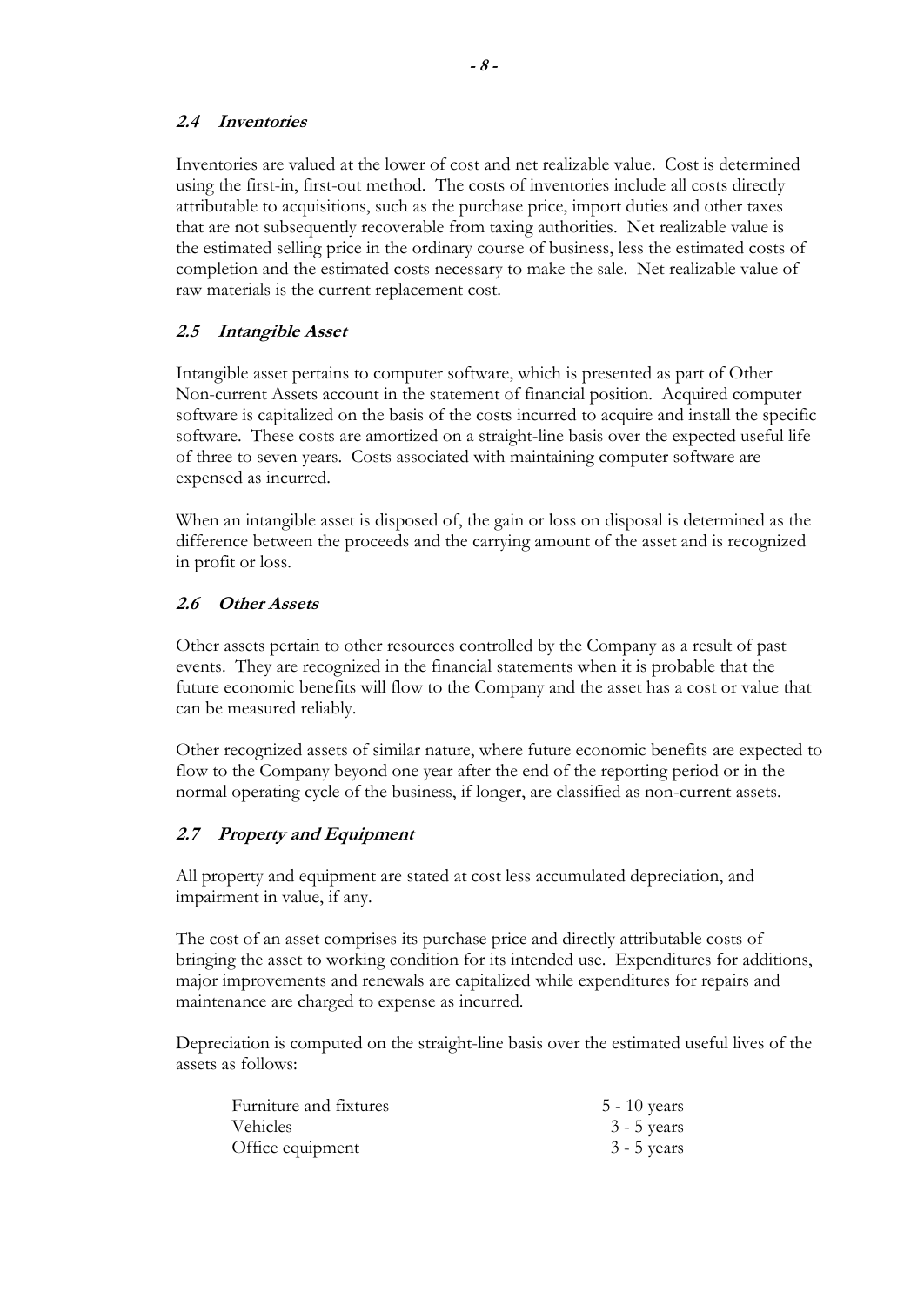The residual values, estimated useful lives and method of depreciation of property and equipment are reviewed, and adjusted if appropriate, at the end of each reporting period.

Fully depreciated and amortized assets are retained in the accounts until these are no longer in use and no further charge for depreciation and amortization is made in respect of those assets.

An asset's carrying amount is written down immediately to its recoverable amount if the asset's carrying amount is greater than its estimated recoverable amount (see Note 2.14).

An item of property and equipment, including the related accumulated depreciation, and any impairment losses, is derecognized upon disposal or when no future economic benefits are expected to arise from the continued use of the asset. Any gain or loss arising on derecognition of the asset (calculated as the difference between the net disposal proceeds and the carrying amount of the item) is included in profit or loss in the year the item is derecognized.

## **2.8 Financial Liabilities**

Financial liabilities, which include trade and other payables (except for return liability and tax-related liabilities), advances from parent company and lease liabilities (see Note 2.12), are recognized when the Company becomes a party to the contractual terms of the instrument.

Trade and other payables are recognized initially at their fair value and subsequently measured at amortized cost, using effective interest method for maturities beyond one year, less settlement payments.

Advances from parent company are availed to finance working capital requirements during the start of the Company's operations.

Financial liabilities are classified as current liabilities if payment is due to be settled within one year or less after the end of the reporting period (or in the normal operating cycle of the business, if longer), or the Company does not have an unconditional right to defer settlement of the liability for at least 12 months after the end of the reporting period. Otherwise, these are presented as non-current liabilities.

Financial liabilities are derecognized from the statement of financial position only when the obligations are extinguished either through discharge, cancellation or expiration. The difference between the carrying amount of the financial liability derecognized and the consideration paid or payable is recognized in profit or loss.

## **2.9 Offsetting Financial Instruments**

Financial assets and financial liabilities are offset and the resulting net amount, considered as a single financial asset or financial liability, is reported in the statement of financial position when the Company currently has legally enforceable right to set-off the recognized amounts and there is an intention to settle on a net basis, or realize the asset and settle the liability simultaneously. The right of set-off must be available at the end of the reporting period, that is, it is not contingent on future event. It must also be enforceable in the normal course of business, in the event of default, and in the event of insolvency or bankruptcy; and, must be legally enforceable for both entity and all counterparties to the financial instruments.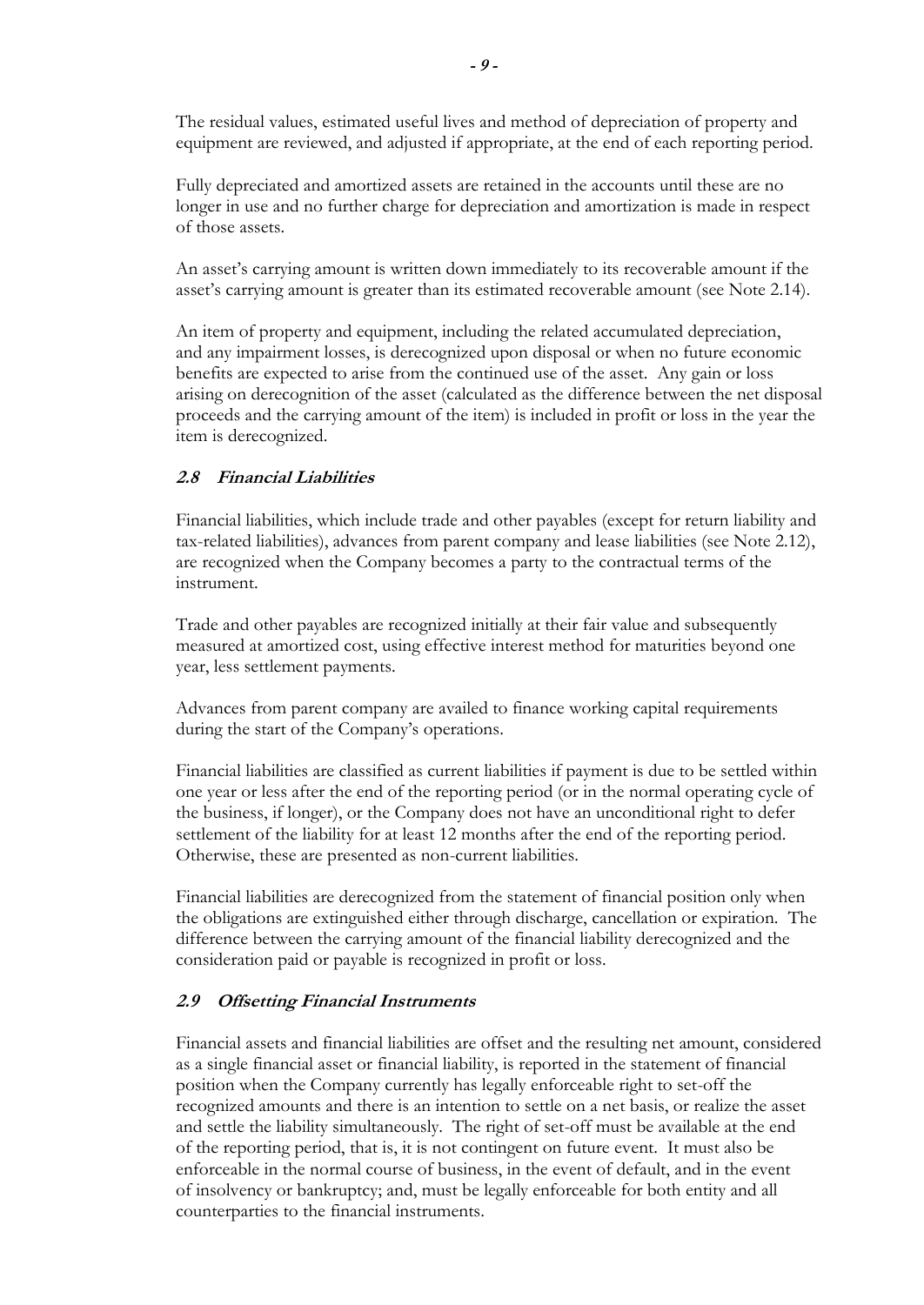## **2.10 Provisions and Contingencies**

Provisions are recognized when present obligations will probably lead to an outflow of economic resources and they can be estimated reliably even if the timing or amount of the outflow may still be uncertain. A present obligation arises from the presence of a legal or constructive commitment that has resulted from past events.

Provisions are measured at the estimated expenditure required to settle the present obligation, based on the most reliable evidence available at the end of the reporting period, including the risks and uncertainties associated with the present obligation. Where there are a number of similar obligations, the likelihood that an outflow will be required in settlement is determined by considering the class of obligations as a whole. When time value of money is material, long-term provisions are discounted to their present values using a pretax rate that reflects market assessments and the risks specific to the obligation. Provisions are reviewed at the end of each reporting period and adjusted to reflect the current best estimate.

In those cases where the possible outflow of economic resource as a result of present obligations is considered improbable or remote, or the amount to be provided for cannot be measured reliably, no liability is recognized in the financial statements. Similarly, possible inflows of economic benefits to the Company that do not yet meet the recognition criteria of an asset are considered contingent assets, hence, are not recognized in the financial statements. On the other hand, any reimbursement that the Company can be virtually certain to collect from a third party with respect to the obligation is recognized as a separate asset not exceeding the amount of the related provision.

### **2.11 Revenue and Expense Recognition**

Revenue comprises revenue from sale of pharmaceutical products.

To determine whether to recognize revenue, the Company follows a five-step process:

- *(a)* identifying the contract with a customer;
- *(b)* identifying the performance obligation;
- *(c)* determining the transaction price;
- *(d)* allocating the transaction price to the performance obligations; and,
- *(e)* recognizing revenue when/as performance obligations are satisfied.

The Company determines whether a contract with customer exists by evaluating whether the following gating criteria are present:

- (i) the parties to the contract have approved the contract either in writing, orally or in accordance with other customary business practices;
- (ii) each party's rights regarding the goods or services to be transferred or performed can be identified;
- (iii) the payment terms for the goods or services to be transferred or performed can be identified;
- (iv) the contract has commercial substance (i.e., the risk, timing or amount of the future cash flows is expected to change as a result of the contract); and,
- (v) collection of the consideration in exchange of the goods and services is probable.

Revenue is recognized only when (or as) the Company satisfies a performance obligation by transferring control of the promised goods or services to a customer. The transfer of control can occur over time or at a point in time.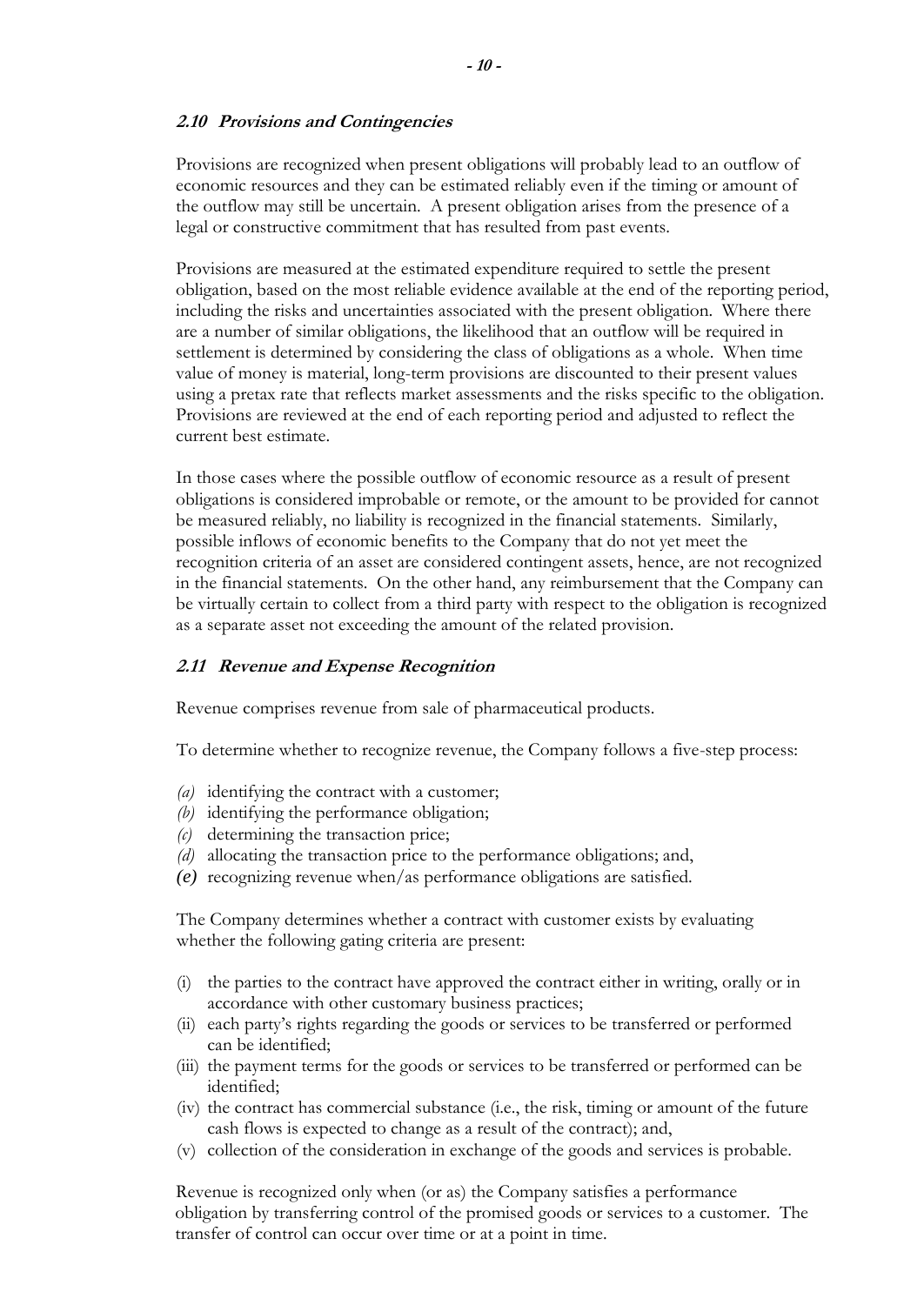A performance obligation is satisfied at a point in time unless it meets one of the following criteria, in which case it is satisfied over time:

- the customer simultaneously receives and consumes the benefits provided by the Company's performance as the Company performs;
- the Company's performance creates or enhances an asset that the customer controls as the asset is created or enhanced; and,
- the Company's performance does not create an asset with an alternative use to the Company and the entity has an enforceable right to payment for performance completed to date.

Revenue from sale of goods is recognized when the control over the goods has been transferred at a point in time to the customer, i.e., generally when the customer has acknowledged delivery of goods. Invoices for goods transferred are due upon receipt by the customer. The significant judgments in determining the timing of satisfaction of the performance obligation is disclosed in Note 3.1(a).

Costs and expenses are recognized in profit or loss upon utilization of goods or services or at the date they are incurred.

## **2.12 Leases**

For any new contracts entered into, the Company considers whether a contract is, or contains, a lease. A lease is defined as a contract, or part of a contract, that conveys the right to use an asset (the underlying asset) for a period of time in exchange for consideration. To apply this definition, the Company assesses whether the contract meets three key evaluations which are whether:

- the contract contains an identified asset, which is either explicitly identified in the contract or implicitly specified by being identified at the time the asset is made available to the Company;
- the Company has the right to obtain substantially all of the economic benefits from use of the identified asset throughout the period of use, considering its rights within the defined scope of the contract; and,
- the Company has the right to direct the use of the identified asset throughout the period of use. The Company assess whether it has the right to direct 'how and for what purpose' the asset is used throughout the period of use.

At lease commencement date, the Company recognizes a right-of-use asset and a lease liability in the statement of financial position. The right-of-use asset is measured at cost, which is made up of the initial measurement of the lease liability. Subsequently, the Company depreciates the right-of-use asset on a straight-line basis from the lease commencement date to the earlier of the end of the useful life of the right-of-use asset or the end of the lease term. The Company also assesses the right-of-use asset for impairment when such indicators exist (see Note 2.14). On the other hand, the Company measures the lease liability at the present value of the lease payments unpaid at the commencement date, discounted using the interest rate implicit in the lease if that rate is readily available or the Company's incremental borrowing rate. Lease payments include fixed payments less lease incentives receivable, if any.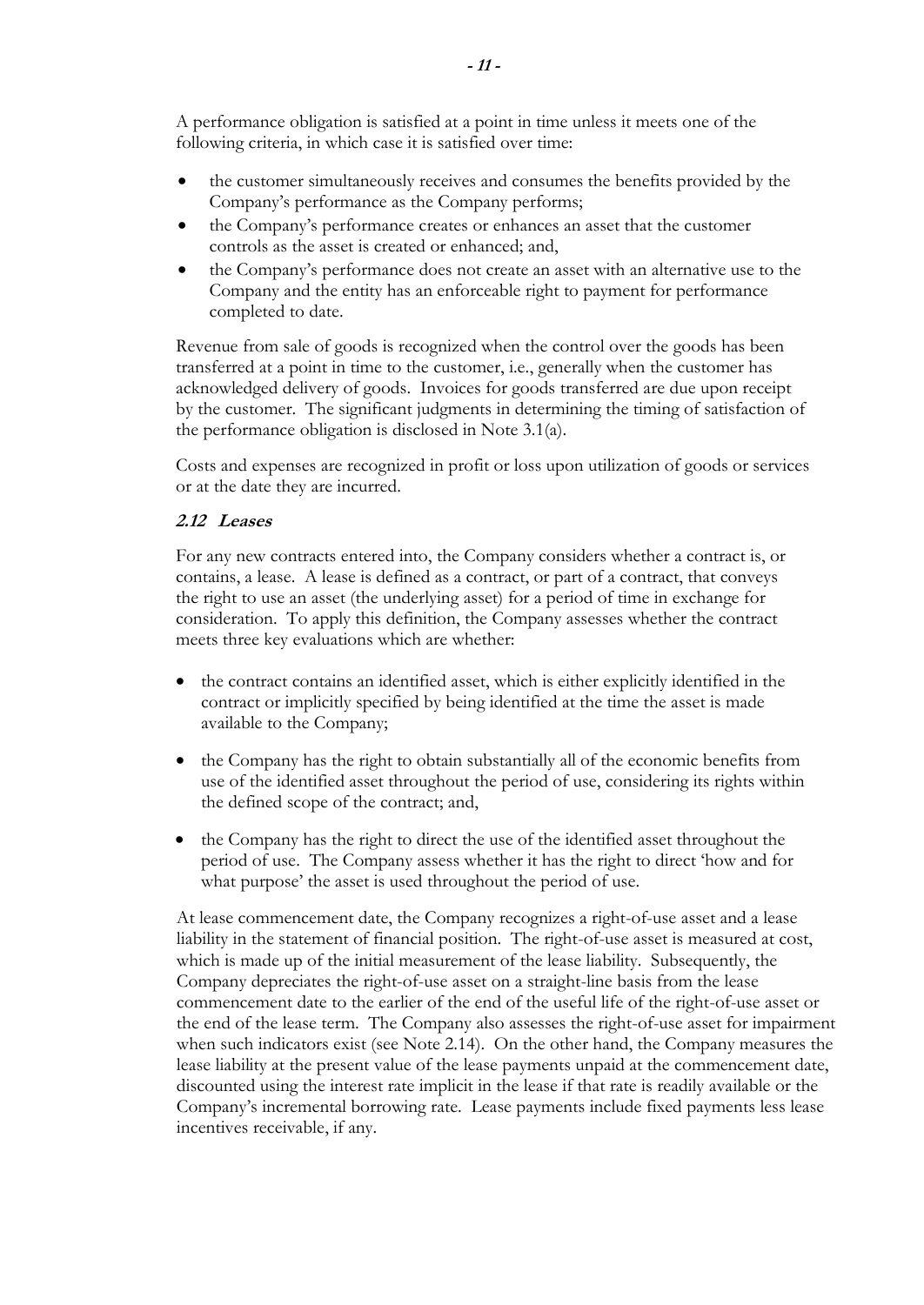Subsequent to initial measurement, the liability will be reduced for payments made and increased for interest. It is remeasured to reflect any reassessment or modification, or if there are changes in in-substance fixed payments. When the lease liability is remeasured, the corresponding adjustment is reflected in the right-of-use asset, or profit and loss if the right-of-use asset is already reduced to zero.

The Company has elected to account for short-term leases using the practical expedients. Instead of recognizing a right-of-use asset and lease liability, the payments in relation to these are recognized as an expense in profit or loss on a straight-line basis over the lease term.

On the statement of financial position, right-of-use asset and lease liability have been presented separately from all other assets and liabilities, respectively.

## **2.13 Foreign Currency Transactions and Translation**

The accounting records of the Company are maintained in Philippine pesos. Foreign currency transactions during the year are translated into the functional currency at exchange rates which approximate those prevailing on transaction dates.

Foreign currency gains and losses resulting from the settlement of such transactions and from the translation at year-end exchange rates of monetary assets and liabilities denominated in foreign currencies are recognized in profit or loss.

### **2.14 Impairment of Non-financial Assets**

The Company's property and equipment, intangible assets, right-of-use asset, and other non-financial assets are subject to impairment testing. All individual assets are tested for impairment whenever events or changes in circumstances indicate that the carrying amount may not be recoverable.

For purposes of assessing impairment, assets are grouped at the lowest levels for which there are separately identifiable cash flows (cash-generating units). As a result, some assets are tested for impairment either individually or at the cash-generating unit level.

Impairment loss is recognized for the amount by which the asset's or cash-generating unit's carrying amount exceeds its recoverable amounts which is the higher of its fair value less costs to sell and its value in use. In determining value in use, management estimates the expected future cash flows from each cash-generating unit and determines the suitable interest rate in order to calculate the present value of those cash flows. The data used for impairment testing procedures are directly linked to the Company's latest approved budget, adjusted as necessary to exclude the effects of asset enhancements. Discount factors are determined individually for each cash-generating unit and reflect management's assessment of respective risk profiles, such as market and asset-specific risk factors.

All assets are subsequently reassessed for indications that an impairment loss previously recognized may no longer exist. An impairment loss is reversed if the asset's or cash-generating unit's recoverable amount exceeds its carrying amount.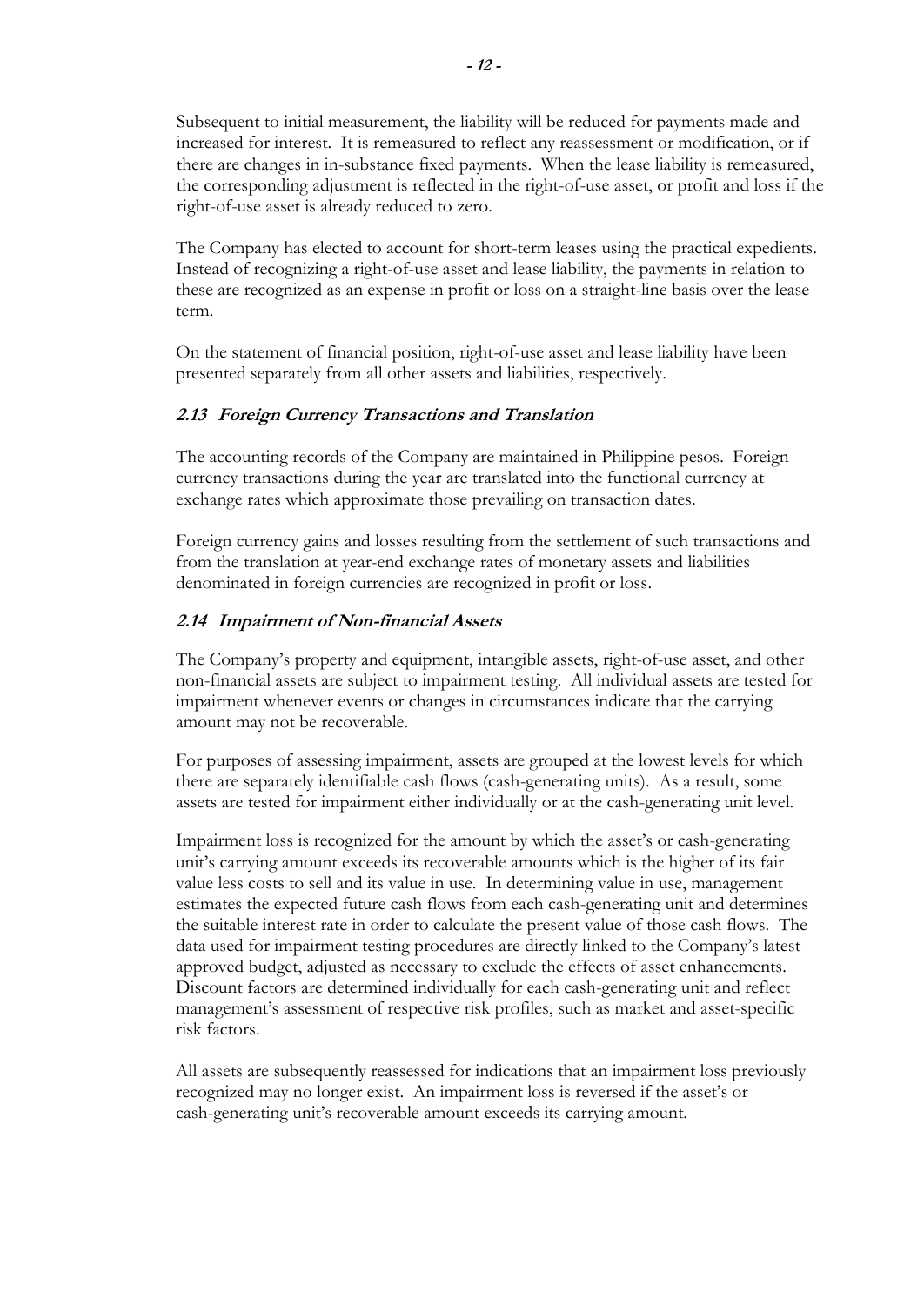#### **2.15 Employee Benefits**

The Company provides post-employment benefits to employees through contribution plans and defined benefit, and other employee benefits which are discussed below.

#### *(a) Post-employment Defined Benefit Plan*

A defined benefit plan is a post-employment plan that defines an amount of post-employment benefit that an employee will receive on retirement, usually dependent on one or more factors such as age, years of service and salary. The legal obligation for any benefits from this kind of post-employment plan remains with the Company, even if plan assets for funding the defined benefit plan have been acquired. Plan assets may include assets specifically designated to a long-term benefit fund, as well as qualifying insurance policies. The Company's post-employment defined benefit plan covers all regular full-time employees.

The liability recognized in the statement of financial position for a defined benefit plan is the present value of the defined benefit obligation at the end of the reporting period less the fair value of plan assets. The defined benefit obligation is calculated annually by independent actuaries using the projected unit credit method. The present value of the defined benefit obligation is determined by discounting the estimated future cash outflows arising from expected benefit payments using a discount rate derived from the interest rates of a zero coupon government bond [using the reference rates published by Bloomberg using its valuation technology, Bloomberg Valuation (BVAL)], that are denominated in the currency in which the benefits will be paid and that have terms to maturity approximating to the terms of the related post-employment liability. BVAL provides evaluated prices that are based on market observations from contributed sources.

Remeasurements, comprising of actuarial gains and losses arising from experience adjustments and other changes in actuarial assumptions and the actual return on plan assets (excluding amount included in net interest) are reflected immediately in the statement of financial position with a charge or credit recognized in other comprehensive income in the period in which they arise.

Net interest is calculated by applying the discount rate at the beginning of the period, taking account of any changes in the net defined benefit liability or asset during the period as a result of contributions and benefit payments. Net interest is reported as part of Others under Selling and Administrative Expense account in the statement of comprehensive income.

Past-service costs are recognized immediately in profit or loss in the period of a plan amendment and curtailment.

In 2021 and 2020, the Company did not have a formal retirement benefit plan yet; however, it already started to compute and accrue retirement benefit obligation based on the provisions of Republic Act (R.A.) No. 7641*, The Retirement Pay Law*, which covers all qualified employees.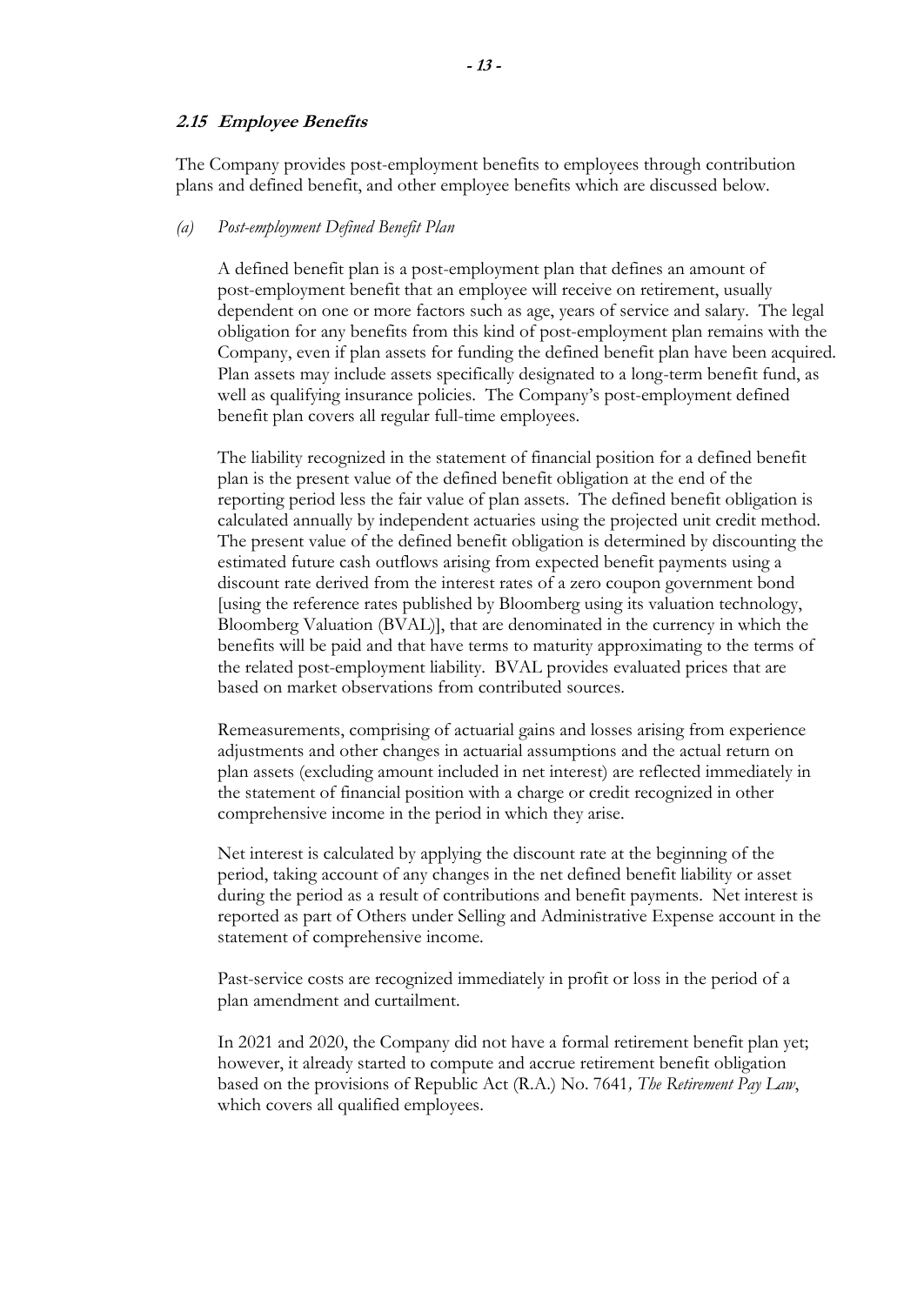#### *(b) Defined Contribution Plan*

A defined contribution plan is a post-employment plan under which the Company pays fixed contributions into an independent entity (i.e., Social Security System). The Company has no legal or constructive obligations to pay further contributions after payment of the fixed contribution. The contributions recognized in respect of defined contribution plans are expensed as they fall due. Liabilities and assets may be recognized if underpayment or prepayment has occurred and are included in current liabilities or current assets as they are normally of a short-term nature.

#### **2.16 Income Taxes**

Tax expense recognized in profit or loss comprises the sum of current tax and deferred tax not recognized in other comprehensive income or directly in equity, if any.

Current tax assets or current tax liabilities comprise those claims from, or obligations to, fiscal authorities relating to the current or prior reporting period, that are uncollected or unpaid at the end of the reporting period. They are calculated according to the tax rates and tax laws applicable to the fiscal periods to which they relate, based on the taxable profit for the year. All changes to current tax assets or liabilities are recognized as a component of tax expense in profit or loss.

Deferred tax is accounted for using the liability method on temporary differences at the end of the reporting period between the tax base of assets and liabilities and their carrying amounts for financial reporting purposes. Under the liability method, with certain exceptions, deferred tax liabilities are recognized for all taxable temporary differences and deferred tax assets are recognized for all deductible temporary differences and the carryforward of unused tax losses and unused tax credits to the extent that it is probable that taxable profit will be available against which the deductible temporary differences can be utilized. Unrecognized deferred tax assets are reassessed at the end of each reporting period and are recognized to the extent that it has become probable that future taxable profit will be available to allow such deferred tax assets to be recovered.

Deferred tax assets and deferred tax liabilities are measured at the tax rates that are expected to apply to the period when the asset is realized or the liability is settled provided such tax rates have been enacted or substantively enacted at the end of the reporting period.

The carrying amount of deferred tax assets is reviewed at the end of each reporting period and reduced to the extent that it is probable that sufficient taxable profit will be available to allow all or part of the deferred tax asset to be utilized.

The measurement of deferred tax assets and deferred tax liabilities reflects the tax consequences that would follow from the manner in which the Company expects, at the end of the reporting period, to recover or settle the carrying amount of its assets and liabilities.

Most changes in deferred tax assets or deferred tax liabilities are recognized as a component of tax expense in profit or loss, except to the extent that it relates to items recognized in other comprehensive income or directly in equity. In this case, the tax is also recognized in other comprehensive income or directly in equity, respectively.

Deferred tax assets and deferred tax liabilities are offset if the Company has a legally enforceable right to set-off current tax assets against current tax liabilities and the deferred taxes relate to the same entity and the same taxation authority.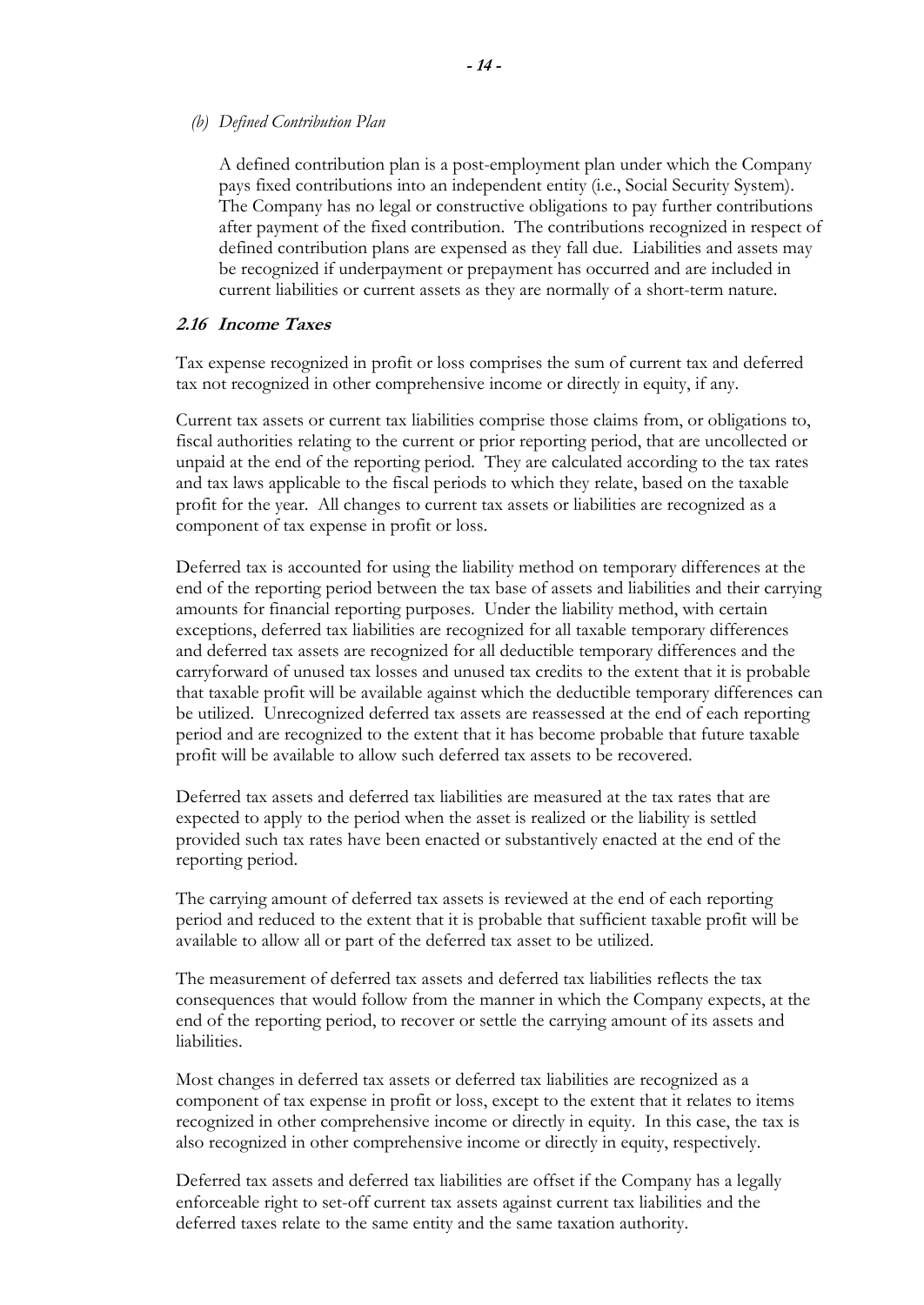## **2.17 Related Party Transactions and Relationships**

Related party transactions are transfer of resources, services or obligations between the Company and its related parties, regardless whether a price is charged.

Parties are considered to be related if one party has the ability to control the other party or exercise significant influence over the other party in making financial and operating decisions. These parties include: (a) individuals owning, directly or indirectly through one or more intermediaries, control or are controlled by, or under common control with the Company; and, (b) individuals owning, directly or indirectly, an interest in the voting power of the Company that gives them significant influence over the Company and close members of the family of any such individual.

In considering each possible related party relationship, attention is directed to the substance of the relationship and not merely on the legal form.

## **2.18 Capital Deficiency**

Capital stock represents the nominal value of shares that have been issued.

Revaluation reserve comprise actuarial remeasurement of retirement benefit obligation.

Deficit represent all current and prior period results of operations as reported in the profit or loss section of statement of comprehensive income.

## **2.19 Events After the End of the Reporting Period**

Any post-year-end event that provides additional information about the Company's financial position at the end of the reporting period (adjusting event) is reflected in the financial statements. Post-year-end events that are not adjusting events, if any, are disclosed when material to the financial statements.

### **3. SIGNIFICANT ACCOUNTING JUDGMENTS AND ESTIMATES**

The Company's financial statements prepared in accordance with PFRS require management to make judgments and estimates that affect amounts reported in the financial statements and related notes. Judgments and estimates are continually evaluated and are based on historical experience and other factors, including expectations of future events that are believed to be reasonable under circumstances. Actual results may ultimately differ from these estimates.

### **3.1 Critical Management Judgments in Applying Accounting Policies**

In the process of applying the Company's accounting policies, management has made the following judgments, apart from those involving estimation, which have the most significant effect on the amounts recognized in the financial statements:

#### *(a) Determination of Timing of Satisfaction of Performance Obligations*

The Company determines that its revenue from sale of goods shall be recognized at a point in time when the control of the goods has been transferred to the customer, i.e., generally when the customer has acknowledged delivery of the goods.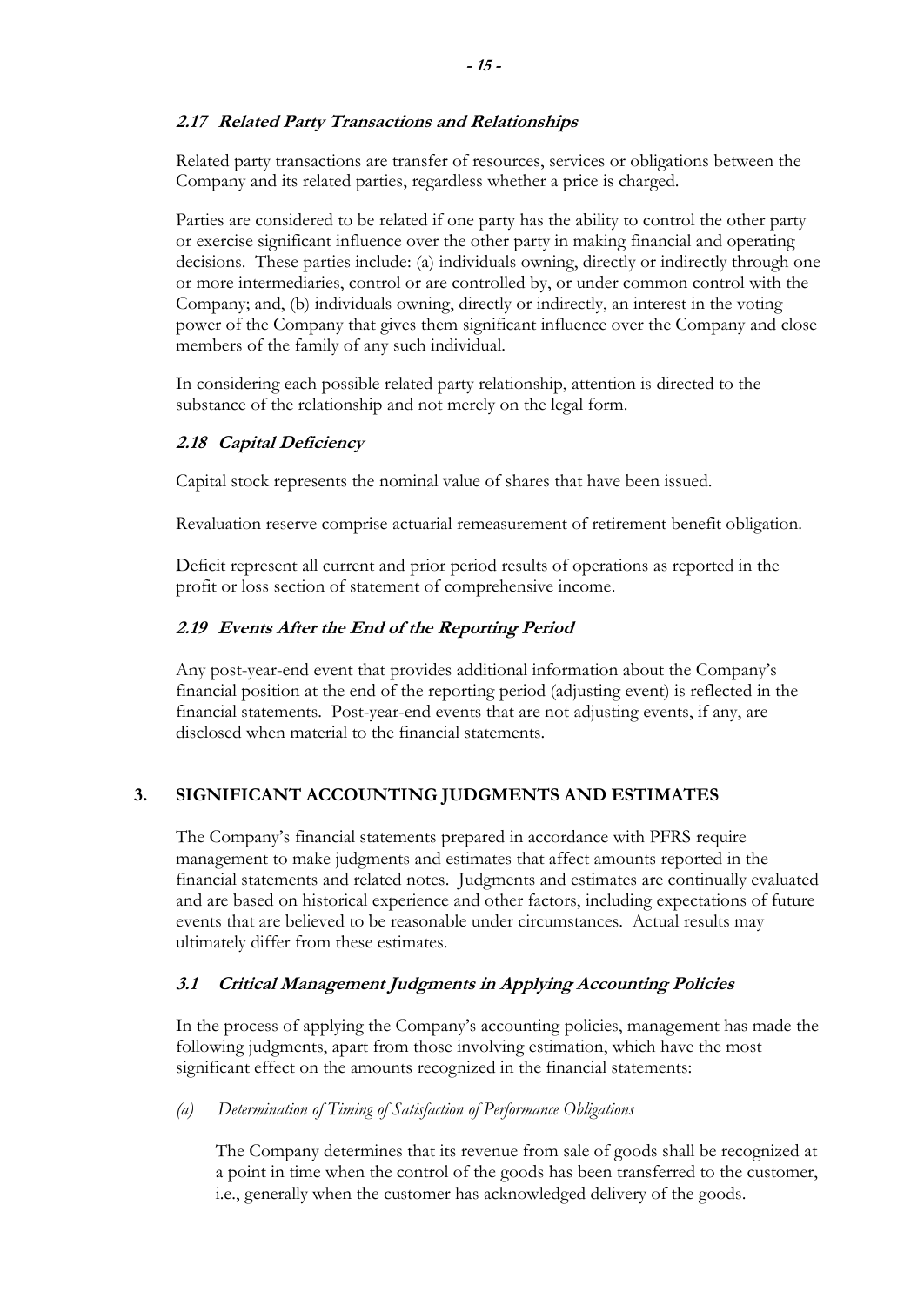#### *(b) Determination of ECL on Trade and Other Receivables*

The Company uses a provision matrix to calculate ECL for trade and other receivables. The provision rates are based on days past due for groupings of various customer segments that have similar loss patterns.

The provision matrix is based on the Company's historical observed default rates. The Company's management intends to regularly calibrate (i.e., on an annual basis) the matrix to consider the historical credit loss experience with forward-looking information (i.e., forecast economic conditions). Details about the ECL on the Company's trade and other receivables are disclosed in Note 19.3(b).

*(c) Recognition of Provisions and Contingencies*

Judgment is exercised by management to distinguish between provisions and contingencies. Policies on recognition of provisions and contingencies are discussed in Note 2.10 and disclosures on relevant provisions and contingencies are presented in Note 18.

#### **3.2 Key Sources of Estimation Uncertainty**

Discussed below are the key assumptions concerning the future and other key sources of estimation uncertainty at the end of the reporting period that have a significant risk of causing a material adjustment to the carrying amounts of assets and liabilities within the next reporting period.

*(a) Estimation of Allowance for ECL*

The measurement of the allowance for ECL on financial assets at amortized cost is an area that requires the use of significant assumptions about the future economic conditions and credit behavior (e.g., likelihood of customers defaulting and the resulting losses). Explanation of the inputs, assumptions and estimation used in measuring ECL is further detailed in Note 19.3.

*(b) Estimation of Amounts Involving Right of Return*

The Company's contract of sale has variable consideration which is the right of return given to the customers within a specified period. Given the large number of contracts of the same characteristics, the Company considered the expected value method under the provisions of PFRS 15 which better predicts the amounts of consideration it will be required to return and receive involving the customer's right of return.

The carrying amount of the return liabilities as at March 31, 2021 and 2020 is presented as part of Trade and Other Payables account in the statements of financial position (see Note 10).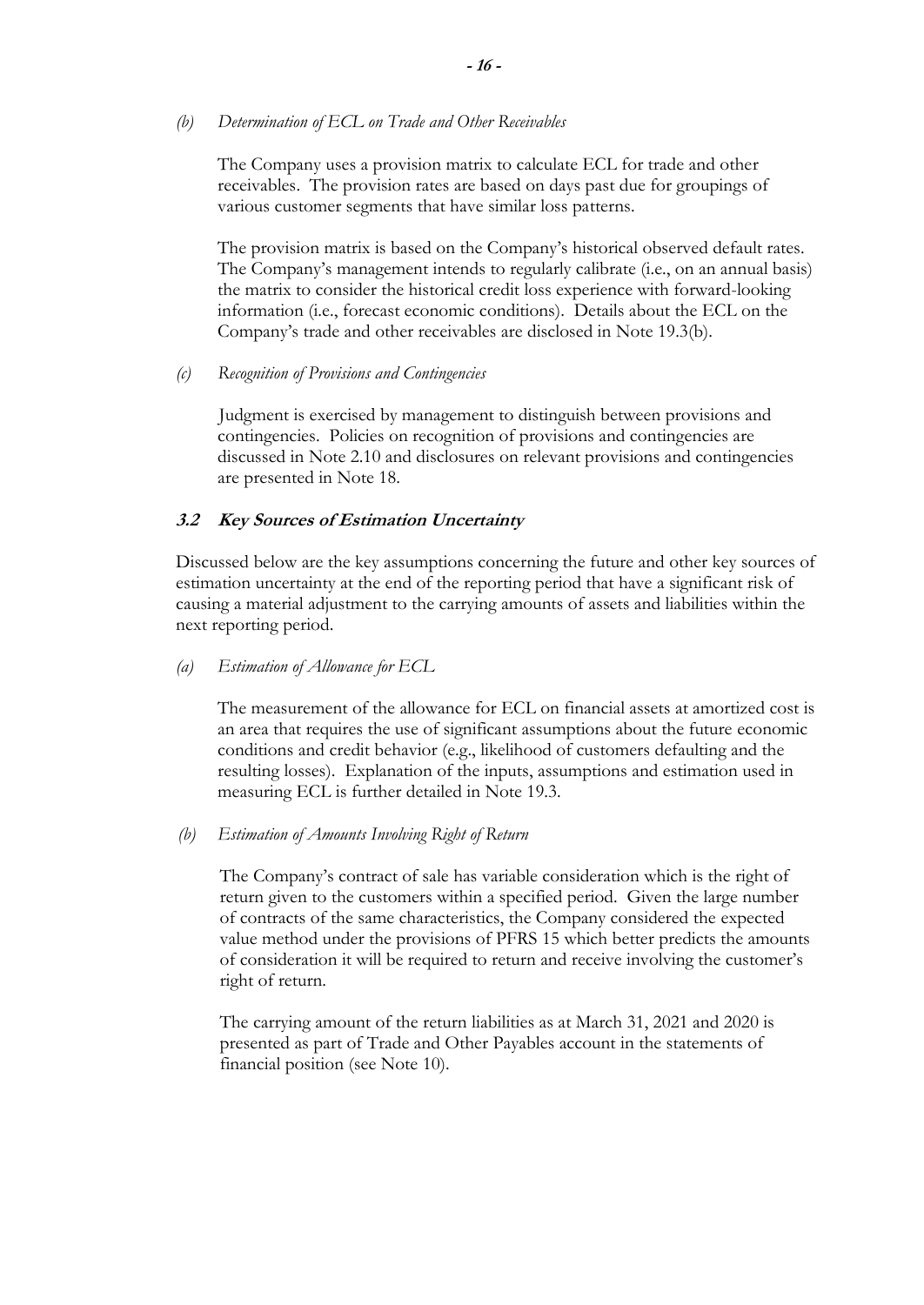#### *(c) Determination of Net Realizable Value of Inventories*

In determining the net realizable value of inventories, management takes into account past experience and other factors affecting the net realizable value of inventory items. Future realization of the carrying amounts of inventories as presented in Note 6 is evaluated on a continuous basis throughout the year. Both aspects are considered key sources of estimation uncertainty and may cause significant adjustments to the Company's inventories within the next reporting period.

#### *(d) Determination of Realizable Amount of Deferred Tax Assets*

The Company reviews its deferred tax assets at the end of each reporting period and reduces the carrying amount to the extent that it is no longer probable that sufficient taxable profit will be available to allow all or part of the deferred tax asset to be utilized. Management assessed that the deferred tax assets as at March 31, 2021 and 2020 may not be fully utilized in the subsequent reporting periods. Accordingly, deferred tax assets were not recognized. The carrying value of deferred tax assets is disclosed in Note 15.

### *(e) Impairment of Non-financial Assets*

In assessing impairment, management estimates the recoverable amount of each asset or a cash-generating unit based on expected future cash flows and uses an interest rate to calculate the present value of those cash flows. Estimation uncertainty relates to assumptions about future operating results and the determination of a suitable discount rate (see Note 2.14). Though management believes that the assumptions used in the estimation of fair values reflected in the financial statements are appropriate and reasonable, significant changes in these assumptions may materially affect the assessment of recoverable values and any resulting impairment loss could have a material adverse effect on the results of operations.

No impairment losses are necessary to be recognized in 2021 and 2020 on the Company's property and equipment, right-of-use asset, intangible assets and other non-financial assets based on the management's assessment (see Notes 7, 8 and 9.1).

#### *(f) Estimation of Useful Lives of Intangible Asset, Property and Equipment*, *and Right-of-use Asset*

The Company estimates the useful lives of intangible asset, property and equipment, and right-of-use asset, based on the period over which the assets are expected to be available for use. The estimated useful lives of intangible assets, property and equipment, and right-of-use asset are reviewed periodically and are updated if expectations differ from previous estimates due to physical wear and tear, technical or commercial obsolescence and legal or other limits on the use of the assets.

The carrying amounts of intangible assets, property and equipment, and right-of-use asset are presented in Notes 7, 8 and 9.1, respectively. Based on management's assessment as at March 31, 2021 and 2020, there is no change in estimated useful lives of those assets during those years. Actual results, however, may vary due to changes in estimates brought about by changes in factors mentioned above.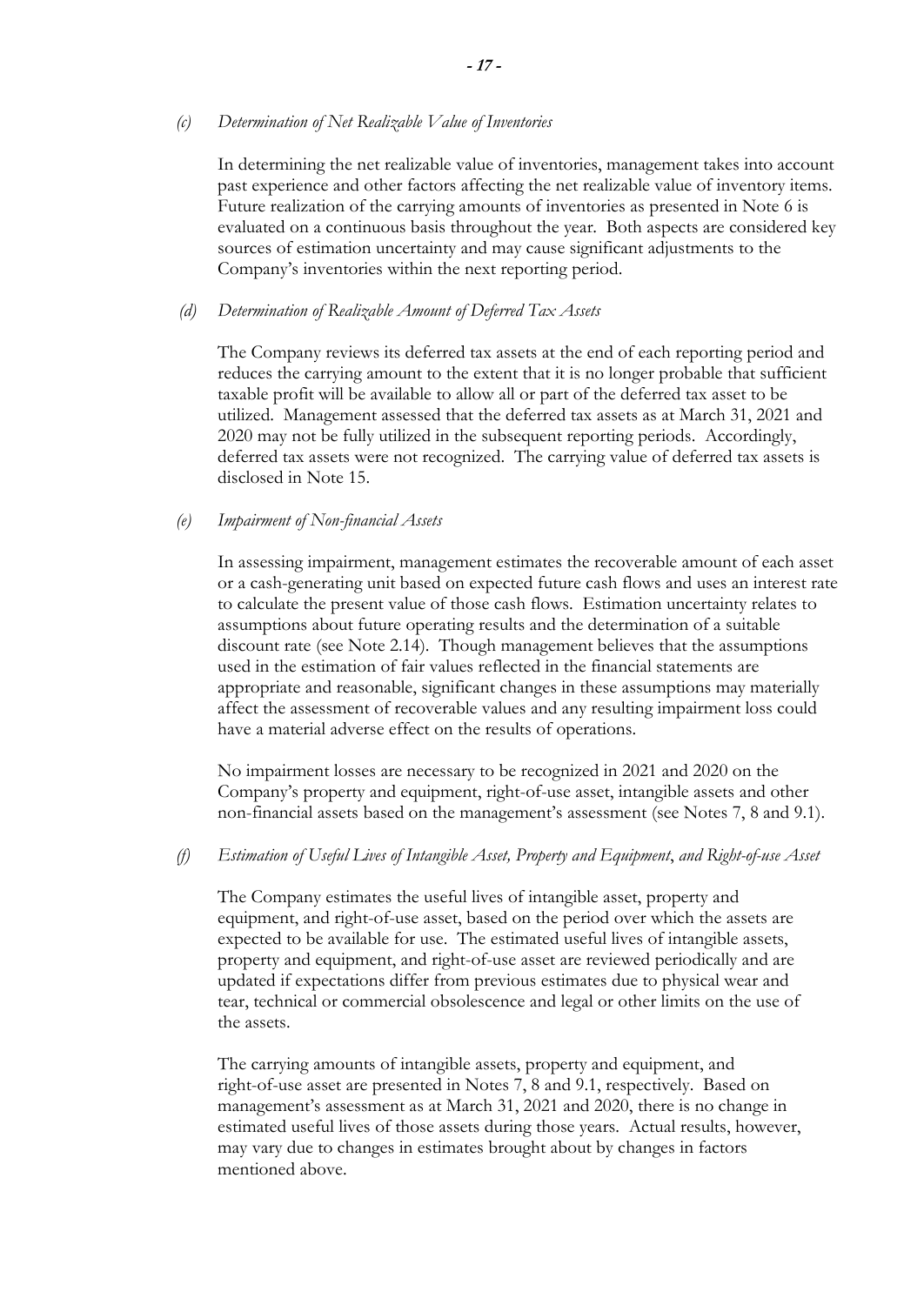#### *(g) Valuation of Post-employment Benefit*

The determination of the Company's obligation and cost of post-employment defined benefit is dependent on the selection of certain assumptions used by actuaries in calculating such amounts. Those assumptions include, among others, discount rates and salary rate increase.

A significant change in any of these actuarial assumptions may generally affect the recognized expense, other comprehensive income or losses and the carrying amount of the post-employment benefit obligation in the next reporting period.

The amounts of post-employment benefit obligation and expense and an analysis of the movements in the estimated present value of retirement benefit obligation, as well as the significant assumptions used in estimating such obligation, are presented in Note 14.2.

### **4. CASH**

This account includes the following:

|                               |   | 2021       |                                          |
|-------------------------------|---|------------|------------------------------------------|
| Cash in banks<br>Cash on hand | P | 30,000     | <b>30,031,172</b> P 50,758,227<br>35,000 |
|                               |   | 30,061,172 | 50.793.227                               |

Cash in banks generally earn interest based on daily bank deposit rates. Interest earned from cash in bank is reported as part of Interest income under Other Income account in the statements of comprehensive income (see Note 13).

#### **5. TRADE AND OTHER RECEIVABLES**

This account is composed of the following:

|                          | 2021             | 2020             |
|--------------------------|------------------|------------------|
| Trade receivables        | 114,348,205<br>P | 107,713,567<br>P |
| Advances to employees    | 2,137,747        | 553,383          |
| Advances to suppliers    | 1,636,084        | 304,464          |
| Others                   | 361,261          | 178,972          |
|                          | 118,483,297      | 108,750,386      |
| Allowance for impairment | 1,284,062)       | 3,046,965)       |
|                          |                  |                  |
|                          | 117,199,235      | 105,703,421      |

Advances to employees includes salary advances given to certain employees subject to annual interest rate of 12%. Interest income earned from salary advances is recognized as part of Interest income under Other Income account in the statements of comprehensive income (see Note 13).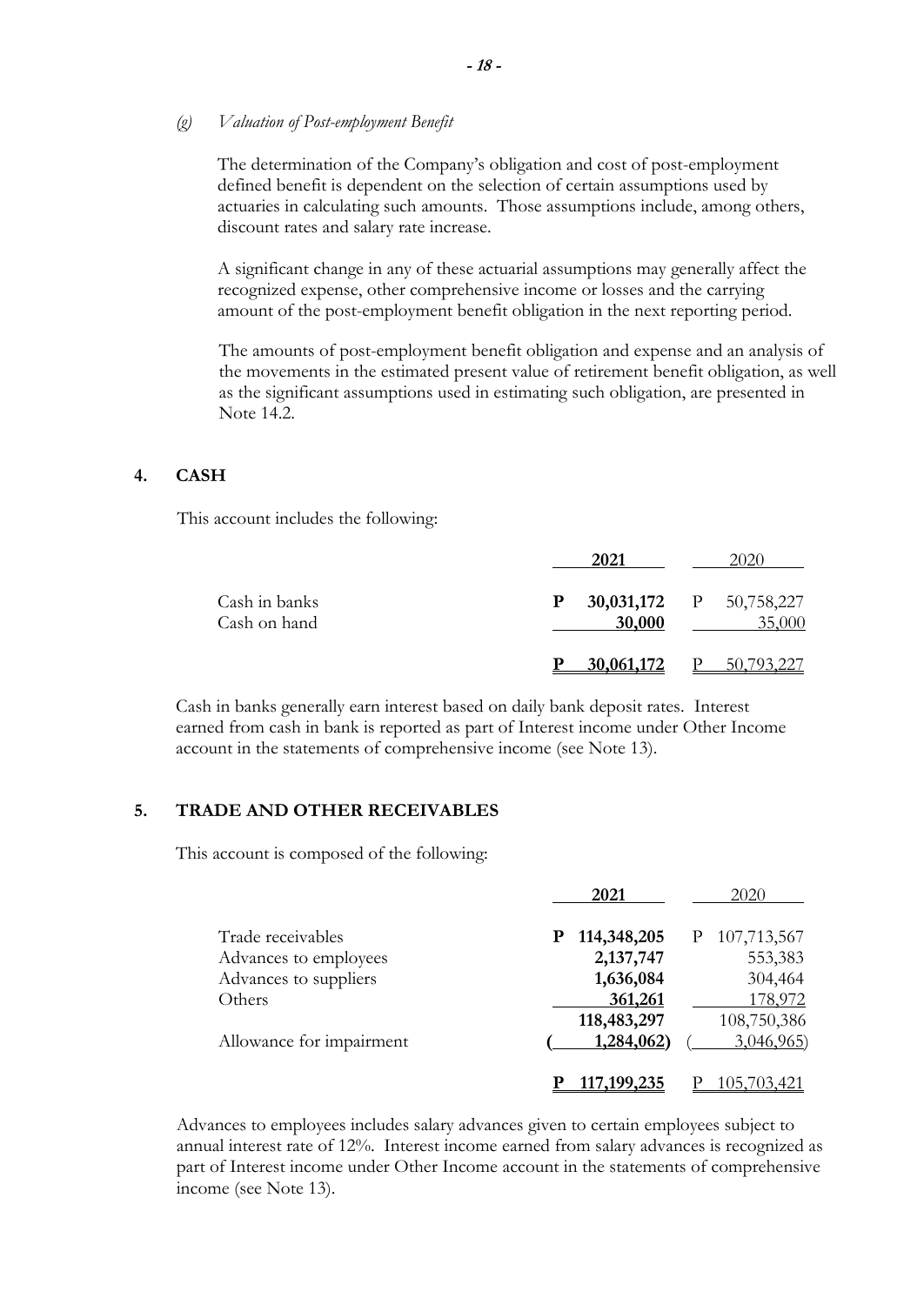All of the Company's trade and other receivables have been reviewed for impairment [see Note 19.3(b)]. Certain trade receivables were found to be impaired; hence, adequate amount of allowance for impairment has been recognized. The net carrying value of trade and other receivables is considered a reasonable approximation of fair value. Trade receivables have contractual terms of 30 days and do not bear any interest.

A reconciliation of the allowance for impairment at the beginning and end of 2021 and 2020 is shown below.

|                                                                                | Notes    |   | 2021                    | 2020                 |
|--------------------------------------------------------------------------------|----------|---|-------------------------|----------------------|
| Balance at beginning of year<br>Reversal of impairment loss<br>Impairment loss | 13<br>12 | P | 3,046,965<br>1,762,903) | 934,359<br>2,112,606 |
| Balance at end of year                                                         |          |   | 1.284.062               | 3.046                |

#### **6. INVENTORIES**

The details of inventories as at March 31 are as follows:

|                          | 2021          | 2020       |
|--------------------------|---------------|------------|
| Finished goods:          |               |            |
| At cost                  | 86,567,489    | 80,829,342 |
| At net realizable value: |               |            |
| Cost                     | 11,188,545    | 8,798,759  |
| Allowance for impairment | 11, 137, 675) | 8,747,889) |
|                          | 50,870        | 50,870     |
|                          | 86,618,359    |            |

Movements in allowance for inventory obsolescence consist of:

|                                                | Note |   | 2021                            | 2020                    |
|------------------------------------------------|------|---|---------------------------------|-------------------------|
| Balance at beginning of year                   |      | P | 8,747,889 P                     | 8,516,828               |
| Loss on inventory<br>obsolescence<br>Write-off | 12   |   | 4,141,921<br><u>1,752,135</u> ) | 3,557,474<br>3,326,413) |
| Balance at end of year                         |      |   | 11, 137, 675                    |                         |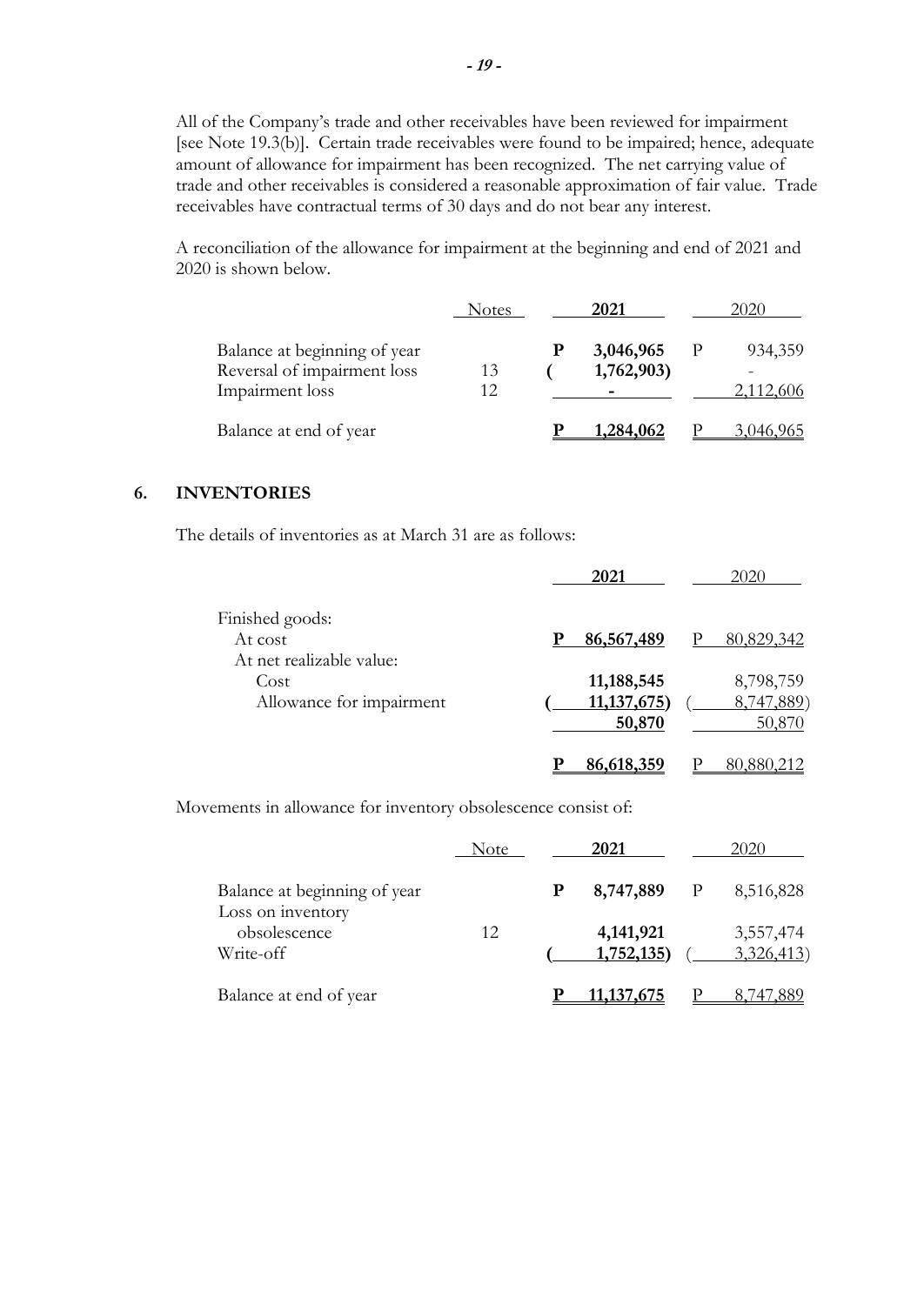### **7. OTHER ASSETS**

This account is composed of the following:

|                            | 2021 |           | 2020 |           |
|----------------------------|------|-----------|------|-----------|
| Current:                   |      |           |      |           |
| Creditable withholding tax | P    | 3,828,991 | P    | 409,120   |
| Refundable deposits        |      | 768,883   |      | 578,687   |
| Deferred input value-added |      |           |      |           |
| $tax$ (VAT)                |      | 374,565   |      | 458,913   |
| Prepaid expenses           |      | 106,513   |      | 208,355   |
|                            |      | 5,078,952 |      | 1,655,075 |
| Non-current:               |      |           |      |           |
| Deferred input VAT         |      | 1,300,613 |      | 1,110,417 |
| Refundable deposits        |      | 874,576   |      | 1,064,772 |
| Computer software - net    |      | 208,006   |      | 290,988   |
|                            |      | 2,383,195 |      | 2,466,177 |
|                            |      |           |      |           |
|                            |      | 7.462.141 |      |           |

Refundable deposits classified as current pertains to deposit for leases entered by the Company while those classified as non-current mainly include deposits for fleet cards and deposits to doctors.

Prepaid expenses include prepayments for advertising, insurance, and supplies availed of by the Company.

Movements of computer software as at March 31, 2021 and 2020 are shown below.

|                                                                                                         | Note |   | 2021              |   | 2020                          |
|---------------------------------------------------------------------------------------------------------|------|---|-------------------|---|-------------------------------|
| Beginning balance, net of<br>accumulated amortization<br>Additions<br>Amortization charges for the year | -12  | р | 290,988<br>82,982 | P | 189,970<br>160,000<br>58,982) |
| Ending balance, net of<br>accumulated amortization                                                      |      |   | 208,000           |   |                               |

## **8. PROPERTY AND EQUIPMENT**

The gross carrying amounts and the accumulated depreciation of property and equipment at the beginning and end of 2021 and 2020 are shown below.

|                          | Vehicles     |              | <b>Furniture and</b><br><b>Fixtures</b> |     | Office<br>Equipment |  | Total        |  |
|--------------------------|--------------|--------------|-----------------------------------------|-----|---------------------|--|--------------|--|
| March 31, 2021           |              |              |                                         |     |                     |  |              |  |
| Cost                     | 28,733,235   | $\mathbf{P}$ | 2,426,795                               | - P | 3,127,149           |  | 34, 287, 179 |  |
| Accumulated depreciation | 11,545,279)  |              | 2,230,248                               |     | 2,107,637           |  | 15,883,164)  |  |
| Net carrying amount      | 17, 187, 956 |              | 196,547                                 |     | 1.019.512           |  | 18,404,015   |  |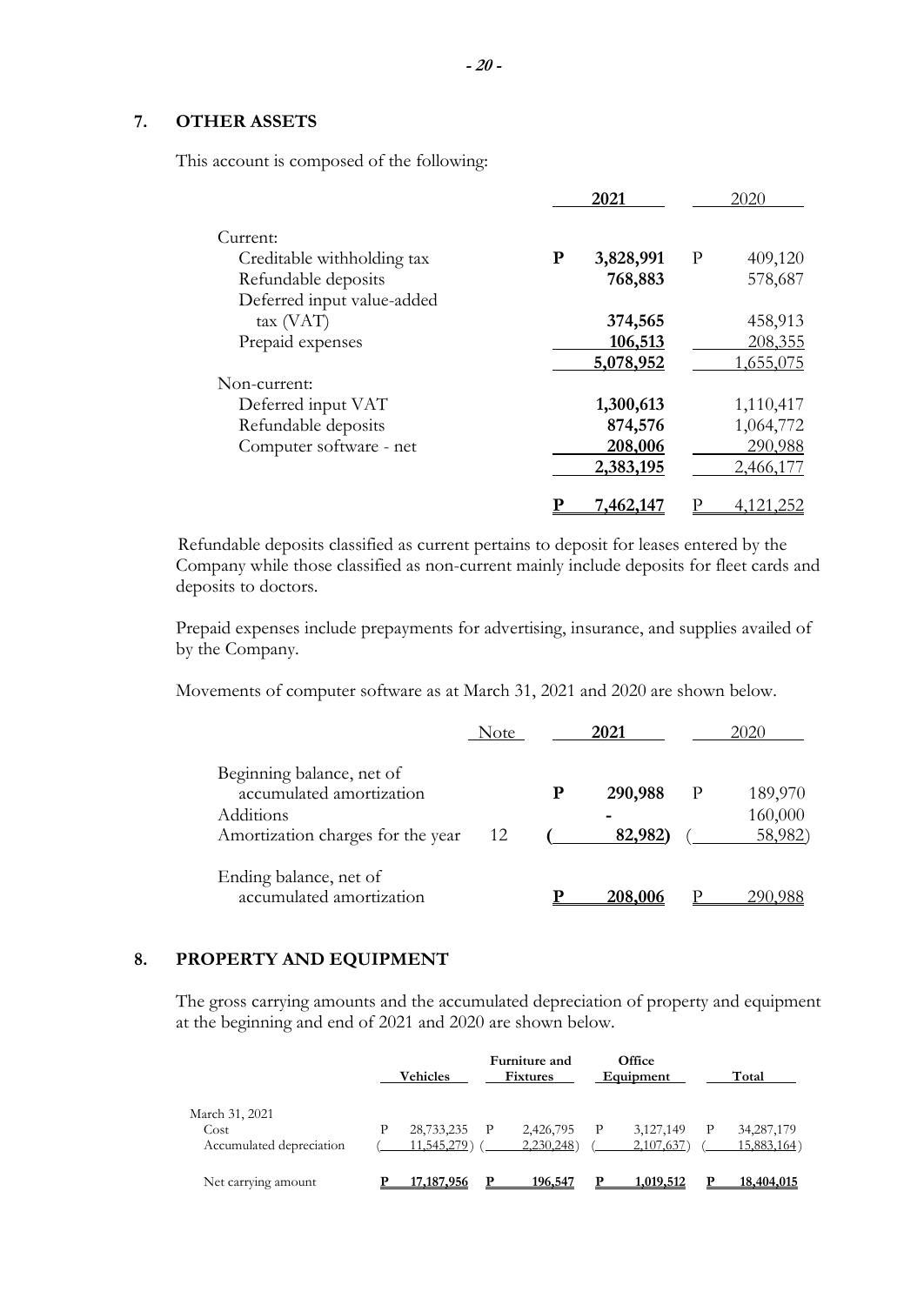|                                  | Vehicles |                          | Furniture and<br>Fixtures |                        | Office<br>Equipment |                        |   | Total                     |
|----------------------------------|----------|--------------------------|---------------------------|------------------------|---------------------|------------------------|---|---------------------------|
| March 31, 2020                   |          |                          |                           |                        |                     |                        |   |                           |
| Cost<br>Accumulated depreciation | Р        | 23,794,574<br>9,013,293) | $\mathbf{P}$              | 2,426,795<br>2,143,086 | P                   | 2,858,175<br>1,870,411 | P | 29,079,544<br>13,026,790) |
| Net carrying amount              |          | 14 781 281               |                           | 283.709                |                     | 987.764                |   | 16.052.754                |
| April 1, 2019                    |          |                          |                           |                        |                     |                        |   |                           |
| Cost                             | P        | 20,961,664               | P                         | 2,337,913              | $\mathbf{P}$        | 2,829,782              | P | 26,129,359                |
| Accumulated depreciation         |          | 11,719,153)              |                           | 2,044,300              |                     | 1,650,180              |   | 15,413,633)               |
| Net carrying amount              |          | .242.511                 |                           | 293.613                |                     | 79.602                 |   | $\left( \right)$          |

A reconciliation of the carrying amounts of property and equipment at the beginning and end of 2021 and 2020 is shown below.

|                                                 |   | <b>Vehicles</b>   |   | Furniture and<br><b>Fixtures</b> |   | Office<br>Equipment |              | Total      |  |
|-------------------------------------------------|---|-------------------|---|----------------------------------|---|---------------------|--------------|------------|--|
| Balance at April 1, 2020<br>net of accumulated  |   |                   |   |                                  |   |                     |              |            |  |
| depreciation                                    | P | 14,781,281        | P | 283,709                          | P | 987,764             | $\mathbf{P}$ | 16,052,754 |  |
| Additions                                       |   | 6,955,626         |   |                                  |   | 313,616             |              | 7,269,242  |  |
| Depreciation charges                            |   |                   |   |                                  |   |                     |              |            |  |
| for the year                                    |   | 4,548,951)        |   | 87,162                           |   | 281,868)            |              | 4,917,981) |  |
| Balance at March 31, 2021<br>net of accumulated |   |                   |   |                                  |   |                     |              |            |  |
| depreciation                                    | Р | <u>17,187,956</u> | P | 196.547                          |   | 1.019.512           | P            | 18.404.015 |  |
| Balance at April 1, 2019<br>net of accumulated  |   |                   |   |                                  |   |                     |              |            |  |
| depreciation                                    | P | 9,242,511         | P | 293,613                          | P | 1,179,602           | P            | 10,715,726 |  |
| <b>Additions</b>                                |   | 9,939,160         |   | 88,882                           |   | 69,464              |              | 10,097,506 |  |
| Depreciation charges                            |   |                   |   |                                  |   |                     |              |            |  |
| for the year                                    |   | 4,400,390)        |   | 98,786)                          |   | 261,302)            |              | 4,760,478) |  |
| Balance at March 31, 2020<br>net of accumulated |   |                   |   |                                  |   |                     |              |            |  |
| depreciation                                    |   | 14.781.281        |   | 283,709                          |   | 987.764             | р            | 16.052.754 |  |

The amount of depreciation charges in 2021 and 2020 is presented as part of Depreciation and amortization under Selling and Administrative Expenses in the statements of comprehensive income (see Note 12).

The Company recognized gain on disposals of various fully depreciated property and equipment totaling P0.2 million and P1.1 million in 2021 and 2020, respectively, which is presented as Gain on disposals of assets under Other Income account in the statements of comprehensive income (see Note 13).

As at March 31, 2021 and 2020, the gross carrying amount of the Company's fully depreciated property and equipment that are still used in operation amounted to P3.2 million and P4.4 million, respectively.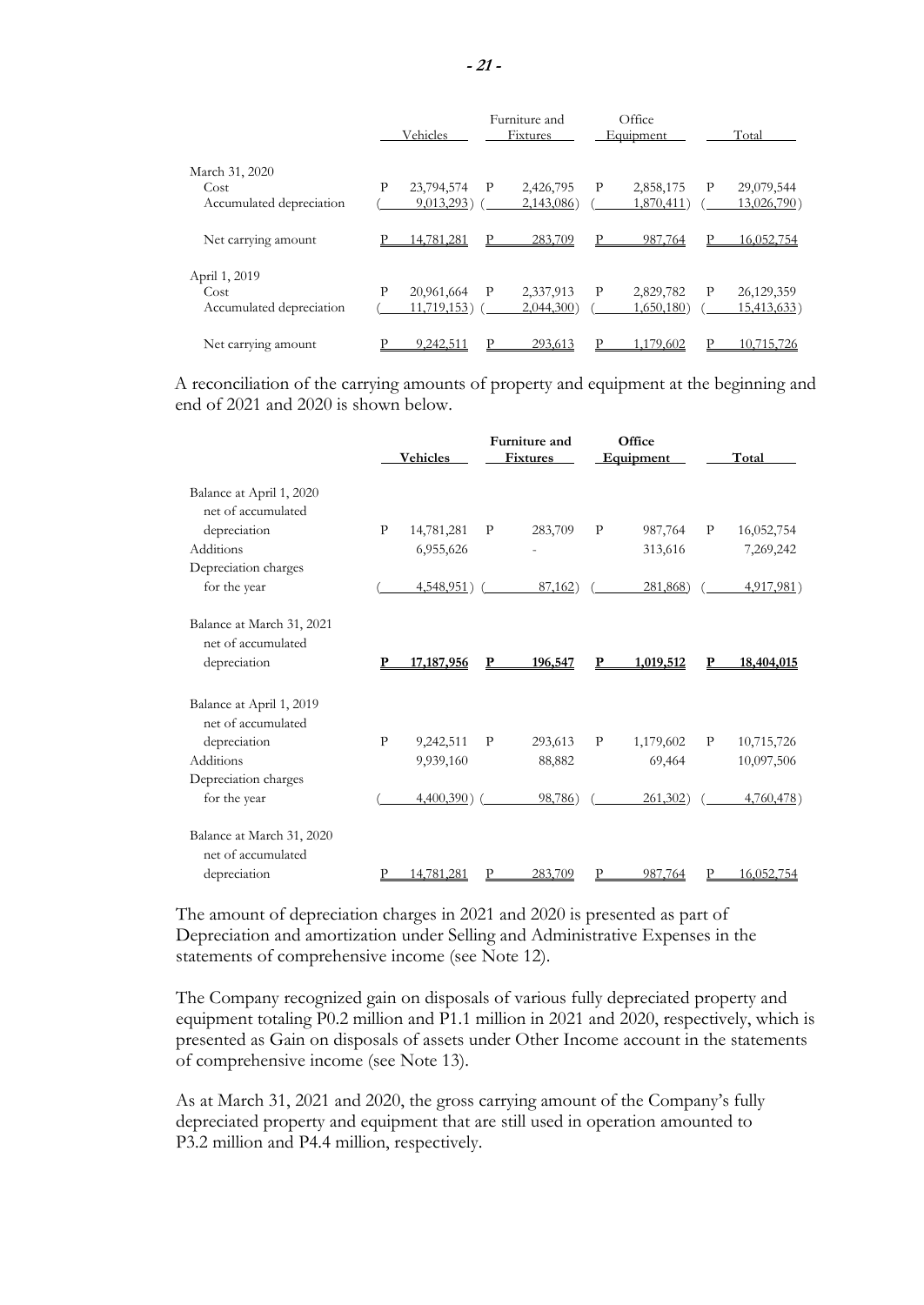### **9. LEASES**

The Company has leases for certain office spaces. In 2021, the Company entered into a new lease agreement renewing the term of one of its leases for another two years. As a result, such lease is reflected on the 2021 statement of financial position as a right-of-use asset and a lease liability.

The lease generally imposes a restriction that, unless there is a contractual right for the Company to sub-lease the asset to another party, the right-of-use asset can only be used by the Company. The lease is either non-cancellable or may only be cancelled by incurring a substantive termination fee. The Company is prohibited from selling or pledging the underlying leased assets as security and they must keep those properties in a good state of repair and return the properties in their original condition at the end of the lease. Further, the Company must insure the leased assets and incur maintenance fees on such items in accordance with the lease contracts.

The Company has only one right-of-use asset recognized in the 2021 statement in financial position (nil in 2020) with a remaining term of 2 years. Such lease has both extension and termination option.

### **9.1 Right-of-use Asset**

The carrying amount of the Company's right-of-use asset as at March 31, 2021 (nil as at March 31, 2020) and the movements during the year are shown below.

| Balance at beginning of year |           |
|------------------------------|-----------|
| Addition                     | 2,438,068 |
| Depreciation for the year    | 304,758)  |
| Balance at end of year       | 2,133,310 |

Depreciation charges in 2021 is recognized as part of Depreciation and amortization under Selling and Administrative Expenses account in the 2021 statement of comprehensive income (see Note 12).

### **9.2 Lease Liability**

Lease liability is presented in the statement of financial position as at March 31, 2021 (nil as at March 31, 2020) as follows:

|             | P. | 2,161,100       |
|-------------|----|-----------------|
| Non-current |    | 981,839         |
| Current     |    | $P = 1,179,261$ |

A reconciliation of the carrying amount of the Company's lease liability at the beginning and end of 2021 is shown below.

| Balance at beginning of year |           |
|------------------------------|-----------|
| Addition                     | 2,438,068 |
| Payments                     | 323,891)  |
| Amortization of interest     | 46.923    |
| Balance at end of year       | 2,161,100 |

Amortization of interest is recognized as part of Others under Selling and Administrative Expense account in the 2021 statement of comprehensive income (see Note 12).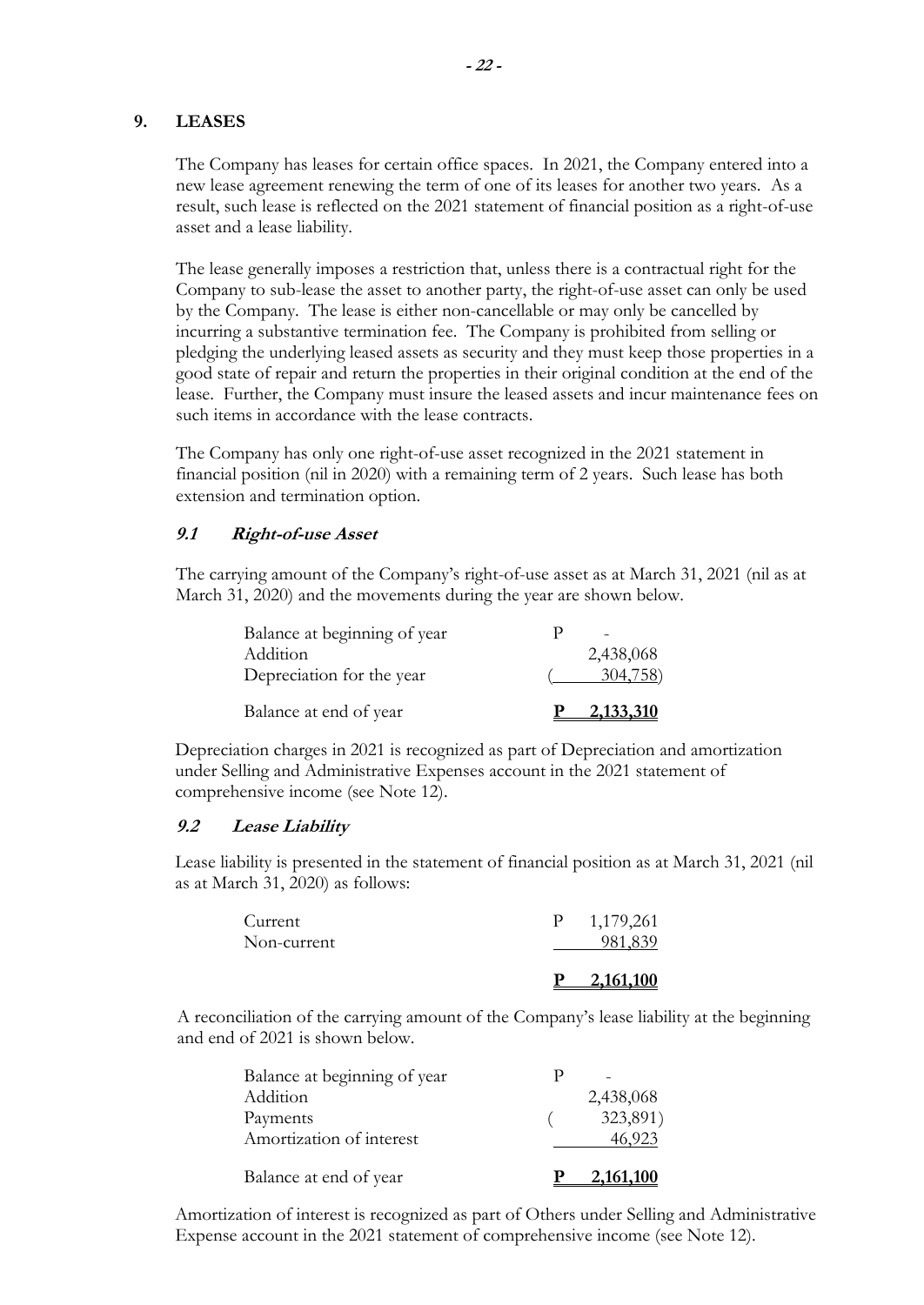|                           | <u>Within 1 year</u> | 1 to 2 years         | Total                 |
|---------------------------|----------------------|----------------------|-----------------------|
| Lease payment<br>Interest | 1,309,959<br>130,698 | 1,014,857<br>33,018) | 2,324,816<br>163,716) |
| Total                     | 1,179,261            | 981,839              | 2,161,100             |

The lease liability is secured by the related underlying asset (see Note 9.1). The undiscounted maturity analysis of lease liability as at March 31, 2021 is as follows:

## **9.3 Lease Payments Not Recognized as Liabilities**

The Company has elected not to recognize a lease liability for short-term leases. Payments made under such leases are expensed on a straight-line basis.

In 2021 and 2020, expenses relating to these leases amounted to P2.4 million and P2.6 million, and is presented as Rentals under Selling and Administrative Expense account in the statements of comprehensive income (see Note 12). As at March 31, 2021 and 2020 the Company is committed to short-term leases, and the total commitment at these dates is P0.2 million and P0.6 million, respectively.

## **10. TRADE AND OTHER PAYABLES**

This account consists of:

|                            | Note | 2021               | 2020               |
|----------------------------|------|--------------------|--------------------|
| Trade payables             | 16.1 | P 230,750,672      | P 252,784,418      |
| Output VAT                 |      | 2,495,108          | 271,972            |
| Return liabilities         |      | 1,061,044          | 1,432,540          |
| Salaries and wages payable |      | 777,203            | 647,001            |
| Withholding tax            |      | 955,989            | 635,490            |
| Others                     |      | 22,669,257         | 17,122,910         |
|                            |      | <u>258,709,273</u> | <u>272,894,331</u> |

#### **11. REVENUES**

The breakdown of revenues is presented below.

|                              | 2021                               |                     |
|------------------------------|------------------------------------|---------------------|
| Sales                        | <b>P</b> 376,030,662 P 347,990,507 |                     |
| Sales returns and allowances | 7,254,435) (                       | 4,860,012)          |
| Sales discounts              | 31,686)                            | $-798,499$          |
|                              | 368,744,541                        | 3 <u>42,331,996</u> |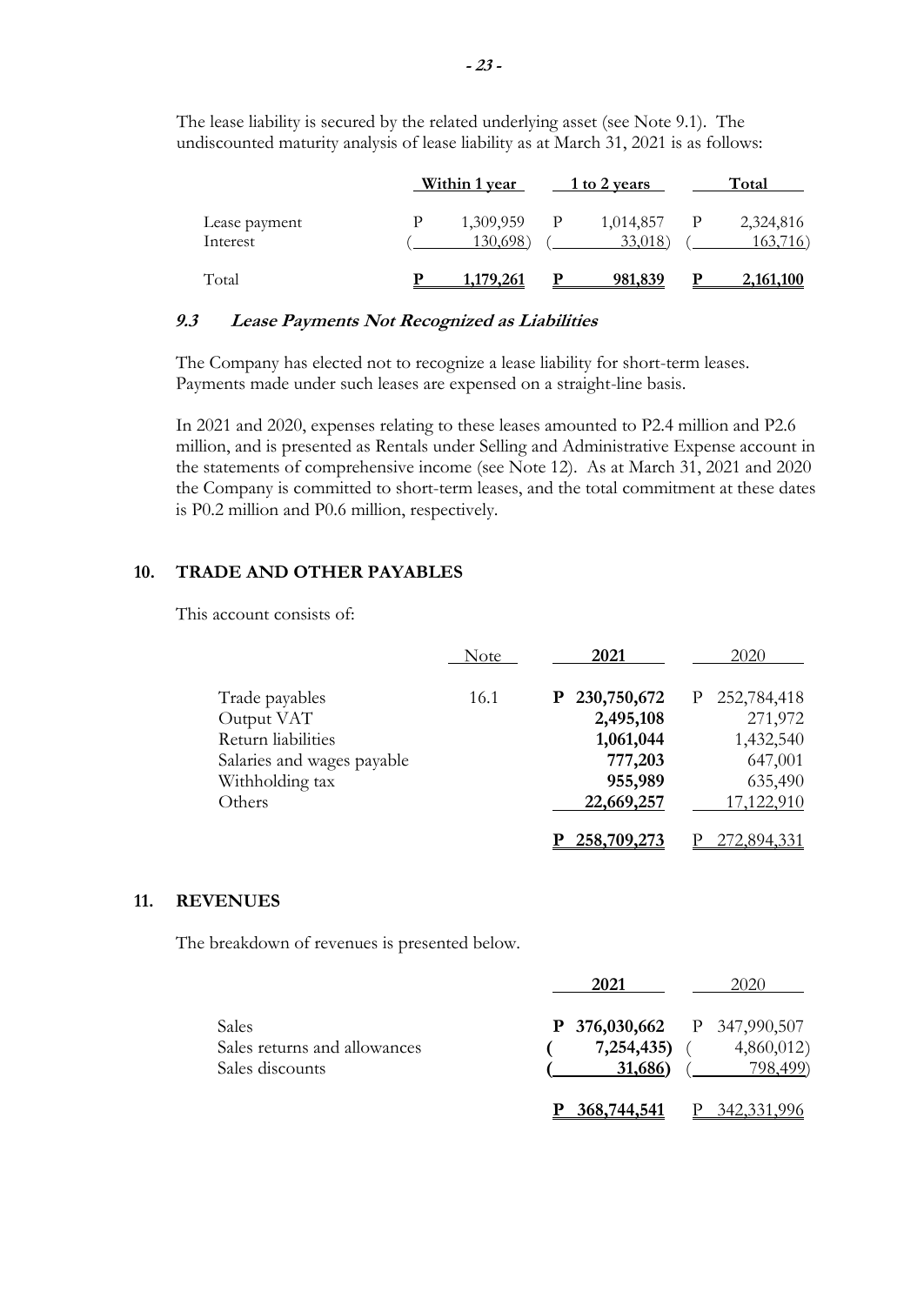A summary of additional disaggregation from the revenues are shown below.

|                              | 2021                         | 2020                           |
|------------------------------|------------------------------|--------------------------------|
| Central nervous system drugs | P 228,735,596<br>143,673,057 | P 223,883,407<br>124, 107, 100 |
| Oncology drugs<br>Antibiotic | 3,622,009                    |                                |
|                              | 376,030,662                  |                                |

## **12. OPERATING EXPENSES BY NATURE**

The Company's operating expenses are as follows:

|                                                     | <b>Notes</b>   |   | 2021                      |              | 2020                      |
|-----------------------------------------------------|----------------|---|---------------------------|--------------|---------------------------|
| Net purchases<br>Selling and distribution           | 16.1           | P | 204,581,657<br>75,090,745 | $\mathbf{p}$ | 188,565,200<br>84,971,242 |
| Salaries and employee benefits<br>Professional fees | 14, 16.3       |   | 46,829,479                |              | 41, 131, 121              |
| Change in inventories                               |                |   | 8,166,102<br>5,738,147)   |              | 3,411,742<br>8,922,718)   |
| Depreciation and amortization<br>Insurance          | 7, 8, 9.1      |   | 5,305,721<br>4,863,889    |              | 4,819,460<br>3,926,819    |
| Loss on inventory<br>obsolescence                   | 6              |   | 4, 141, 921               |              | 3,557,474                 |
| Transportation and travel<br>Taxes and licenses     |                |   | 3,964,415<br>3,202,612    |              | 7,727,185<br>2,473,177    |
| Communications<br>Penalties                         |                |   | 3,020,893<br>3,000,000    |              | 2,106,238<br>3,375        |
| Rentals<br>Repairs and maintenance                  | 9.3            |   | 2,386,857<br>1,121,810    |              | 2,630,362<br>928,897      |
| Utilities<br>Office supplies                        |                |   | 386,427<br>218,989        |              | 410,504<br>411,406        |
| Impairment loss on trade and                        |                |   |                           |              |                           |
| other receivables<br>Others                         | 5<br>9.2, 14.2 |   | 1,291,833                 |              | 2,112,606<br>1,331,275    |
|                                                     |                |   | 361,835,203               |              | <u>341,595,365</u>        |

Others include bank charges, registration fees, interest expense from lease liability and retirement benefit obligation, and other miscellaneous expenses.

These expenses are classified in the statements of comprehensive income as follows:

|                                                           | 2021                       | 2020                           |
|-----------------------------------------------------------|----------------------------|--------------------------------|
| Cost of goods sold<br>Selling and administrative expenses | 198,843,510<br>162,991,693 | P 179,642,482<br>161, 952, 883 |
|                                                           | P 361,835,203              | <u>P 341,595,365</u>           |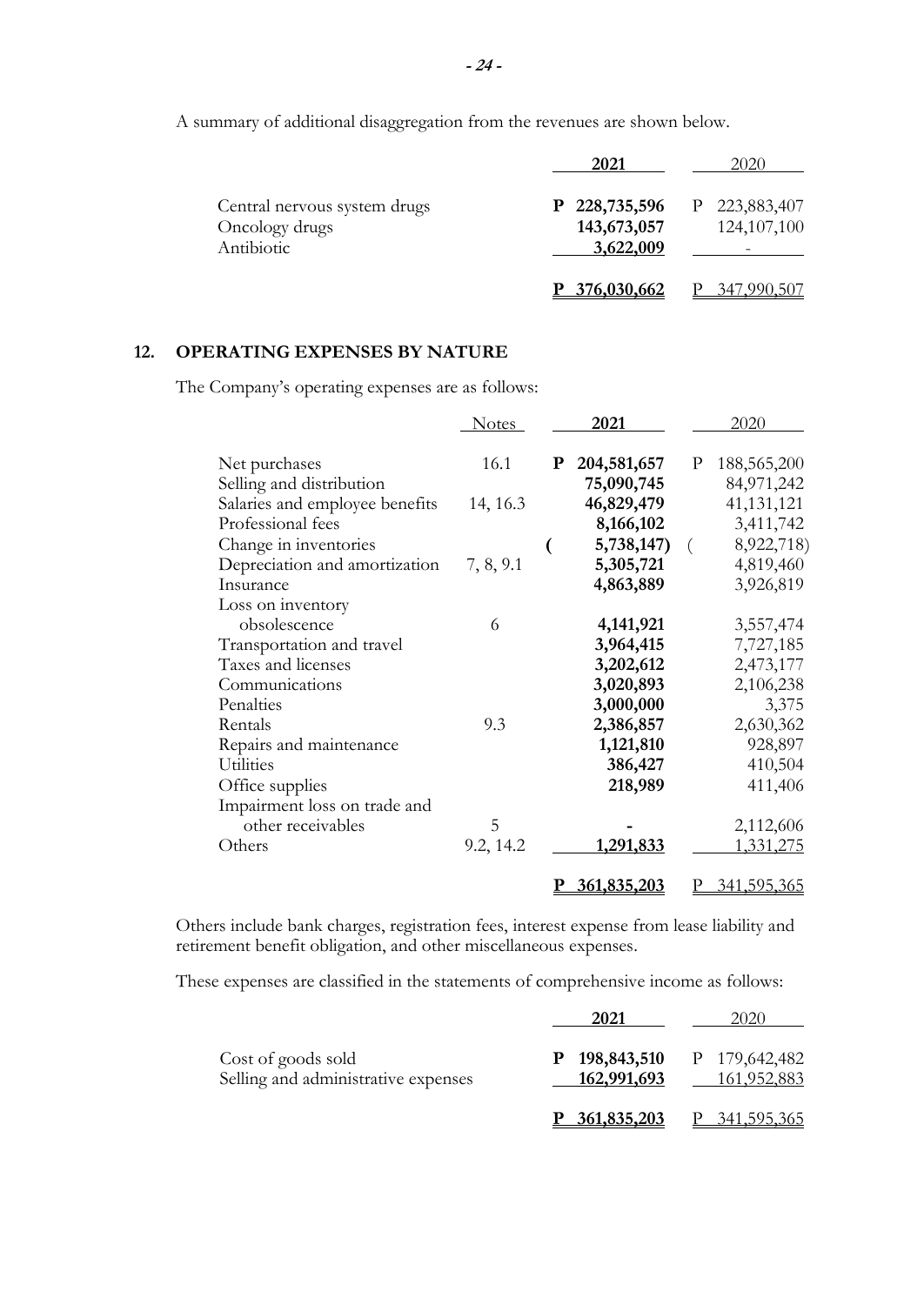#### **13. OTHER INCOME**

This account consists of:

|                             | 2021<br><b>Notes</b> |   |              | 2020       |
|-----------------------------|----------------------|---|--------------|------------|
| Foreign exchange gain - net | 16.1, 16.2           | Р | 28,892,890   | 17,698,040 |
| Reversal of impairment loss | 5                    |   | 1,762,903    |            |
| Gain on disposals of assets | 8                    |   | 205,845      | 1,119,559  |
| Interest income             | 4, 5                 |   | 166,680      | 225,299    |
| Others                      |                      |   | 75,427       | 19,853     |
|                             |                      |   | 31, 103, 745 | 19,062,751 |

#### **14. EMPLOYEE BENEFITS**

### **14.1 Salaries and Employee Benefits Expense**

Expenses recognized for salaries and employee benefits are presented below.

|                                                         | <b>Notes</b> | 2021 |                         | 2020    |
|---------------------------------------------------------|--------------|------|-------------------------|---------|
| Short-term employee benefits<br>Post-employment defined |              |      | 46,010,263 P 40,145,383 |         |
| benefits                                                | 14.2         |      | 819,216                 | 985,738 |
|                                                         | 12, 16.3     |      | 46,829,479              |         |

#### **14.2 Post-employment Defined Benefit**

#### *(a) Characteristics of the Defined Benefit Plan*

The Company does not have an established retirement benefit plan and only conforms to the minimum regulatory benefit under the R.A. No. 7641, which is of the final salary defined benefit type and provides retirement benefit equal to 22.5 day pay for every year of credited service. The regulatory benefit is paid in a lump sum upon retirement.

In accordance with the provisions of the Labor Code, the Company is required to pay eligible employees at least the minimum regulatory benefit upon retirement, subject to age and service requirements. Since the Company does not have any formal, trusteed retirement plan, there are no Trustees yet. Moreover, there are no unusual or significant risk to which the retirement obligation exposes the Company. However, it should be noted that in the event a benefit claim arises under the retirement obligation, the benefit shall immediately be due and payable from the Company.

In 2021, the Company engaged an independent actuary to determine the valuation of its retirement obligation. In 2020, the Company did not engage an actuary to determine the post-employment benefit obligation since the management assessed at that time that the amount accrued using R.A. No. 7641 is not materially different if actuarially determined.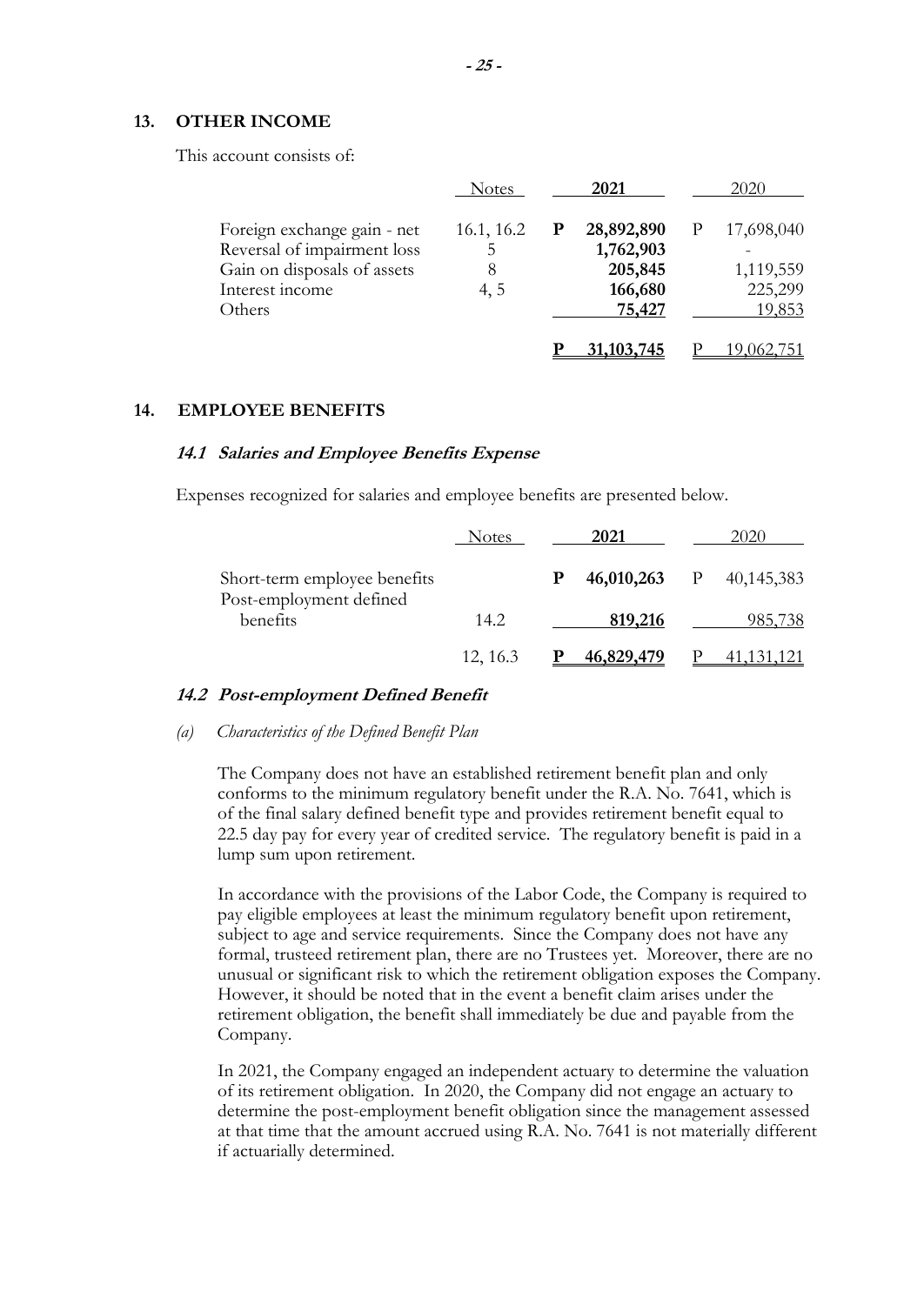*(b) Explanation of Amounts Presented in the Financial Statements*

All amounts presented below are based on the actuarial valuation report obtained from an independent actuary in 2021.

The movements in the present value of the post-employment benefit obligation recognized in the books are as follows:

|                                 |   | 2021      |   | 2020    |
|---------------------------------|---|-----------|---|---------|
| Balance at beginning of year    | Р | 1,890,145 | P | 855,570 |
| Current service cost            |   | 819,216   |   | 985,738 |
| Interest expense                |   | 96,330    |   | 48,837  |
| Remeasurements -                |   |           |   |         |
| Actuarial losses arising from - |   |           |   |         |
| Experience adjustments          |   | 545,486   |   |         |
| Balance at end of year          |   | 3,351,17  |   |         |

The components of amounts recognized in profit or loss and in other comprehensive loss in respect of the defined benefit post-employment plan are as follows:

|                                                                                                     | 2021 |                   | 2020         |                   |
|-----------------------------------------------------------------------------------------------------|------|-------------------|--------------|-------------------|
| Reported in profit or loss:<br>Current service cost<br>Interest expense                             | P    | 819,216<br>96,330 | $\mathbf{P}$ | 985,738<br>48,837 |
|                                                                                                     |      | 915,546           |              |                   |
| Reported in other comprehensive loss –<br>Actuarial losses arising from -<br>Experience adjustments |      |                   |              |                   |

Current service cost is presented as part of Salaries and employee benefits, while the interest expense is recognized as part of Others both under Selling and Administrative Expense account in the statements of comprehensive income (see Note 12).

Amounts recognized in other comprehensive loss are considered as items that will not be reclassified subsequently to profit or loss.

In determining the amounts of the post-employment defined benefit obligation, the actuary used 4.93% and 5.00% as discount rate and expected salary rate, respectively, in 2021.

Assumptions regarding future mortality experience are based on published statistics and mortality tables. The average remaining working lives of an individual retiring at the age of 60 is 22.8 years for both males and females. These assumptions were developed by management with the assistance of an independent actuary. Discount factors are determined close to the end of each reporting period by reference to the interest rates of a zero coupon government bond with terms to maturity approximating to the terms of the post-employment benefit obligation. Other assumptions are based on current actuarial benchmarks and management's historical experience.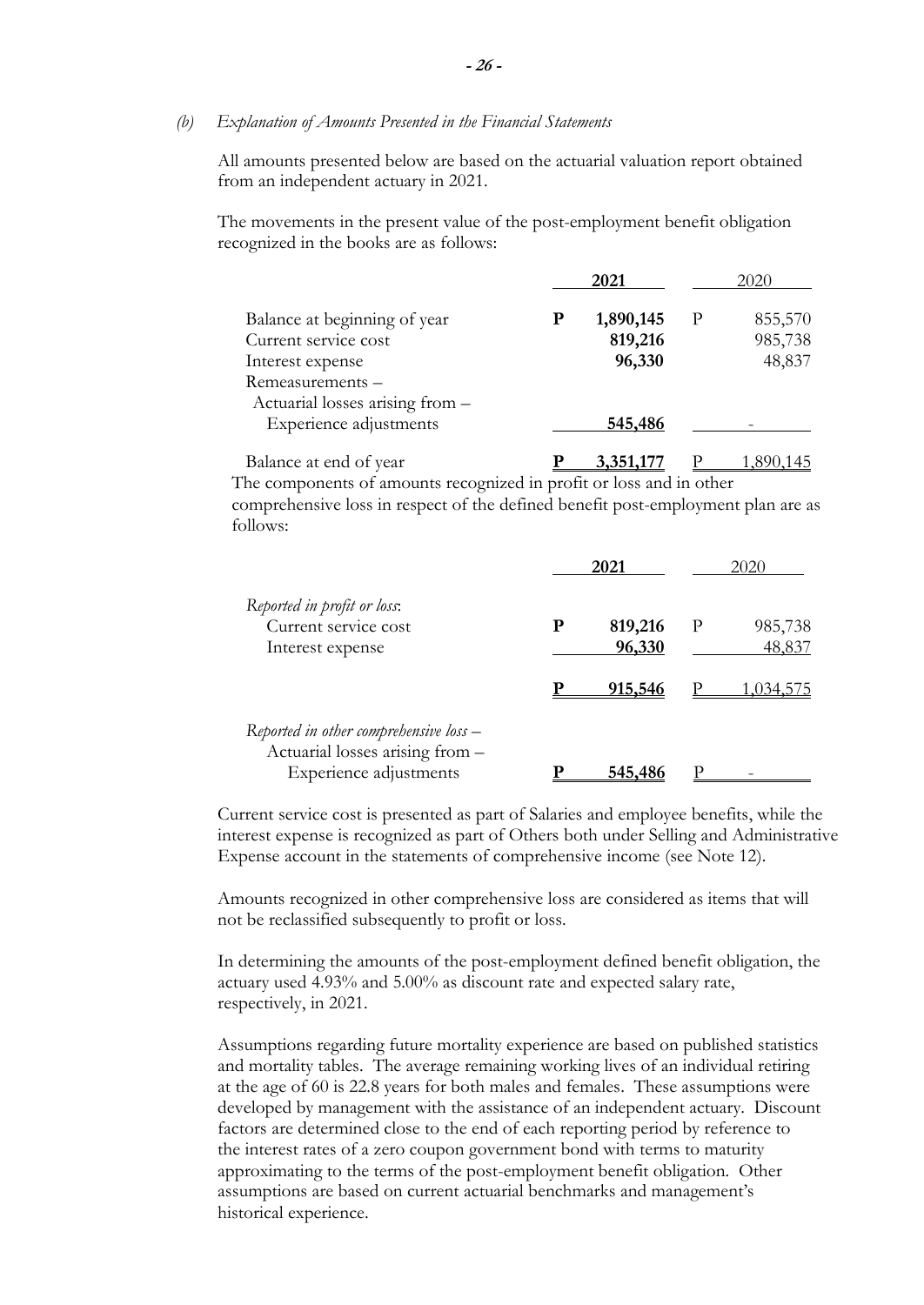#### *(c) Risk associated with the Retirement Plan*

The plan exposes the Company to actuarial risks such as interest rate risk, longevity risk and salary risk.

*(i) Interest Rate Risk*

The present value of the defined benefit obligation is calculated using a discount rate determined by reference to market yields of government bonds. Generally, a decrease in the interest rate of a reference government bonds will increase the retirement obligation.

*(ii)Longevity and Salary Risks*

The present value of the defined benefit obligation is calculated by reference to the best estimate of the mortality of the plan participants during their employment, and to their future salaries. Consequently, increases in the life expectancy and salary of the plan participants will result in an increase in the plan obligation.

*(d) Other Information*

The information on the sensitivity analysis for certain significant actuarial assumptions, and the timing and uncertainty of future cash flows related to the retirement plan is presented below.

#### *(i) Sensitivity Analysis*

The following table summarizes the effects of changes in the significant actuarial assumptions used in the determination of the defined benefit obligation as of March 31, 2021:

|                      |            | <b>Impact on Post-employment Benefit Obligation</b> |            |  |  |  |  |
|----------------------|------------|-----------------------------------------------------|------------|--|--|--|--|
|                      | Change in  | Increase in                                         |            |  |  |  |  |
|                      | Assumption | Assumption                                          | Assumption |  |  |  |  |
| Discount rate        | $+/-1.00%$ | 447,742) P<br>(P                                    | 548,981    |  |  |  |  |
| Salary increase rate | $+/-1.00%$ | 542,848 (                                           | 451,355)   |  |  |  |  |

#### *(ii)Funding Arrangements and Expected Contributions*

The plan is currently unfunded based on the latest actuarial valuation. While there are no minimum funding requirement in the country, the size of the underfunding may pose a cash flow risk in about 10 years time when a significant number of employees is expected to retire.

The undiscounted expected benefit payments amounting to P1.0 million from the plan is expected to be realized within one year to five years.

The weighted average duration of the defined benefit obligation at the end of the reporting period is 14.8 years.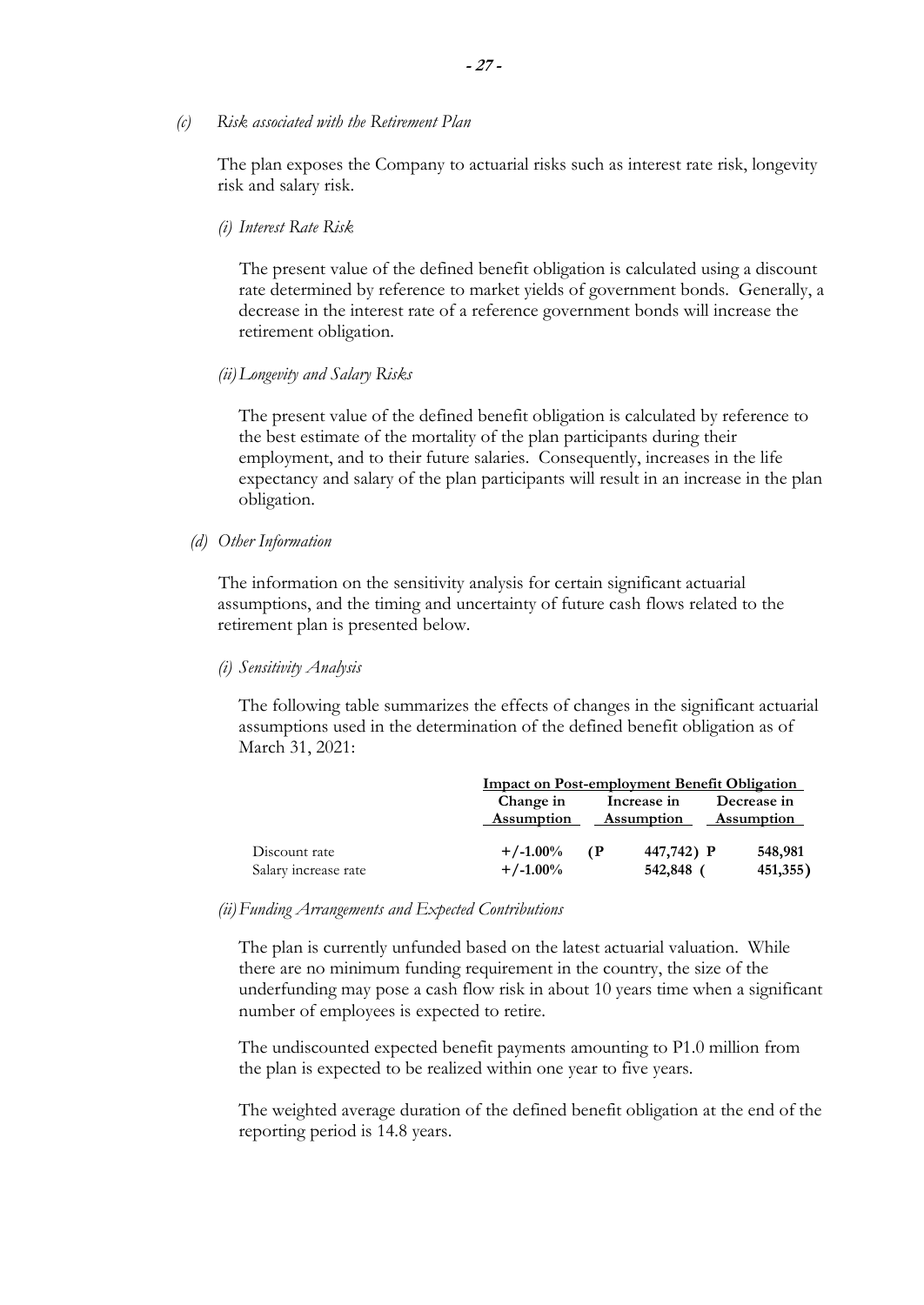### **15. TAXES**

The components of tax expense as reported in profit or loss follow:

|                                       |              | 2021       | 2020      |
|---------------------------------------|--------------|------------|-----------|
| Current tax expense:                  |              |            |           |
| Regular corporate income              |              |            |           |
| tax (RCIT) at an average of $26.25\%$ | $\mathbf{P}$ | 5,525,538  |           |
| Application of minimum corporate      |              |            |           |
| income tax (MCIT)                     |              | 5,525,538) |           |
| Final tax at $20\%$ and $15\%$        |              | 12,124     | 11,157    |
| $MCIT$ at $2\%$                       |              |            | 3,273,268 |
|                                       |              |            |           |
|                                       |              |            |           |

A reconciliation of tax on pretax income computed at the applicable statutory tax rates to tax expense reported in profit or loss follows:

|                                    |   | 2021       | 2020 |                   |  |
|------------------------------------|---|------------|------|-------------------|--|
| Tax on pretax income at an average |   |            |      |                   |  |
| of 26.25% and at 30%               | P | 9,978,434  | P    | 5,939,815         |  |
| Adjustment for income              |   |            |      |                   |  |
| subjected to final tax             |   | 3,825)     |      | 5,755)            |  |
| Tax effects of:                    |   |            |      |                   |  |
| Application of MCIT                |   | 5,525,538) |      |                   |  |
| Application of net operating       |   |            |      |                   |  |
| loss carry-over (NOLCO)            |   | 4,152,602) |      |                   |  |
| Unrecognized deferred tax assets   |   | 1,071,845  |      | 2,650,648)        |  |
| Non-deductible expenses            |   | 787,500    |      | 1,013             |  |
|                                    |   |            |      | 3, <u>284,425</u> |  |

Presented below are the total unrecognized net deferred tax assets as at March 31, 2021 and 2020.

|                                      | Tax Base |                |                 | Tax Effect |            |                 |
|--------------------------------------|----------|----------------|-----------------|------------|------------|-----------------|
|                                      |          | 2021           | 2020            |            | 2021       | 2020            |
| Unrealized foreign exchange gain     |          | (P 19,009,819) | (P15, 975, 926) | (P         | 4,752,455) | 4,792,778)<br>œ |
| Allowance for inventory obsolescence |          | 11, 137, 675   | 8,747,889       |            | 2,784,419  | 2,624,367       |
| Retirement benefit obligation        |          | 3,351,177      | 1,890,145       |            | 974,166    | 567,043         |
| Lease liability                      |          | 2,161,100      |                 |            | 540,275    |                 |
| Right-of-use asset                   |          | 2,133,310)     |                 |            | 533,328)   |                 |
| <b>Excess MCIT</b>                   |          | 1,932,501      | 7,458,039       |            | 1,932,501  | 7,458,039       |
| Allowance for impairment loss        |          | 1,284,062      | 3,046,965       |            | 321,016    | 914,090         |
| Inventory written-off                |          | 1,078,360      | 3,326,413       |            | 269,590    | 997,924         |
| Return liability                     |          | 1,061,044      | 1,432,540       |            | 265,261    | 429,762         |
| <b>NOLCO</b>                         |          |                | 15,819,438      |            |            | 4,745,831       |
|                                      |          | 862,790        | 25.745.503      |            | 1,801,445  | 12,944,278      |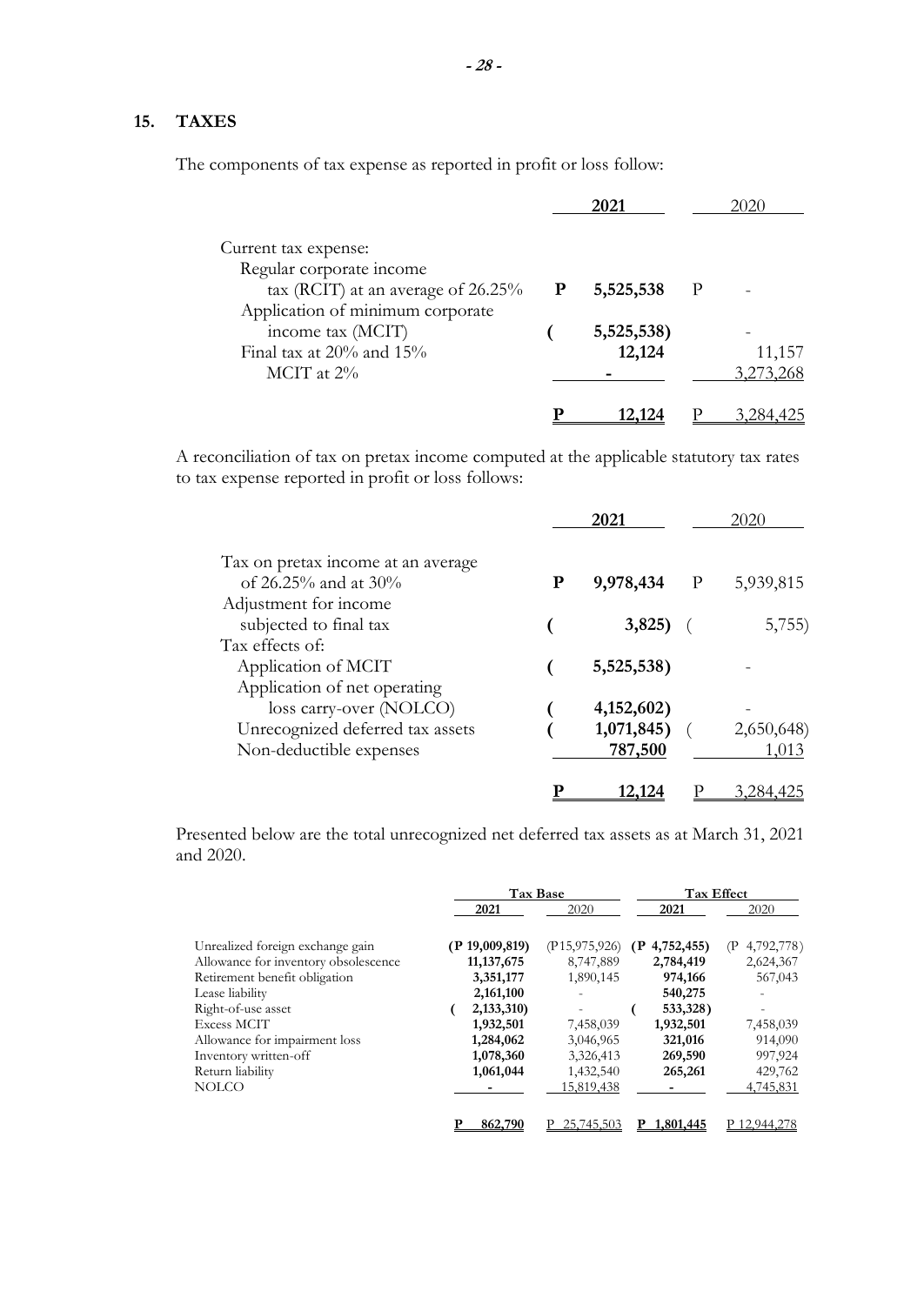The Company is subject to the MCIT which is computed at an average of 1.23% in 2021 and 2% in 2020 of gross income, as defined under the tax regulations or RCIT, whichever is higher. The MCIT may be claimed as tax credit against the Company's future income tax payable within three years from the year it was incurred. In 2021, the Company reported RCIT as it is higher than MCIT, while in 2020, the Company reported MCIT as it is higher than the RCIT.

Details of the Company's excess MCIT which can be applied as a deduction against future taxable income are as follows:

| Year<br>Incurred     |   | Amount                              |              | <b>Applied</b>          |   | <b>Balance</b>       | Valid<br>Until |
|----------------------|---|-------------------------------------|--------------|-------------------------|---|----------------------|----------------|
| 2020<br>2019<br>2018 | P | 1,810,623<br>2,841,378<br>2,806,038 | $\mathbf{P}$ | 2,719,500)<br>2,806,038 | P | 1,810,623<br>121,878 | 2023<br>2022   |
|                      |   | 7,458,039                           |              | <u>(P 5,525,538</u>     |   | 1.932.501            |                |

Details of the NOLCO of the Company, which can be claimed as deductions from future taxable income within three years from the year NOLCO was incurred, are as follows:

| Year<br>Incurred | <u>Amount</u>     | Applied                                      | <b>Balance</b> | Valid<br>Until |
|------------------|-------------------|----------------------------------------------|----------------|----------------|
| 2019<br>2018     | 5,126,078         | $10,693,360$ (P 10,693,360) P<br>(5,126,078) |                | 2022           |
|                  | <u>15,819,438</u> | (P 15,819,438)                               |                |                |

On March 26, 2021, R.A. No. 11534, *Corporate Recovery and Tax Incentives for Enterprises (CREATE) Act*, amending certain provisions of the National Internal Revenue Code (NIRC) of 1997, as amended, was signed into law and shall be effective beginning July 1, 2020. The following are the major changes brought about by the CREATE Act that are relevant to the Company:

- a. RCIT rate is decreased from 30% to 25% starting July 1, 2020;
- b. MCIT rate is decreased from 2% to 1% starting July 1, 2020 until June 30, 2023;
- c. the imposition of 10% tax on improperly accumulated retained earnings is repealed; and,
- d. the allowable deduction for interest expense is reduced to 20% (from 33%) of the interest income subjected to final tax.

In 2021 and 2020, the Company opted to continue claiming itemized deductions.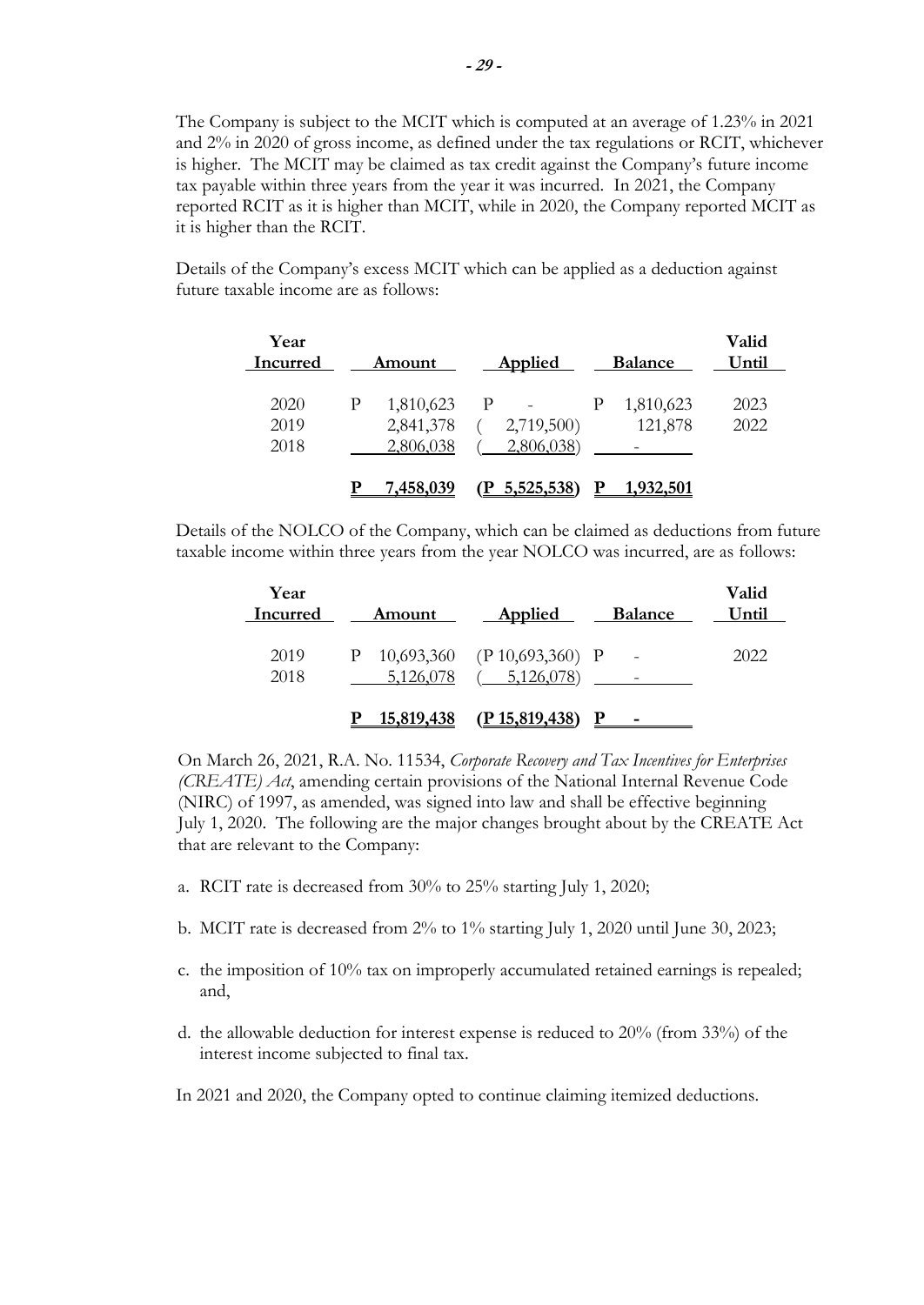#### **16. RELATED PARTY TRANSACTIONS**

The Company's related parties include the ultimate parent company, parent company, and the Company's key management personnel.

The summary of the Company's transactions and outstanding balances with its related parties are as follows:

|                                                      |      | 2021                                                          |                                                             | 2020                     |                        |  |
|------------------------------------------------------|------|---------------------------------------------------------------|-------------------------------------------------------------|--------------------------|------------------------|--|
| <b>Related Party</b>                                 | Note | Amount of<br>Transaction                                      | Outstanding<br><b>Balance</b>                               | Amount of<br>Transaction | Outstanding<br>Balance |  |
| Ultimate parent company –<br>Purchase of inventories | 16.1 | (P 204,581,657) (P230,484,546) (P 188,565,200) (P246,695,755) |                                                             |                          |                        |  |
| Parent company –<br>Advances                         | 16.2 |                                                               | <b>22,565,175)</b> (328,259,868) (11,931,515) (350,825,043) |                          |                        |  |
| Key management personnel –<br>Compensation           | 16.3 | 8,554,307)                                                    |                                                             | 7,674,662)               | 461,170)               |  |

#### **16.1 Purchase of Inventories**

The Company purchases from its ultimate parent company inventories sold to its distributors and product samples distributed to sales representatives as part of the Company's marketing and promotional activities (see Note 12). The related outstanding payables are presented as part of Trade payables under Trade and Other Payables account in the statements of financial position (see Note 10). The payables are generally unsecured, noninterest-bearing, and payable in cash within three months.

In 2021 and 2020, the Company recognized unrealized gain amounting to P1.3 million and P4.0 million, respectively, related to outstanding trade payable from these transactions, which is presented as part of Foreign exchange gain under Other Income in the statements of comprehensive income (see Note 13).

### **16.2 Advances from Parent Company**

The Company obtains advances from parent company that are unsecured, noninterest-bearing and payable on demand or through offsetting arrangements. The advances were used as working capital requirements of the Company.

The analysis of advances from parent company, presented as Advances from Parent Company in the statements of financial position, is shown below.

|                                                          | Note | 2021                | 2020                      |
|----------------------------------------------------------|------|---------------------|---------------------------|
| Balance at beginning of year<br>Payments during the year |      | P<br>4,859,000)     | 350,825,043 P 362,756,558 |
| Cash flows from a                                        |      |                     |                           |
| non-cash financing activity -                            |      |                     |                           |
| Unrealized foreign                                       |      |                     |                           |
| exchange gain                                            | 13   | <u>17,706,175</u> ) | $-11,931,515$             |
| Balance at end of year                                   |      | <u>328,259,868</u>  |                           |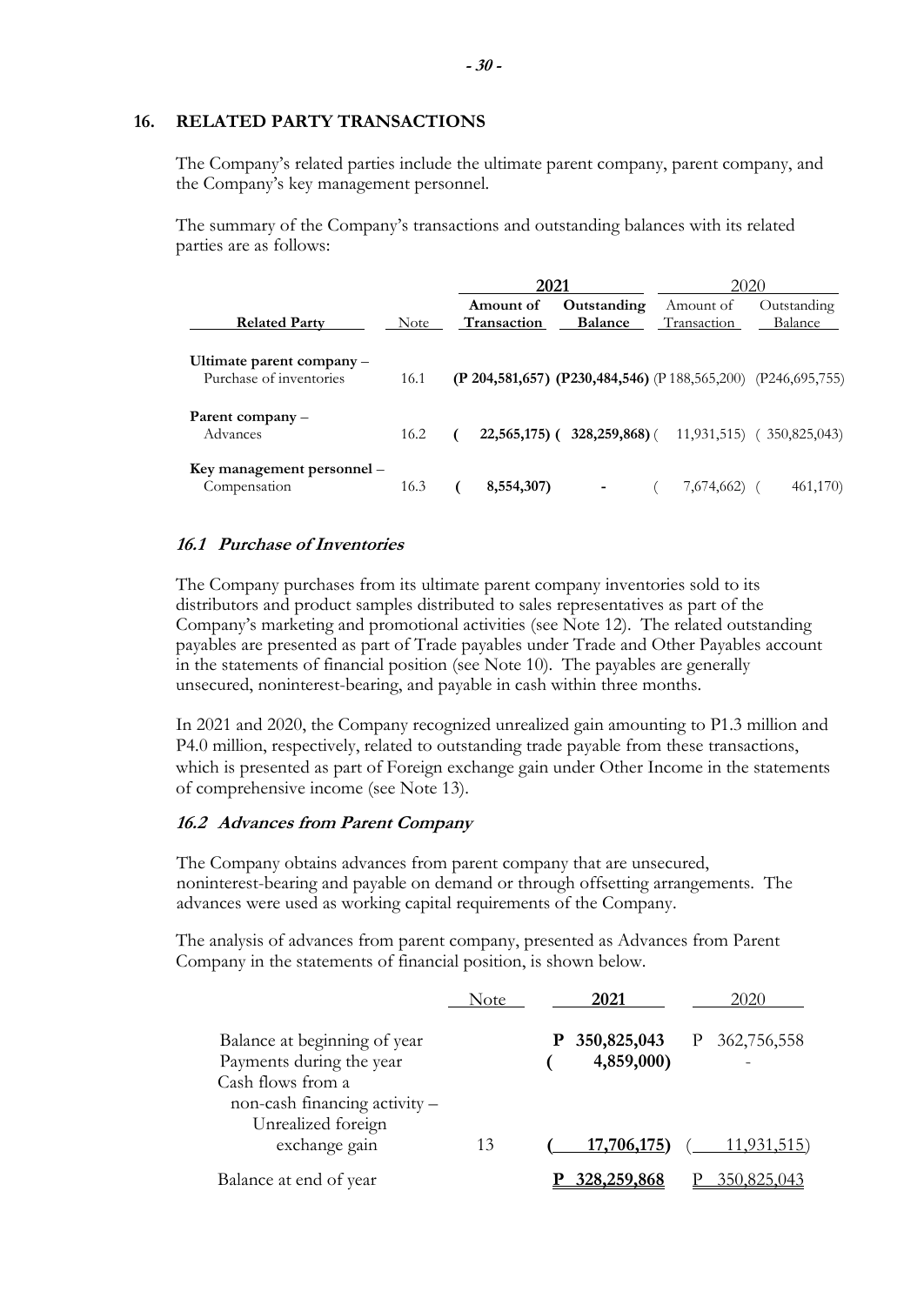### **16.3 Key Management Personnel Compensation**

The details of the compensation of key management personnel are summarized below (see Notes 12 and 14).

|                                                         |   | 2021      | 2020                  |
|---------------------------------------------------------|---|-----------|-----------------------|
| Short-term employee benefits<br>Post-employment defined | P |           | 8,554,307 P 7,213,492 |
| benefits                                                |   |           | 461,170               |
|                                                         |   | 8,554,307 | 6/4                   |

### **17. CAPITAL STOCK**

The Company's authorized capital stock is P10.0 million divided into 100,000 shares at P100 par value per share. The Company's subscribed and outstanding capital stock as at March 31, 2021 and 2020 amounted to P8.7 million divided into 86,534 shares at P100 par value per share.

As at March 31, 2021 and 2020, the Company has only one stockholder owning 100 or more shares of the Company's capital stock.

### **18. COMMITMENTS AND CONTINGENCIES**

There are other commitments and contingent liabilities that arise in the normal course of the Company's operations which are not reflected in the financial statements. Management believes that losses, if any, that may arise from these contingencies will not have any material effect on the financial statements.

### **19. RISK MANAGEMENT OBJECTIVES AND POLICIES**

The Company is exposed to a variety of financial risks in relation to financial instruments. The main types of risks are interest rate risk, credit risk and liquidity risk.

The Company's risk management is coordinated with its parent company, in close cooperation with the Company's BOD, and focuses on securing the Company's short to medium-term cash flows by minimizing the exposure to financial markets.

The Company does not engage in the trading of financial assets for speculative purposes nor does it write options. The relevant financial risks to which the Company is exposed to are described below.

### **19.1 Interest Rate Risk**

As at March 31, 2021 and 2020, the Company has limited exposure to changes in market interest rates through its cash in bank. This financial instrument has shown small or measured changes in interest rates. Advances to employees have fixed rate.

### **19.2 Foreign Currency Risk**

Most of the Company's transactions are carried out in Philippine pesos, its functional currency. Exposures to currency exchange rates arise from the Company's overseas advances and purchases, which are primarily denominated in United States (U.S.) dollars.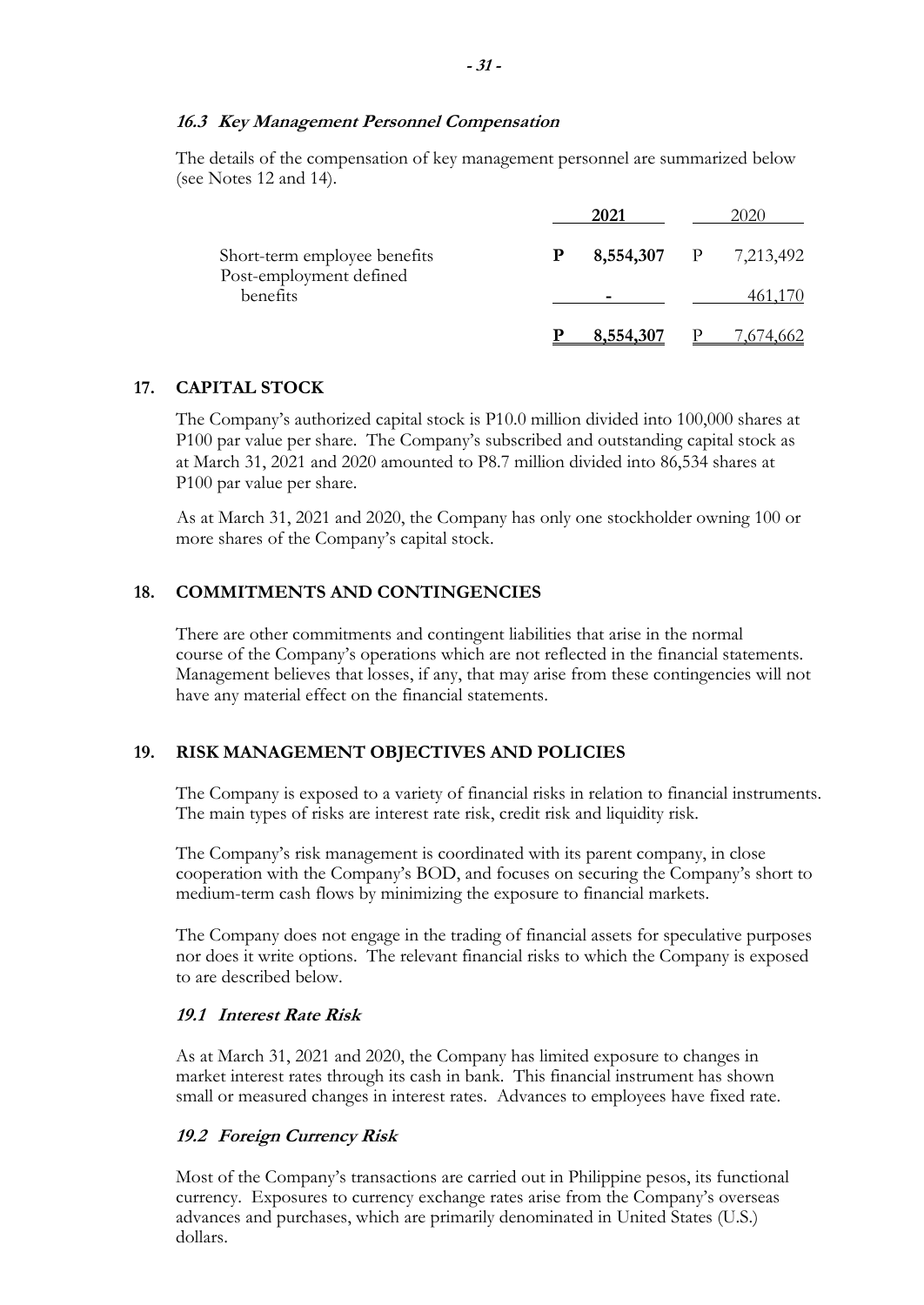To mitigate the Company's exposure to foreign currency risk, non-Philippine peso cash flows are monitored.

Foreign currency-denominated financial liabilities, translated from U.S. dollars into Philippine pesos at the closing rate follow:

|                                                                                  | 2021                         | 2020                         |
|----------------------------------------------------------------------------------|------------------------------|------------------------------|
| Short-term exposure:<br>Trade and other payables<br>Advances from parent company | P 230,750,672<br>328,259,868 | P 252,784,418<br>350,825,043 |
|                                                                                  | 559,010,540                  |                              |

The table below illustrates the sensitivity of the Company's income before tax with respect to changes in Philippine peso against U.S. exchange rate. The percentage changes in rates have been determined based on the average market volatility in exchange rates, using standard deviation, in the previous 12 months at a 99% confidence level.

|           |                                          |    | 2021                              |                                                  | 2020                                     |   |                                   |  |                                                  |
|-----------|------------------------------------------|----|-----------------------------------|--------------------------------------------------|------------------------------------------|---|-----------------------------------|--|--------------------------------------------------|
|           | Reasonably<br>possible change<br>in rate |    | Effect in<br>income before<br>tax | Effect in<br>capital<br>deficiency<br>before tax | Reasonably<br>possible change<br>in rate |   | Effect in<br>income before<br>tax |  | Effect in<br>capital<br>deficiency<br>before tax |
| PhP - USD | $+6.23%$                                 | (P | 34,826,357) P                     | 25,684,438                                       | $+12.32%$                                | œ | 74,364,686) P                     |  | 52,055,280                                       |
| PhP - USD | $-6.23%$                                 |    | 34,826,357                        | 25,684,438)                                      | $-12.32%$                                |   | 74,364,686                        |  | 52,055,280                                       |

Exposures to foreign exchange rates vary during the year depending on the volume of foreign currency denominated transactions. Nonetheless, the analysis above is considered to be representative of the Company's currency risk.

### **19.3 Credit Risk**

Credit risk is the risk that a counterparty may fail to discharge an obligation to the Company. The Company is exposed to this risk for various financial instruments arising from selling goods and services to customers including related parties and placing deposits with banks.

The maximum credit risk exposure of financial assets is the carrying amount of the financial assets as shown on the face of the statement of financial position (or in the detailed analysis provided in the notes to the financial statements), as summarized below.

|                                                                  | Notes                    | 2021                                   | 2020                                   |
|------------------------------------------------------------------|--------------------------|----------------------------------------|----------------------------------------|
| Cash<br>Trade and other receivables - net<br>Refundable deposits | $\overline{\phantom{a}}$ | 30,061,172<br>116,071,572<br>1,643,459 | 50,793,227<br>105,324,448<br>1,643,459 |
|                                                                  |                          | 147,776,203                            |                                        |

The Company continuously monitors defaults of customers identified individually and incorporate this information into its credit risk controls. The Company's policy is to deal only with creditworthy counterparties.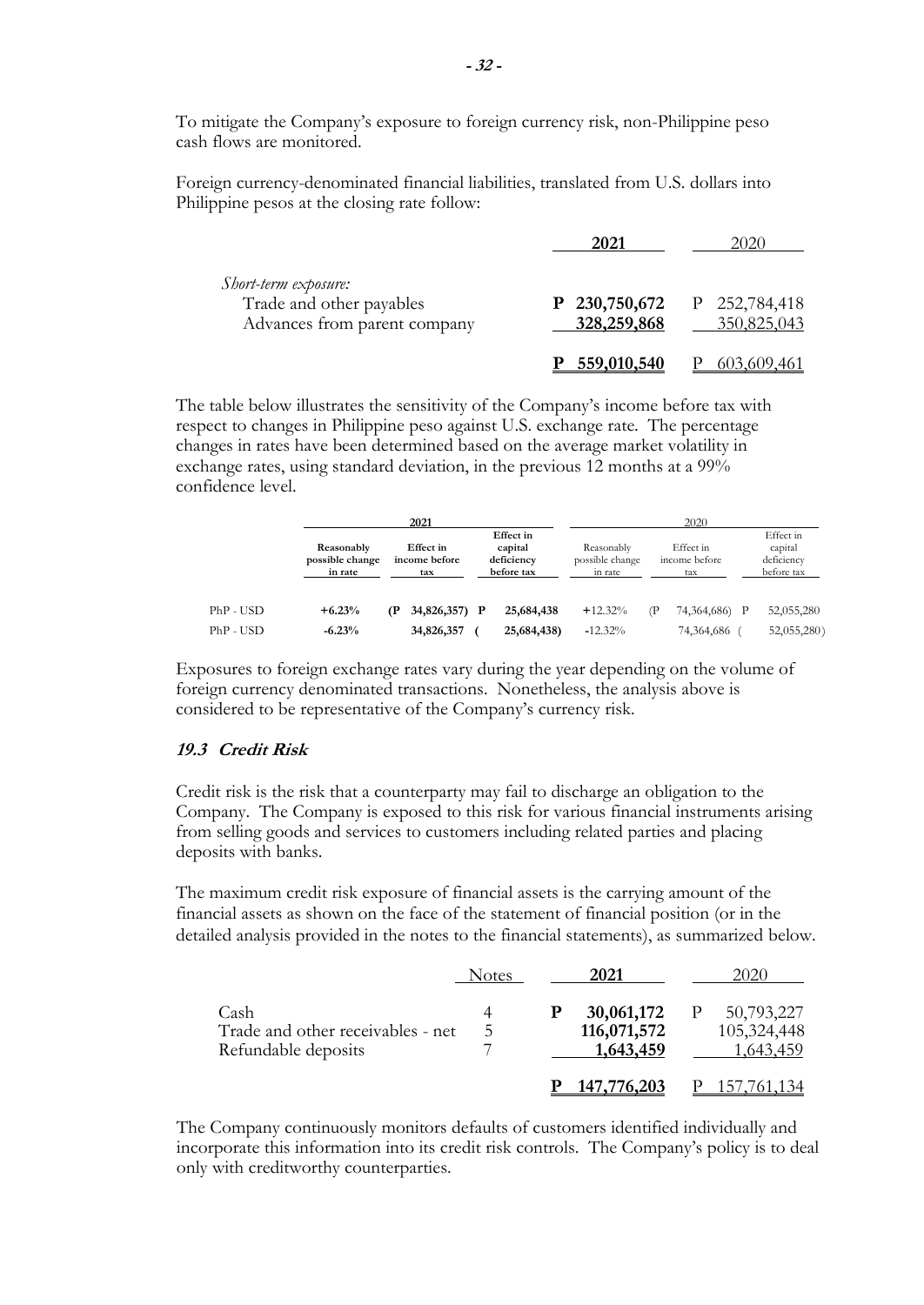*(a) Cash* 

The credit risk for cash is considered negligible since the counterparty is reputable bank with high quality external credit rating. Cash in banks are insured by the Philippine Deposit Insurance Corporation up to a maximum coverage of P0.5 million for every depositor per banking institution.

#### *(b) Trade and Other Receivables*

The Company applies the simplified approach in measuring ECL, which uses a lifetime expected credit loss allowance for all trade and other receivables.

To measure the ECL, trade and other receivables have been grouped based on shared credit risk characteristics and the days past due (age buckets). The other receivables relate to receivables from both third and related parties other than trade receivables and have substantially the same risk characteristics as the trade receivables. The Company has therefore concluded that the expected loss rates for trade receivables are a reasonable approximation of the loss rates for the other assets.

The expected loss rates are based on the provision matrix as determined by management. The loss rates are adjusted to reflect current and forward-looking information on macroeconomic factors affecting the ability of the customers to settle the receivables. In 2021 and 2020, the Company has identified inflation in the Philippines to be the most relevant factor, and accordingly adjusts the historical loss rates based on expected changes in this factor.

On that basis, the loss allowance as at March 31, 2021 and 2020 was determined based on days past due, as follows for both trade and other receivables:

|                                                                                    |   | Not more than<br>180 days                  |   | 181 to 360<br>days   |   | <b>Over 360</b><br>days    |   | Total                                 |
|------------------------------------------------------------------------------------|---|--------------------------------------------|---|----------------------|---|----------------------------|---|---------------------------------------|
| March 31, 2021<br>Expected loss rate                                               |   | $0\%$                                      |   | 43%                  |   | 100%                       |   |                                       |
| Gross carrying amount:<br>Trade receivables<br>Other receivables<br>Loss allowance | P | 112,597,353<br>3,007,429<br>$\blacksquare$ | P | 812,211<br>345,421   | P | 938,641<br>$\,$<br>938,641 | P | 114,348,205<br>3,007,429<br>1,284,062 |
| March 31, 2020<br>Expected loss rate<br>Gross carrying amount:                     |   | $0\%$                                      |   | 52%                  |   | 99%                        |   |                                       |
| Trade receivables<br>Other receivables<br>Loss allowance                           | P | 103,934,022<br>657,846                     | P | 1,491,905<br>772,098 | P | 2,287,640<br>2,274,867     | P | 107,713,567<br>657,846<br>3,046,965   |

#### *(c) Refundable Deposits*

In respect of refundable deposits, the Company is not exposed to any significant credit risk exposure to any single counterparty or any group of counterparties having similar characteristics. Based on historical information, management consider the credit quality of refundable deposit to be good.

None of the financial assets are secured by collateral or other credit enhancements aside from cash in banks.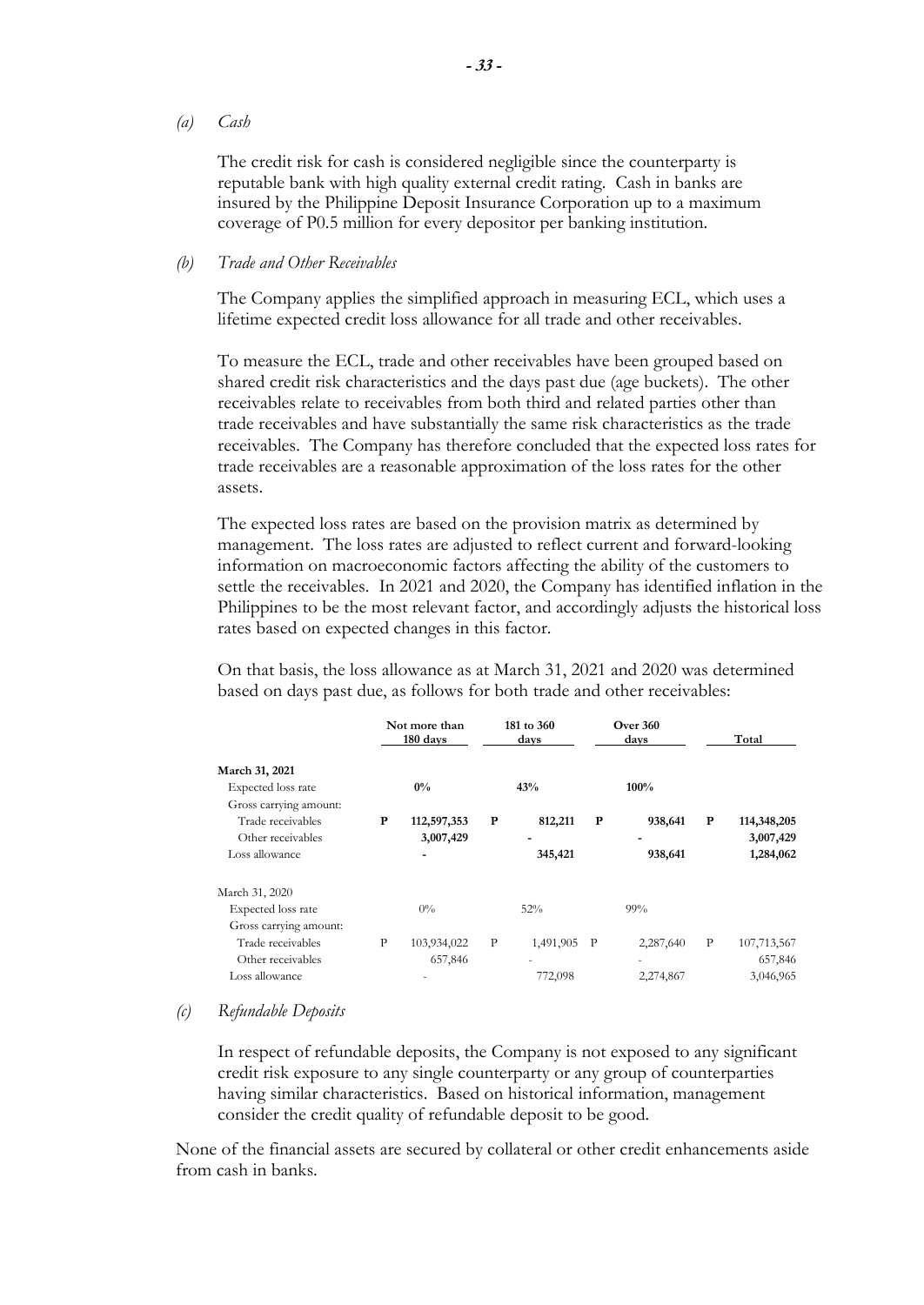#### **19.4 Liquidity Risk**

The Company manages its liquidity needs by carefully monitoring cash outflows due in a day-to-day business. Liquidity needs are monitored in various time bands, on a day-to-day and week-to-week basis, as well as on the basis of a rolling 30-day projection. Long-term liquidity needs for a six-month and one-year period are identified monthly.

The Company maintains cash to meet its liquidity requirements for up to 45-day period.

The analyses of the Company's financial liabilities based on the expected interest realization or recognition are as follows:

|                                                                 |   | Due Within<br><b>One Year</b> |   | Due Beyond<br><b>One Year</b> |   | Total                    |
|-----------------------------------------------------------------|---|-------------------------------|---|-------------------------------|---|--------------------------|
| March 31, 2021<br>Trade and other payables                      | P | 254, 197, 132                 | P |                               | P | 254, 197, 132            |
| Advances from the<br>parent company<br>Lease liability          |   | 328,259,868<br>1,309,959      |   | 1,014,857                     |   | 328,259,868<br>2,324,816 |
| Total                                                           |   | 583,766,959                   | Р | 1,014,857                     | Р | 584,781,816              |
| March 31, 2020<br>Trade and other payables<br>Advances from the | P | 270,554,329                   | P |                               | P | 270, 554, 329            |
| parent company                                                  |   | 350,825,043                   |   |                               |   | 350,825,043              |
| Total                                                           |   | 621,379,372                   | р |                               |   | 621,379,372              |

## **20. CATEGORIES AND FAIR VALUES OF FINANCIAL ASSETS AND FINANCIAL LIABILITIES**

### **20.1 Carrying Amounts and Fair Values by Category**

The carrying amounts and fair values of the categories of financial assets and financial liabilities presented in the statements of financial position are shown below.

|                                   |              | 2021                   |                    | 2020              |                  |  |
|-----------------------------------|--------------|------------------------|--------------------|-------------------|------------------|--|
|                                   | <b>Notes</b> | <b>Carrying Values</b> | <b>Fair Values</b> | Carrying Values   | Fair Values      |  |
| <b>Financial Assets</b>           |              |                        |                    |                   |                  |  |
| At amortized cost:                |              |                        |                    |                   |                  |  |
| Cash                              | 4            | P<br>30,061,172 P      | 30,061,172         | 50,793,227 P<br>P | 50,793,227       |  |
| Trade and other receivables - net | 5            | 116,071,572            | 116,071,572        | 105,324,448       | 105,324,448      |  |
| Refundable deposits               |              | 1,643,459              | 1,643,459          | 1,643,459         | 1,643,459        |  |
|                                   |              | 147,776,203            | P 147,776,203      | 157.761.134       | 157.761.134      |  |
| <b>Financial Liabilities</b>      |              |                        |                    |                   |                  |  |
| At amortized cost:                |              |                        |                    |                   |                  |  |
| Trade and other payables          | 10           | 254, 197, 132<br>P     | 254, 197, 132<br>P | 270,554,329<br>P  | 270,554,329<br>P |  |
| Advances from parent company      | 16.2         | 328,259,868            | 328,259,868        | 350,825,043       | 350,825,043      |  |
| Lease liability                   | 9.2          | 2,161,100              | 2,161,100          |                   |                  |  |
|                                   |              | 584,618,100            | 584,618,100        | 621, 379, 372     | 621,379,372      |  |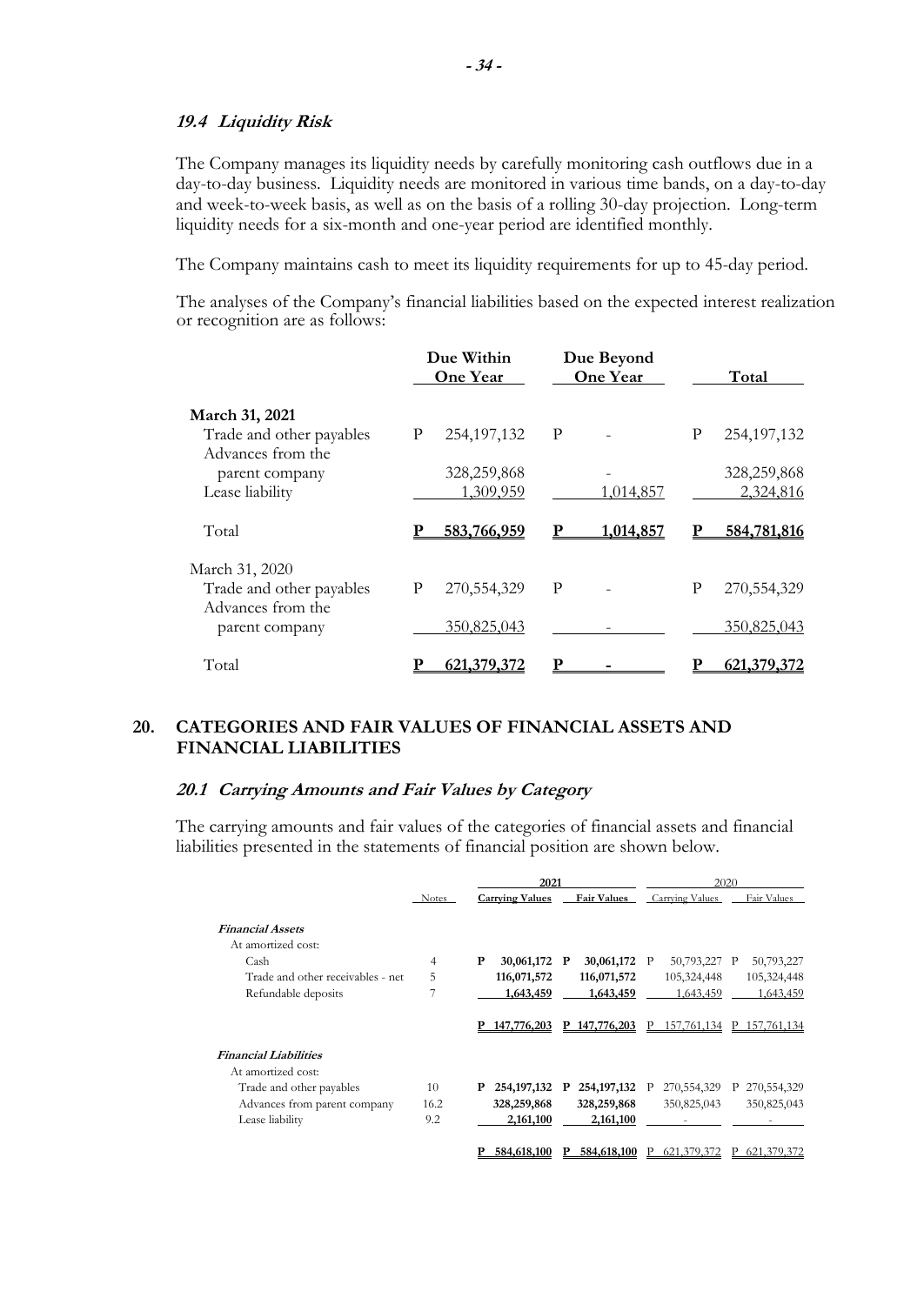See Note 2.3 and 2.8 for a description of the accounting policies for each category of financial instruments including the determination of fair values. A description of the Company's risk management objectives and policies for financial instruments is provided in Note 19.

### **20.2 Offsetting of Financial Assets and Financial Liabilities**

The Company has not set-off financial instruments in 2021 and 2020 and does not have relevant offsetting arrangements. Currently, financial assets and financial liabilities are settled on a gross basis.

## **21. FAIR VALUE MEASUREMENT AND DISCLOSURES**

### **21.1 Fair Value Hierarchy**

In accordance with PFRS 13, *Fair Value Measurement*, the fair value of financial assets and financial liabilities and non-financial assets which are measured at fair value on a recurring or non-recurring basis and those assets and liabilities not measured at fair value but for which fair value is disclosed in accordance with other relevant PFRS, are categorized into three levels based on the significance of inputs used to measure the fair value.

The fair value hierarchy has the following levels:

- Level 1: quoted prices (unadjusted) in active markets for identical assets or liabilities that an entity can access at the measurement date;
- Level 2: inputs other than quoted prices included within Level 1 that are observable for the asset or liability, either directly (i.e., as prices) or indirectly (i.e., derived from prices); and,
- Level 3: inputs for the asset or liability that are not based on observable market data (unobservable inputs).

The level within which the asset or liability is classified is determined based on the lowest level of significant input to the fair value measurement.

For purposes of determining the market value at Level 1, a market is regarded as active if quoted prices are readily and regularly available from an exchange, dealer, broker, industry group, pricing service, or regulatory agency, and those prices represent actual and regularly occurring market transactions on an arm's length basis.

For investments which do not have quoted market price, the fair value is determined by using generally acceptable pricing models and valuation techniques or by reference to the current market of another instrument which is substantially the same after taking into account the related credit risk of counterparties, or is calculated based on the expected cash flows of the underlying net asset base of the instrument.

When the Company uses valuation technique, it maximizes the use of observable market data where it is available and relies as little as possible on entity specific estimates. If all significant inputs required to determine the fair value of an instrument are observable, the instrument is included in Level 2. Otherwise, it is included in Level 3.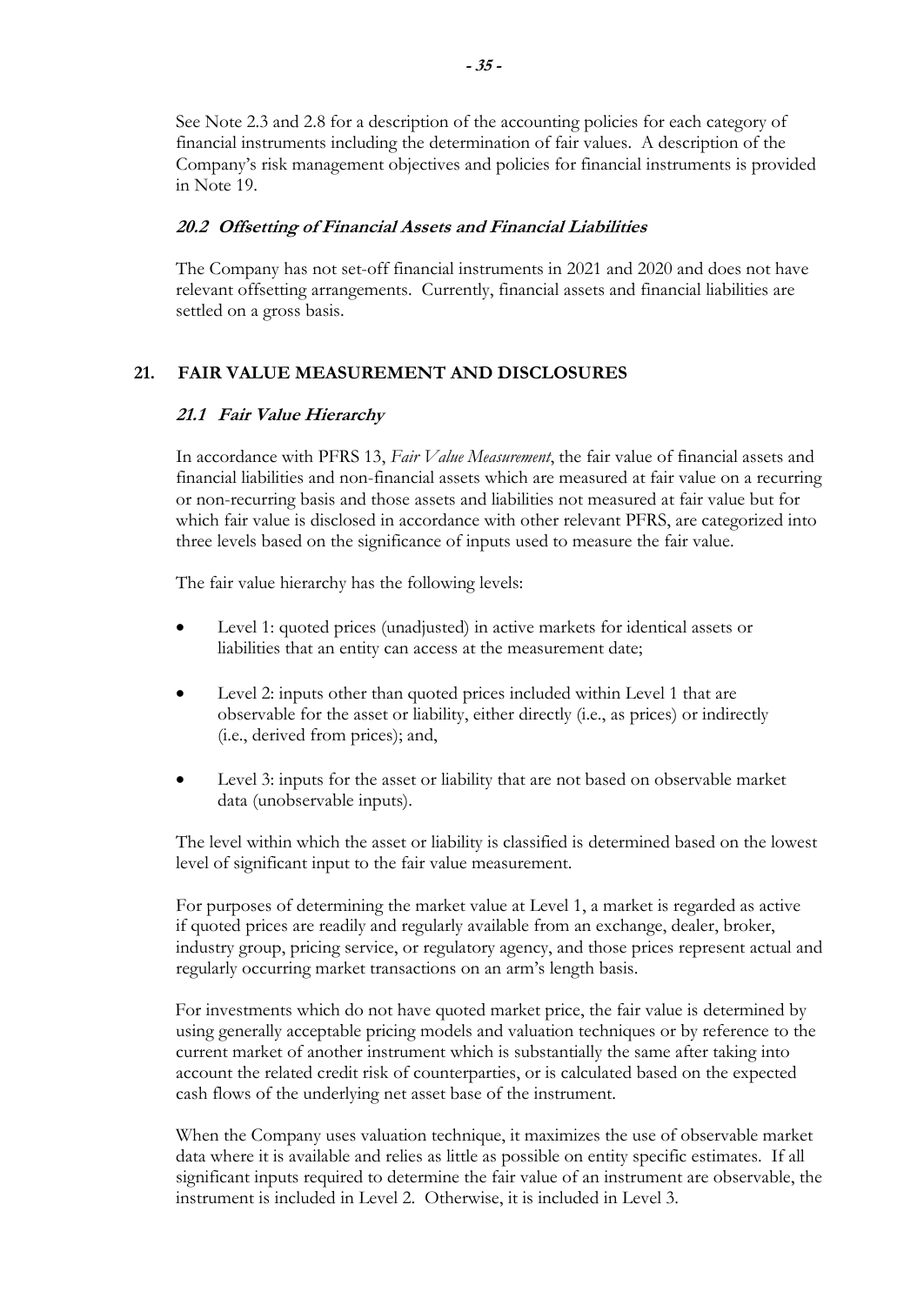## **21.2 Financial Instruments Measurement at Amortized Cost for which Fair Value is Disclosed**

The carrying values of the Company's financial assets and financial liabilities approximate their fair values as at the end of the reporting period (see Note 21.1). Among the financial assets and financial liabilities of the Company, only cash is classified as Level 1 under fair value hierarchy, while the rest are Level 3.

## **22. CAPITAL MANAGEMENT OBJECTIVES, POLICIES AND PROCEDURES**

The Company's capital management objectives are to ensure the Company's ability to continue as a going concern and to provide an adequate return to shareholders by pricing products and services commensurate with the level of risk.

The Company monitors capital on the basis of the carrying amount of equity as presented on the face of the statement of financial position.

The Company sets the amount of capital in proportion to its overall financing structure, i.e., equity and liabilities. The Company manages the capital structure and makes adjustments to it in the light of changes in economic conditions and the risk characteristics of the underlying assets. In order to maintain or adjust the capital structure, the Company may adjust the amount of dividends paid to shareholders, issue new shares or sell assets to reduce debt.

The Company's total capital deficiency as at March 31, 2021 and 2020 amounted to P330.6 million and P368.1 million, respectively.

## **23. SUPPLEMENTARY INFORMATION REQUIRED BY THE BUREAU OF INTERNAL REVENUE**

### **23.1 Requirements Under Revenue Regulations (RR) No. 15-2010**

Presented below is the supplementary information which is required by the Bureau of Internal Revenue (BIR) RR No. 15-2010 to disclosed as part of the notes to financial statements. This supplementary information is not a required disclosure under PFRS.

The information on taxes, duties and license fees paid or accrued during the taxable year required under RR No. 15-2010 are presented below.

*(a) Output VAT*

In 2021, the Company declared output VAT as follows:

|                                                                       | <b>Tax Base</b>            | Output<br><b>VAT</b>   |
|-----------------------------------------------------------------------|----------------------------|------------------------|
| Sale of goods:<br>Taxable revenues<br>Exempt revenues<br>Other income | P 368,373,045 P<br>205,845 | 44, 204, 765<br>24,701 |
| Total                                                                 | 368,578,890                |                        |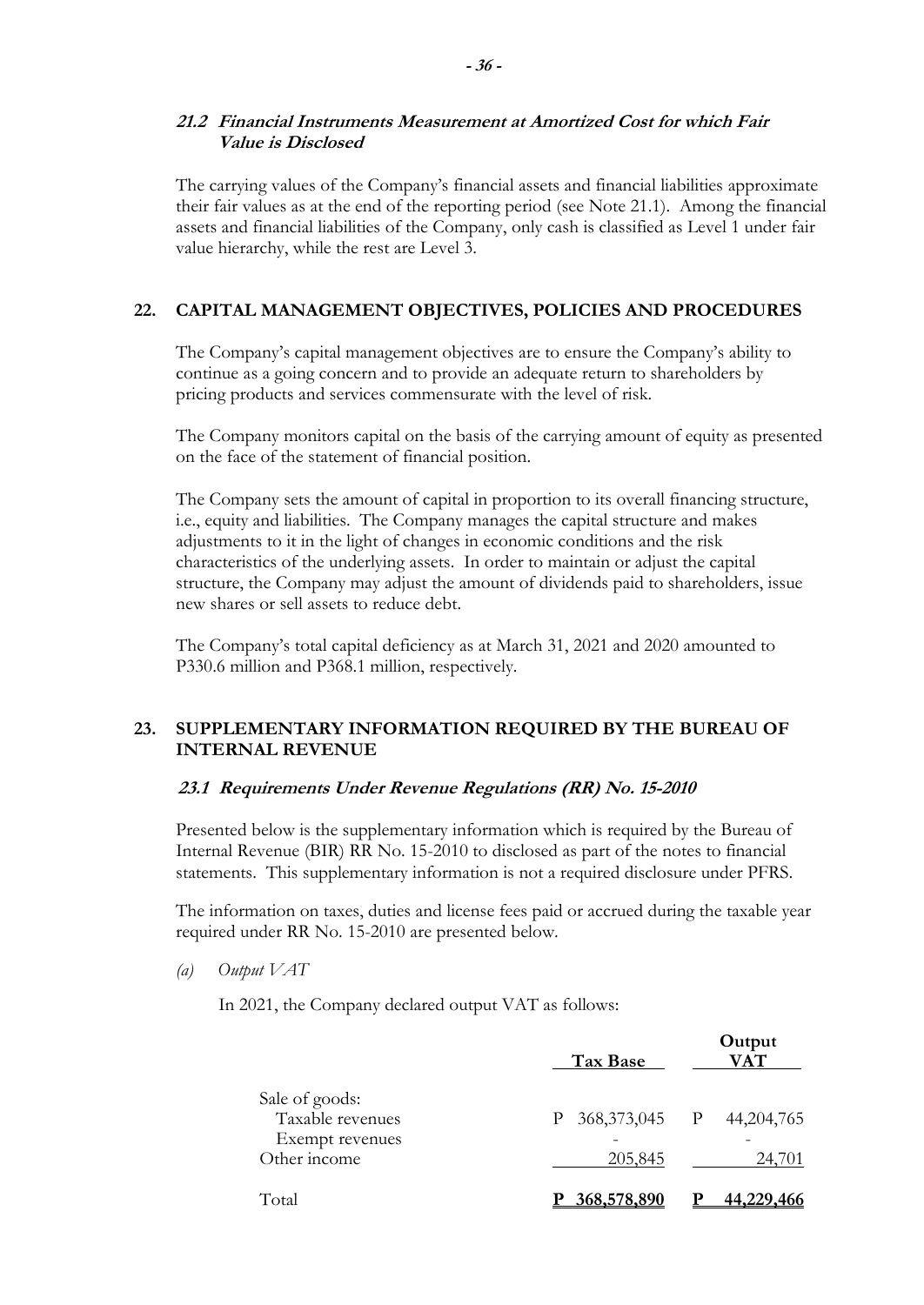Pursuant to Section 108(B), *Zero-rated VAT on Sale of Service*, and Section 109, *VAT Exempt Transactions*, of the NIRC, as amended, the Company had no zero-rated and VAT exempt sales/receipt for 2021.

In 2021, the Company's output VAT was settled through application of available input VAT and through cash payment amounting to P41.2 million. Accordingly, the Company has P2.5 million outstanding output VAT payable, which is recognized as part of Trade and Other Payables in the 2021 statement of financial position.

*(b) Input VAT*

The movements in input VAT for the fiscal year ended March 31, 2021 are summarized below.

| Balance at beginning of year |             |
|------------------------------|-------------|
| Importation of goods         | 21,208,761  |
| Purchase of services         | 3,513,429   |
| Purchase of capital goods    | 1,202,625   |
| Domestic purchase of goods   |             |
| other than capital goods     | 887,561     |
| Applied against output VAT   | 26,812,376) |
|                              |             |
|                              |             |

The total deferred input VAT amounted to P1.7 million as at March 31, 2021, and is presented as part of Other Assets account in the 2021 statement of financial position.

*(c) Customs Duties*

The Company paid for customs duties amounting to P3.7 million for the importation of goods for the fiscal year ended March 31, 2021.

*(d) Excise Tax*

The Company does not have any transaction which is subject to excise tax.

*(e) Documentary Stamp Tax (DST)*

The Company did not pay any DST for the fiscal year ended March 31, 2021.

*(f) Taxes and Licenses*

The summary of Taxes and licenses, reported under Selling and Administrative Expenses in the 2021 statement of comprehensive income is broken down as follows:

|                                | 3,202,612 |
|--------------------------------|-----------|
| <b>Others</b>                  | 78.259    |
| Municipal licenses and permits | 3,124,353 |